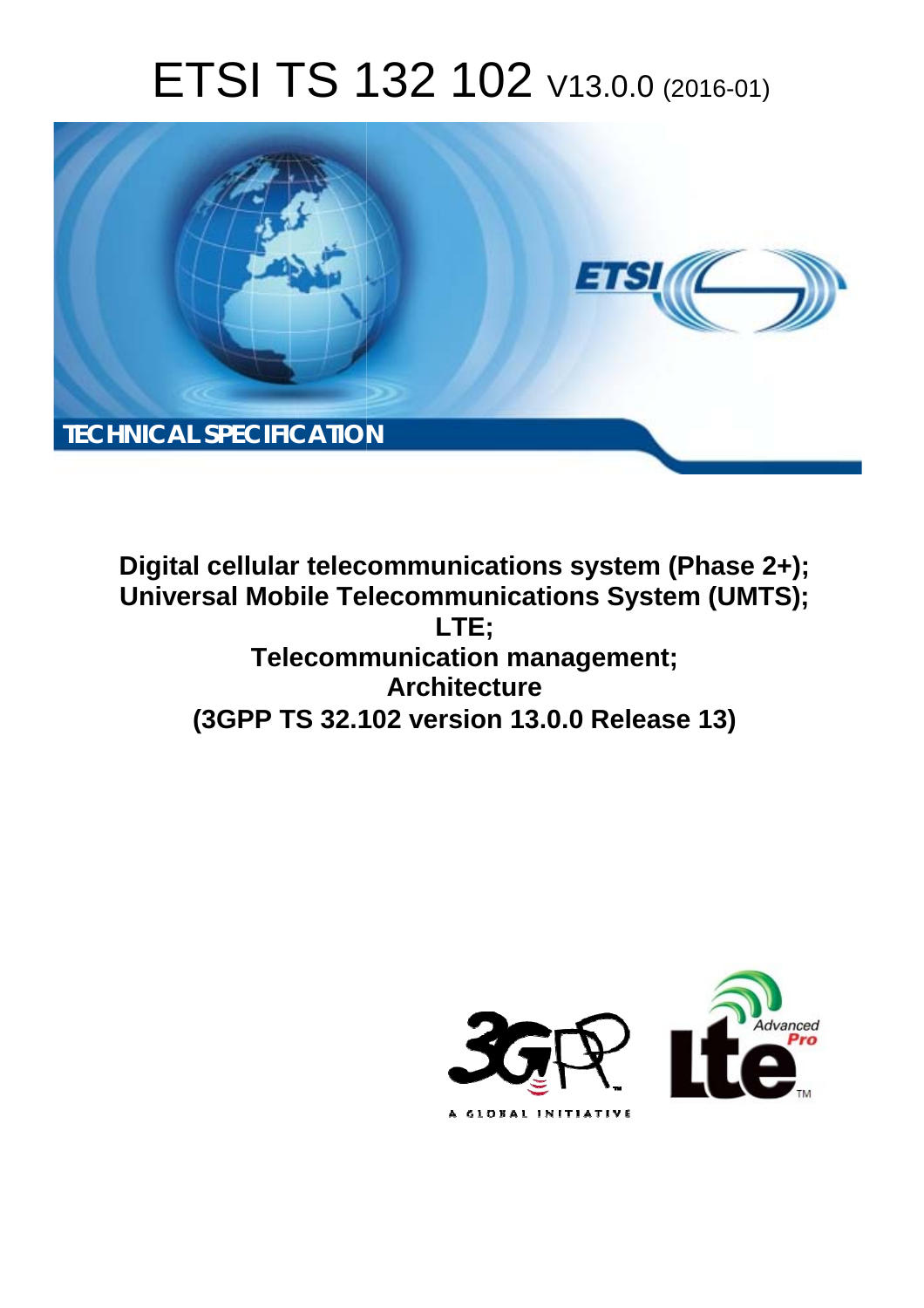Reference RTS/TSGS-0532102vd00

> Keywords GSM,LTE,UMTS

#### *ETSI*

#### 650 Route des Lucioles F-06921 Sophia Antipolis Cedex - FRANCE

Tel.: +33 4 92 94 42 00 Fax: +33 4 93 65 47 16

Siret N° 348 623 562 00017 - NAF 742 C Association à but non lucratif enregistrée à la Sous-Préfecture de Grasse (06) N° 7803/88

#### *Important notice*

The present document can be downloaded from: <http://www.etsi.org/standards-search>

The present document may be made available in electronic versions and/or in print. The content of any electronic and/or print versions of the present document shall not be modified without the prior written authorization of ETSI. In case of any existing or perceived difference in contents between such versions and/or in print, the only prevailing document is the print of the Portable Document Format (PDF) version kept on a specific network drive within ETSI Secretariat.

Users of the present document should be aware that the document may be subject to revision or change of status. Information on the current status of this and other ETSI documents is available at <http://portal.etsi.org/tb/status/status.asp>

If you find errors in the present document, please send your comment to one of the following services: <https://portal.etsi.org/People/CommiteeSupportStaff.aspx>

#### *Copyright Notification*

No part may be reproduced or utilized in any form or by any means, electronic or mechanical, including photocopying and microfilm except as authorized by written permission of ETSI.

The content of the PDF version shall not be modified without the written authorization of ETSI. The copyright and the foregoing restriction extend to reproduction in all media.

> © European Telecommunications Standards Institute 2016. All rights reserved.

**DECT**TM, **PLUGTESTS**TM, **UMTS**TM and the ETSI logo are Trade Marks of ETSI registered for the benefit of its Members. **3GPP**TM and **LTE**™ are Trade Marks of ETSI registered for the benefit of its Members and of the 3GPP Organizational Partners.

**GSM**® and the GSM logo are Trade Marks registered and owned by the GSM Association.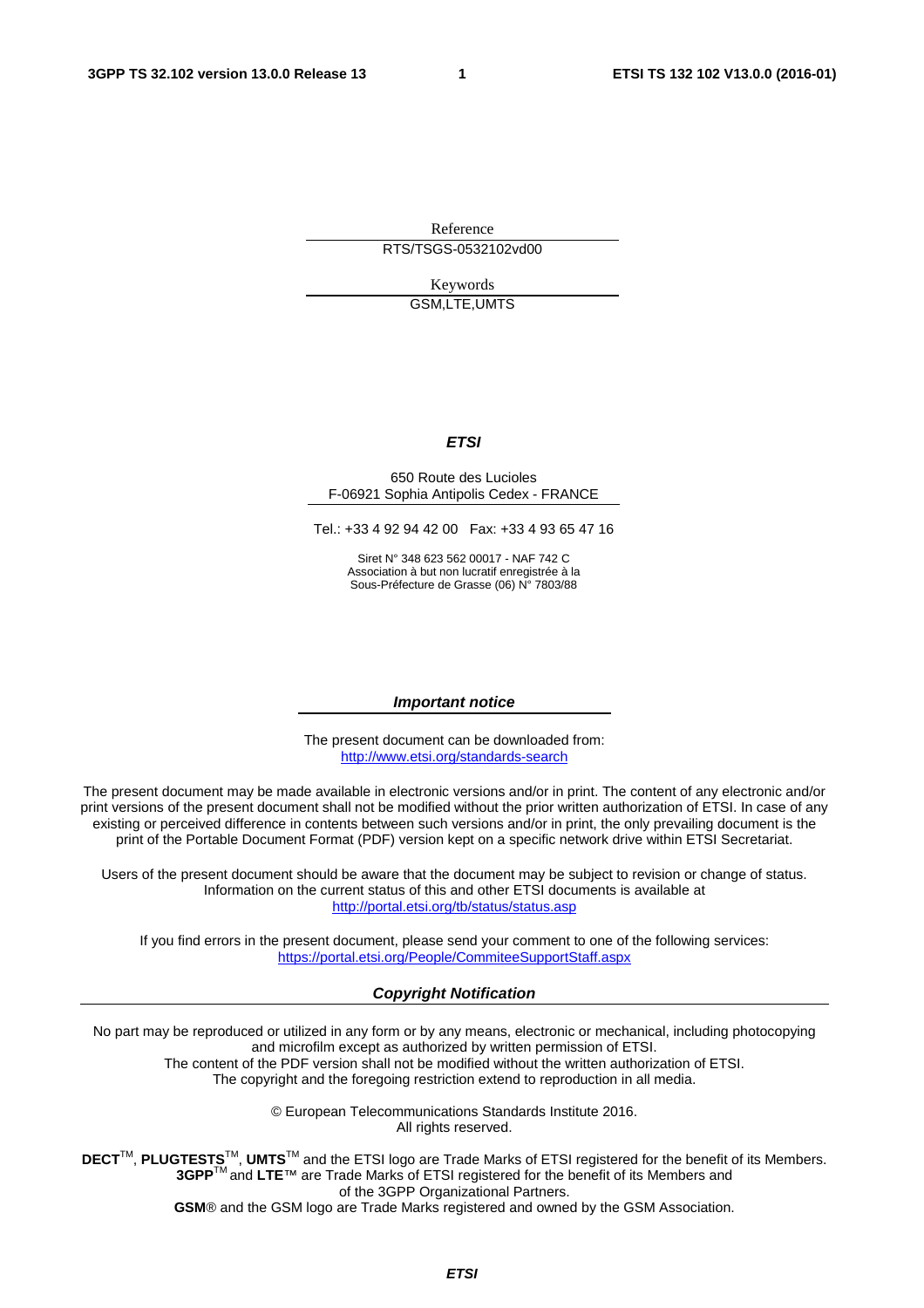### Intellectual Property Rights

IPRs essential or potentially essential to the present document may have been declared to ETSI. The information pertaining to these essential IPRs, if any, is publicly available for **ETSI members and non-members**, and can be found in ETSI SR 000 314: *"Intellectual Property Rights (IPRs); Essential, or potentially Essential, IPRs notified to ETSI in respect of ETSI standards"*, which is available from the ETSI Secretariat. Latest updates are available on the ETSI Web server [\(https://ipr.etsi.org/](https://ipr.etsi.org/)).

Pursuant to the ETSI IPR Policy, no investigation, including IPR searches, has been carried out by ETSI. No guarantee can be given as to the existence of other IPRs not referenced in ETSI SR 000 314 (or the updates on the ETSI Web server) which are, or may be, or may become, essential to the present document.

### Foreword

This Technical Specification (TS) has been produced by ETSI 3rd Generation Partnership Project (3GPP).

The present document may refer to technical specifications or reports using their 3GPP identities, UMTS identities or GSM identities. These should be interpreted as being references to the corresponding ETSI deliverables.

The cross reference between GSM, UMTS, 3GPP and ETSI identities can be found under [http://webapp.etsi.org/key/queryform.asp.](http://webapp.etsi.org/key/queryform.asp)

### Modal verbs terminology

In the present document "**shall**", "**shall not**", "**should**", "**should not**", "**may**", "**need not**", "**will**", "**will not**", "**can**" and "**cannot**" are to be interpreted as described in clause 3.2 of the [ETSI Drafting Rules](http://portal.etsi.org/Help/editHelp!/Howtostart/ETSIDraftingRules.aspx) (Verbal forms for the expression of provisions).

"**must**" and "**must not**" are **NOT** allowed in ETSI deliverables except when used in direct citation.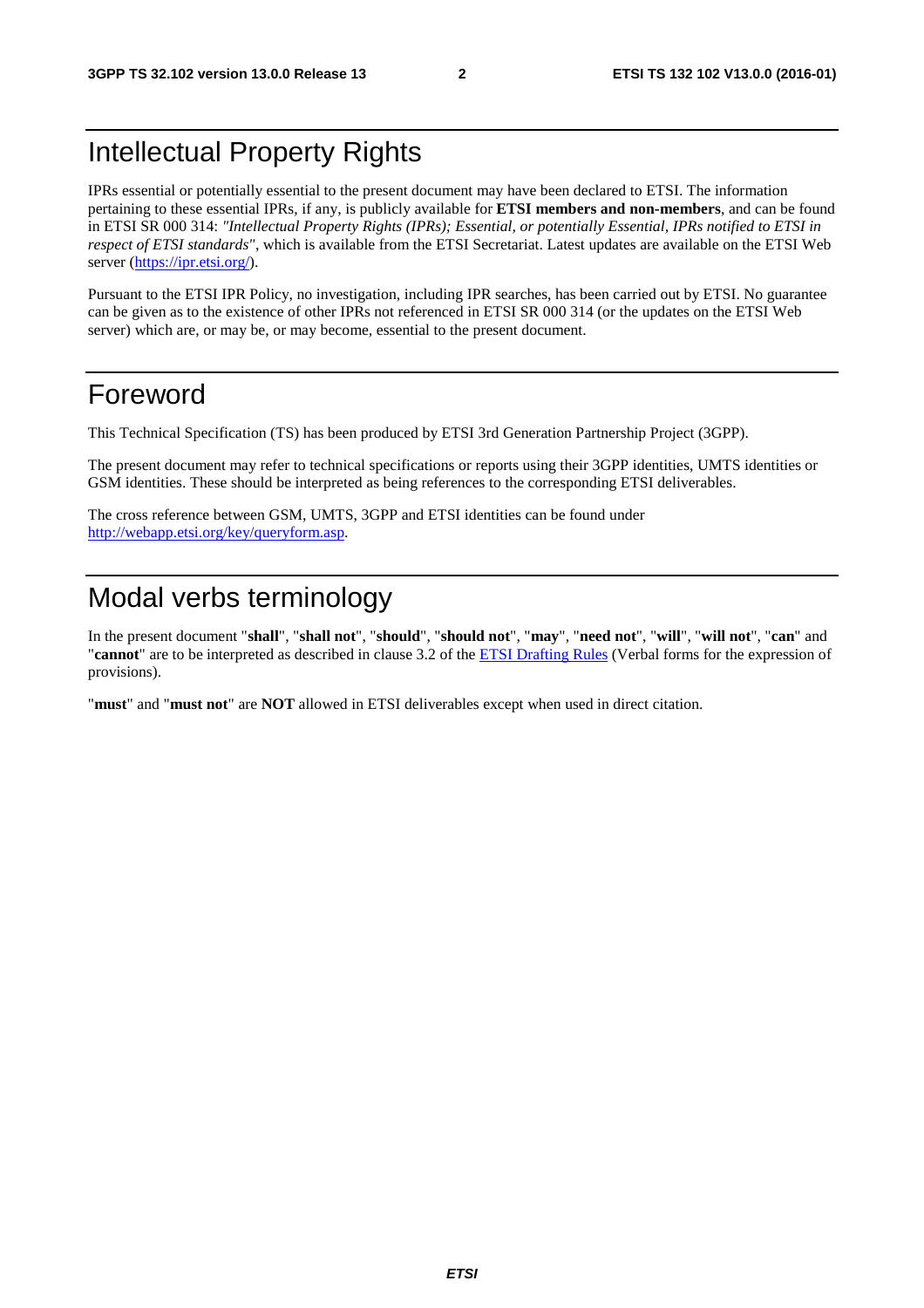$\mathbf{3}$ 

## Contents

| 1              |  |  |  |
|----------------|--|--|--|
| 2              |  |  |  |
| 3              |  |  |  |
| 3.1            |  |  |  |
| 3.2            |  |  |  |
| $\overline{4}$ |  |  |  |
| 4.1<br>4.1.1   |  |  |  |
| 4.1.2          |  |  |  |
| 4.1.3          |  |  |  |
| 4.2            |  |  |  |
| 4.3            |  |  |  |
| 5              |  |  |  |
| 6              |  |  |  |
| 7              |  |  |  |
| 7.1            |  |  |  |
| 7.2            |  |  |  |
| 7.3            |  |  |  |
| 7.3.1          |  |  |  |
| 7.3.2          |  |  |  |
| 7.3.3          |  |  |  |
| 7.3.4<br>7.3.5 |  |  |  |
| 7.3.6          |  |  |  |
| 7.4            |  |  |  |
| 7.5            |  |  |  |
| 8              |  |  |  |
| 8.1            |  |  |  |
| 8.2            |  |  |  |
| 8.3            |  |  |  |
| 8.4<br>8.5     |  |  |  |
| 8.6            |  |  |  |
|                |  |  |  |
| 9<br>9.1       |  |  |  |
| 9.2            |  |  |  |
| 9.3            |  |  |  |
| 10             |  |  |  |
| 11             |  |  |  |
|                |  |  |  |
| 12             |  |  |  |
| 13             |  |  |  |
| 13.1           |  |  |  |
| 13.2           |  |  |  |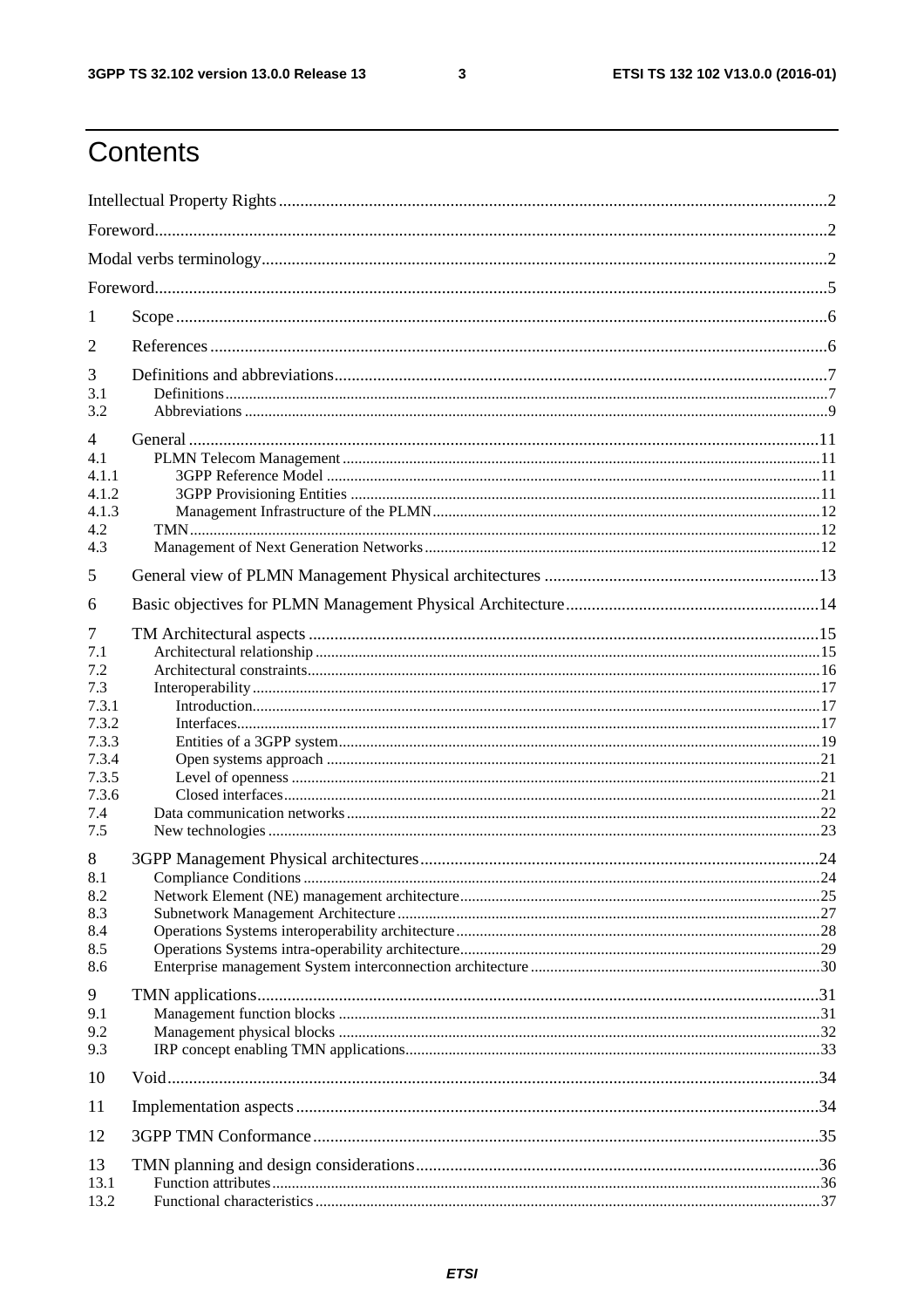#### 3GPP TS 32.102 version 13.0.0 Release 13

 $\overline{\mathbf{4}}$ 

| 13.3      |                               |  |
|-----------|-------------------------------|--|
| 13.4      |                               |  |
| 13.5      |                               |  |
| 14        |                               |  |
|           | <b>Annex A (informative):</b> |  |
| A.1       |                               |  |
| A.1.1     |                               |  |
| A.1.2     |                               |  |
| A.1.3     |                               |  |
| A.1.4     |                               |  |
| A.1.5     |                               |  |
| A.1.6     |                               |  |
| A.1.7     |                               |  |
| A.1.8     |                               |  |
| A.1.9     |                               |  |
| A.1.9.1   |                               |  |
| A.1.9.1.1 |                               |  |
| A.1.9.1.2 |                               |  |
| A.1.9.2   |                               |  |
| A.1.10    |                               |  |
| A.1.11    |                               |  |
| A.2       |                               |  |
|           | <b>Annex B</b> (informative): |  |
|           | <b>Annex C</b> (informative): |  |
|           |                               |  |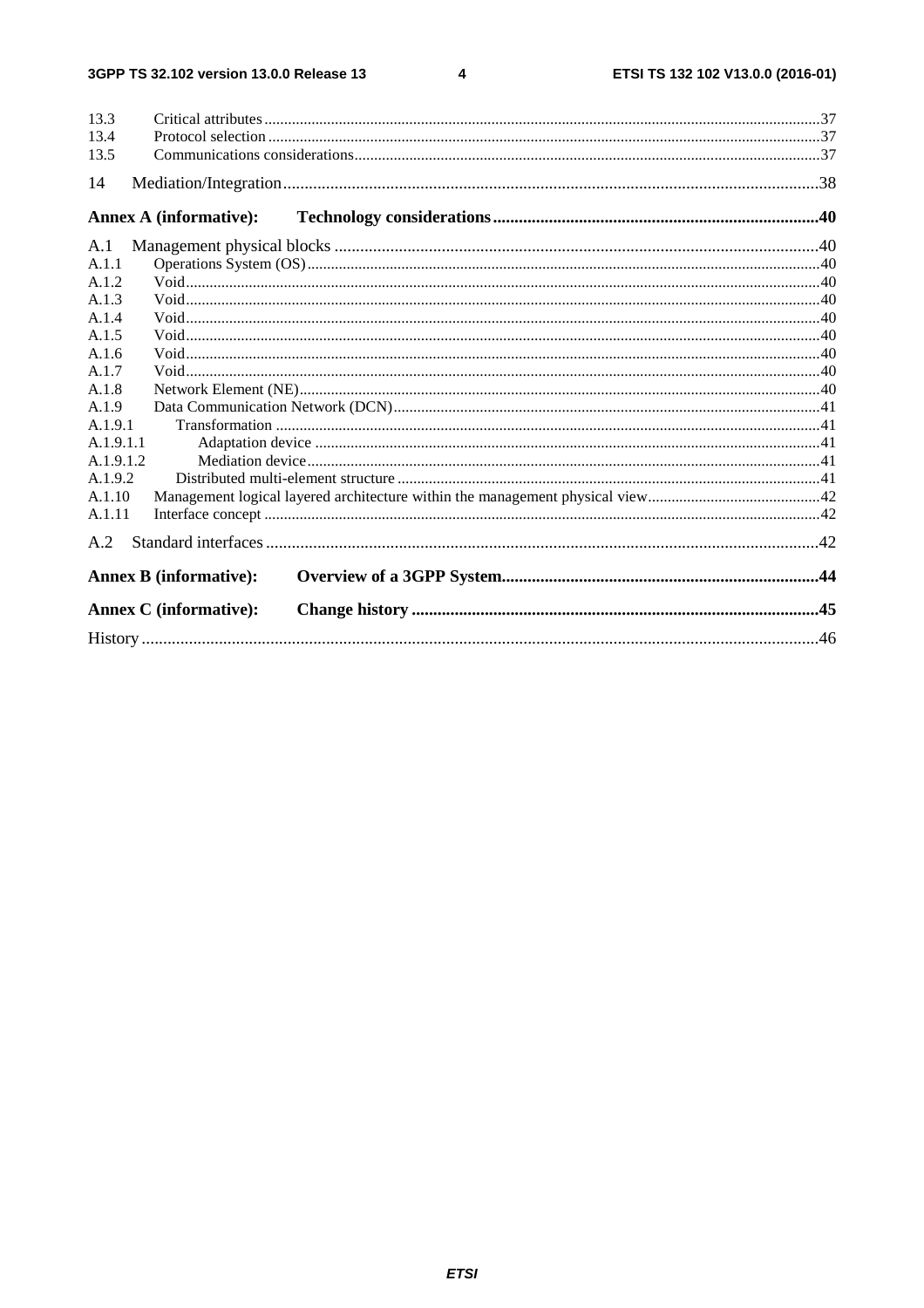### Foreword

This Technical Specification (TS) has been produced by the 3<sup>rd</sup> Generation Partnership Project (3GPP).

The contents of the present document are subject to continuing work within the TSG and may change following formal TSG approval. Should the TSG modify the contents of the present document, it will be re-released by the TSG with an identifying change of release date and an increase in version number as follows:

Version x.y.z

where:

- x the first digit:
	- 1 presented to TSG for information;
	- 2 presented to TSG for approval;
	- 3 or greater indicates TSG approved document under change control.
- y the second digit is incremented for all changes of substance, i.e. technical enhancements, corrections, updates, etc.
- z the third digit is incremented when editorial only changes have been incorporated in the document.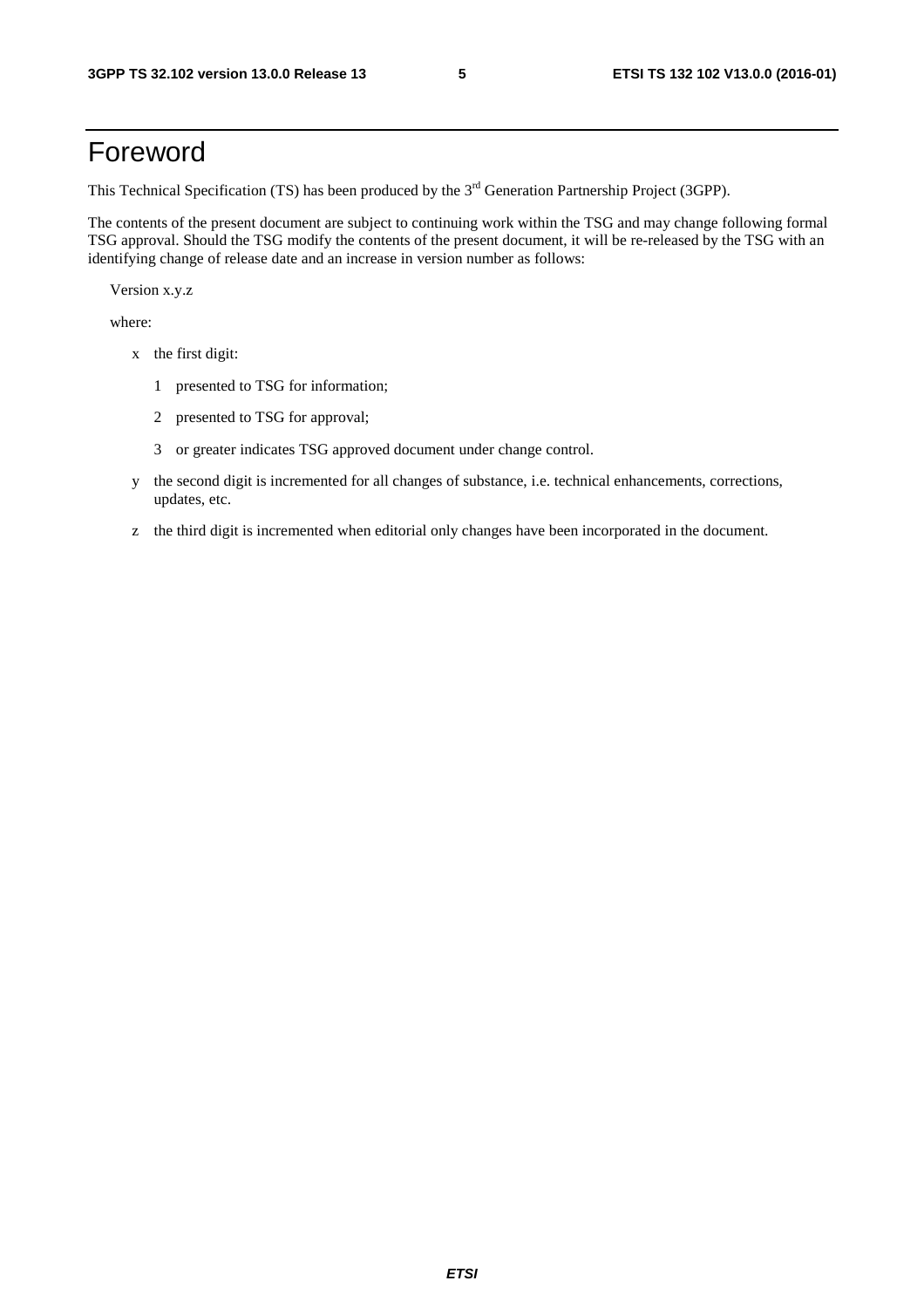### 1 Scope

The present document identifies and standardises the most important and strategic contexts in the physical architecture for the management of PLMNs. It serves as a framework to help define a telecom management physical architecture for a planned PLMN and to adopt standards and provide products that are easy to integrate.

The requirements identified in the present document are applicable to all further development of 3GPP Telecom Management specifications as well as the development of PLMN Management products. The present document can be seen as guidance for the development of all other Technical Specification addressing the management of PLMNs, except TS 32.101 [2].

### 2 References

The following documents contain provisions which, through reference in this text, constitute provisions of the present document.

- References are either specific (identified by date of publication, edition number, version number, etc.) or non-specific.
- For a specific reference, subsequent revisions do not apply.
- For a non-specific reference, the latest version applies. In the case of a reference to a 3GPP document (including a GSM document), a non-specific reference implicitly refers to the latest version of that document *in the same Release as the present document*.
- [1] ITU-T Recommendation M.3010 (2000): "Principles for a Telecommunications management network".
- [2] 3GPP TS 32.101: "Telecommunication management; Principles and high level requirements".
- [3] Void.
- [4] ITU-T Recommendation X.200 (1994): "Information technology Open Systems Interconnection Basic Reference Model: The basic model".
- [5] 3GPP TS 32.150: "Telecommunication management; Integration Reference Point (IRP) Concept and definitions".
- [6] Void.
- [7] Void.
- [8] Void.
- [9] TMF GB910: "Smart TMN Telecom Operations Map (Release 2.1)". [http://www.tmforum.org](http://www.tmforum.org/)
- [10] TMF GB909: "Smart TMN Technology Integration Map (Issue 1.1)". [http://www.tmforum.org](http://www.tmforum.org/)
- [11] ITU-T Recommendation M.3013 (2000): "Considerations for a telecommunications management network".
- [12] 3GPP TS 23.002: "Network architecture".
- [13] 3GPP TS 23.101: "General UMTS Architecture".
- [14] 3GPP TS 32.111-x: "Telecommunication management; Fault Management;".
- [15] OMG: "Unified Modelling Language Specification, Version 1.4, September 2001". <http://www.omg.org/technology/documents/formal/uml.htm>
- [16] ITU-T Recommendation M.3060/Y.2401 (2006): " Principles for the Management of Next Generation Networks" .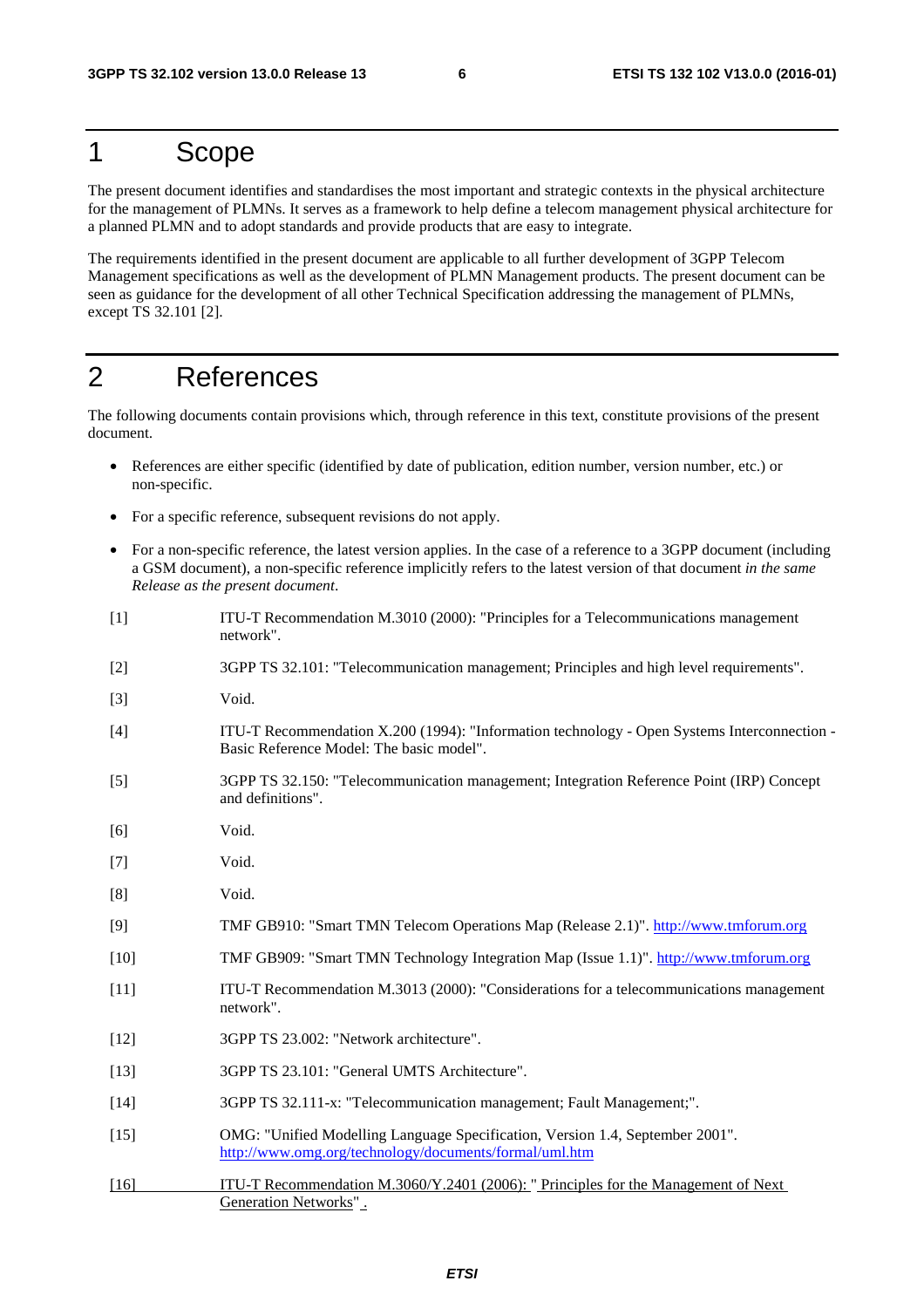|      | ETSI TS 188 001 V1.2.1 TISPAN; "NGN management; Operations Support Systems                   |  |  |
|------|----------------------------------------------------------------------------------------------|--|--|
|      | Architecture".                                                                               |  |  |
| [18] | ITU-T Recommendation Y.2011 (2004), "General principles and general reference model for Next |  |  |
|      | Generation Networks".                                                                        |  |  |
| [19] | ITU-T Recommendation Y.2001 (2004), "General overview of NGN".                               |  |  |
| [20] | ITU-T M.3050.x series (2004), "TMN Enhanced Telecom Operations Map (eTOM)".                  |  |  |

### 3 Definitions and abbreviations

### 3.1 Definitions

For the purposes of the present document, the following definitions apply:

**architecture:** organisational structure of a system or component, their relationships, and the principles and guidelines governing their design and evolution over time

**closed interfaces:** privately controlled system/subsystem boundary descriptions that are not disclosed to the public or are unique to a single supplier

**de facto standard:** standard that is widely accepted and used but that lacks formal approval by a recognised standards organisation

**Information Service (IS):** Defined in 3GPP TS 32.150 [5].**interface standard:** standard that specifies the physical or functional interface characteristics of systems, subsystems, equipment, assemblies, components, items or parts to permit interchangeability, interconnection, interoperability, compatibility, or communications

**interoperability:** ability of two or more systems or components to exchange data and use information

**intra-operability:** ability to interchange and use information, functions and services among components within a system

**Integration Reference Point (IRP):** Defined in 3GPP TS 32.150 [5].

**Managed Object:** Defined in 3GPP TS 32.150 [5].

**management infrastructure:** Defined in TS 32.101 [2]. **market acceptance:** means that an item has been accepted in the market as evidenced by annual sales, length of time available for sale, and after-sale support capability.

**modular:** pertaining to the design concept in which interchangeable units are employed to create a functional end product.

**module:** interchangeable item that contains components. In computer programming, a program unit that is discrete and identifiable with respect to compiling, combining with other modules, and loading is called a module.

**Network Resource Model (NRM):** Defined in 3GPP TS 32.150 [5].

**Next Generation Networks Management (NGNM):** Planning, provisioning, installation, maintenance, operation and administration of next generation telecommunications equipment for transmission or control of resources and services within NGN transport and service strata. NGNM is defined by ITU-T [16].

**NGN service stratum:** that part of the NGN which provides the user functions that transfer service-related data and the functions that control and manage service resources and network services to enable user services and applications.

**NGN transport stratum:** that part of the NGN which provides the user functions that transfer data and the functions that control and manage transport resources to carry such data between terminating entities.

**open specifications:** public specifications that are maintained by an open, public consensus process to accommodate new technologies over time and that are consistent with international standards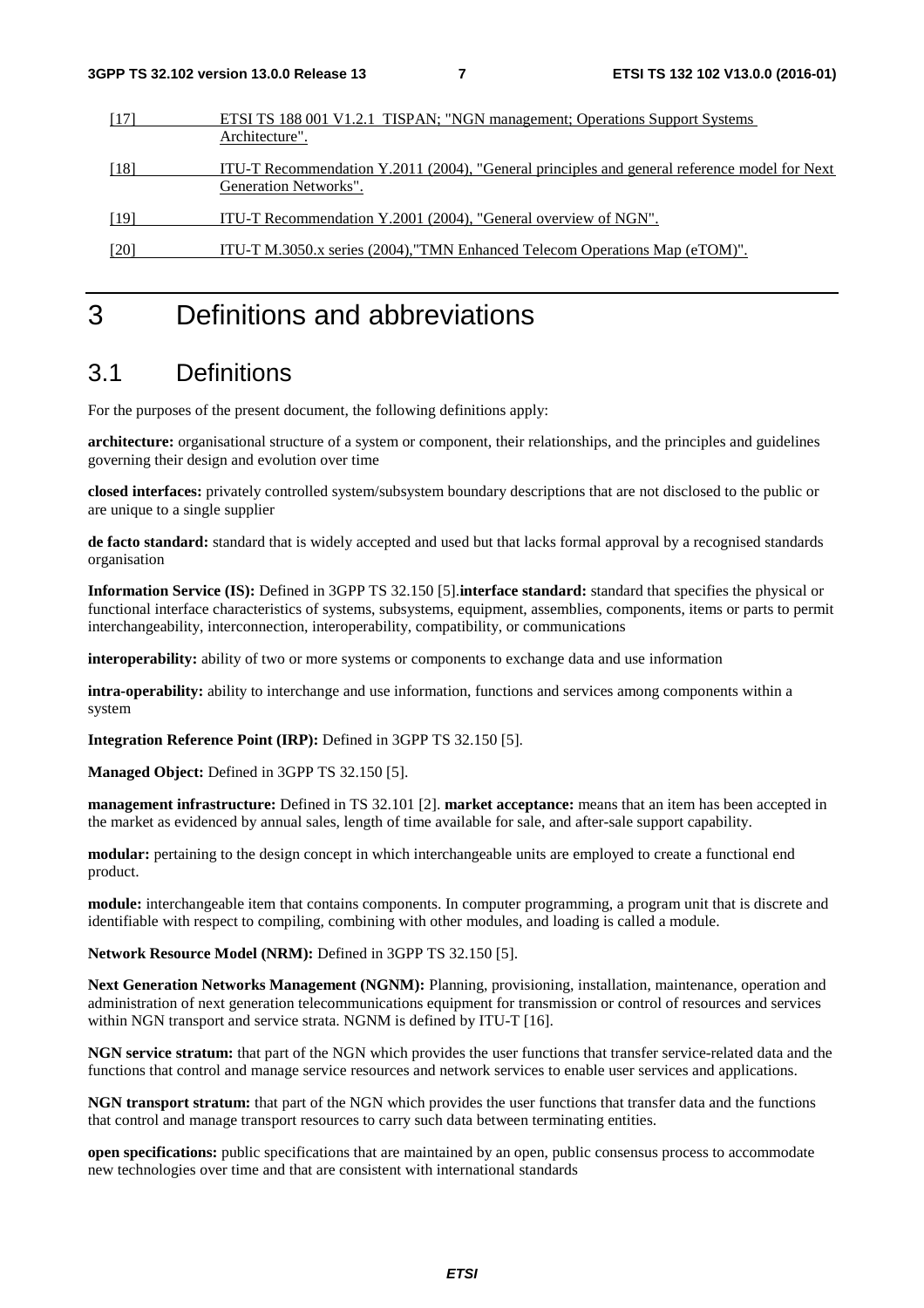**open standards:** widely accepted and supported standards set by recognised standards organisation or the commercial market place. These standards support interoperability, portability, and scalability and are equally available to the general public at no cost or with a moderate license fee.

**open systems strategy:** focuses on fielding superior telecom capability more quickly and more affordably by using multiple suppliers and commercially supported practices, products, specifications, and standards, which are selected based on performance, cost, industry acceptance, long term availability and supportability, and upgrade potential.

**physical architecture:** minimal set of rules governing the arrangement, interaction, and interdependence of the parts or elements whose purpose is to ensure that a conformant system satisfies a specified set of requirements. The physical architecture identifies the services, interfaces, standards, and their relationships. It provides the technical guidelines for implementation of systems upon which engineering specifications are based and common building blocks are built.

**PLMN Organisation:** see 3GPP TS 32.101 [2].

**plug&play:** term for easy integration of HW/SW

**portability:** the ease with which a system, component, data, or user can be transferred from one hardware or software environment to another

**proprietary specifications:** specifications, which are exclusively owned by a private individual or corporation under a trademark or patent, the use of which would require a license

**reference model:** a generally accepted abstract representation that allows users to focus on establishing definitions, building common understandings and identifying issues for resolution. For TMN Systems acquisitions, a reference model is necessary to establish a context for understanding how the disparate technologies and standards required to implement TMN relate to each other. A reference model provides a mechanism for identifying the key issues associated with applications portability, modularity, scalability and interoperability. Most importantly, reference models will aid in the evaluation and analysis of domain-specific architectures.

**scalability:** capability to adapt hardware or software to accommodate changing workloads

**service specific entities:** entities dedicated to the provisioning of a given (set of) service(s). The fact that they are implemented or not in a given PLMN should have limited impact on all the other entities of the PLMN.

**Solution Set (SS):** Defined in 3GPP TS 32.150 [5].

**specification:** document that prescribes, in a complete, precise, verifiable manner, the requirements, design, behaviour, or characteristics of a system or system component

**standard:** document that establishes uniform engineering and technical requirements for processes, procedures, practices, and methods. Standards may also establish requirements for selection, application, and design criteria of material.

**standards based architecture:** architecture based on an acceptable set of open standards governing the arrangement, interaction, and interdependence of the parts or elements that together may be used to form a TMN System, and whose purpose is to insure that a conformant system satisfies a specified set of requirements.

**Support IOC:** defined in TS 32.150 [5].

**system :** any organised assembly of resources and procedures united and regulated by interaction or interdependence to accomplish a set of specific functions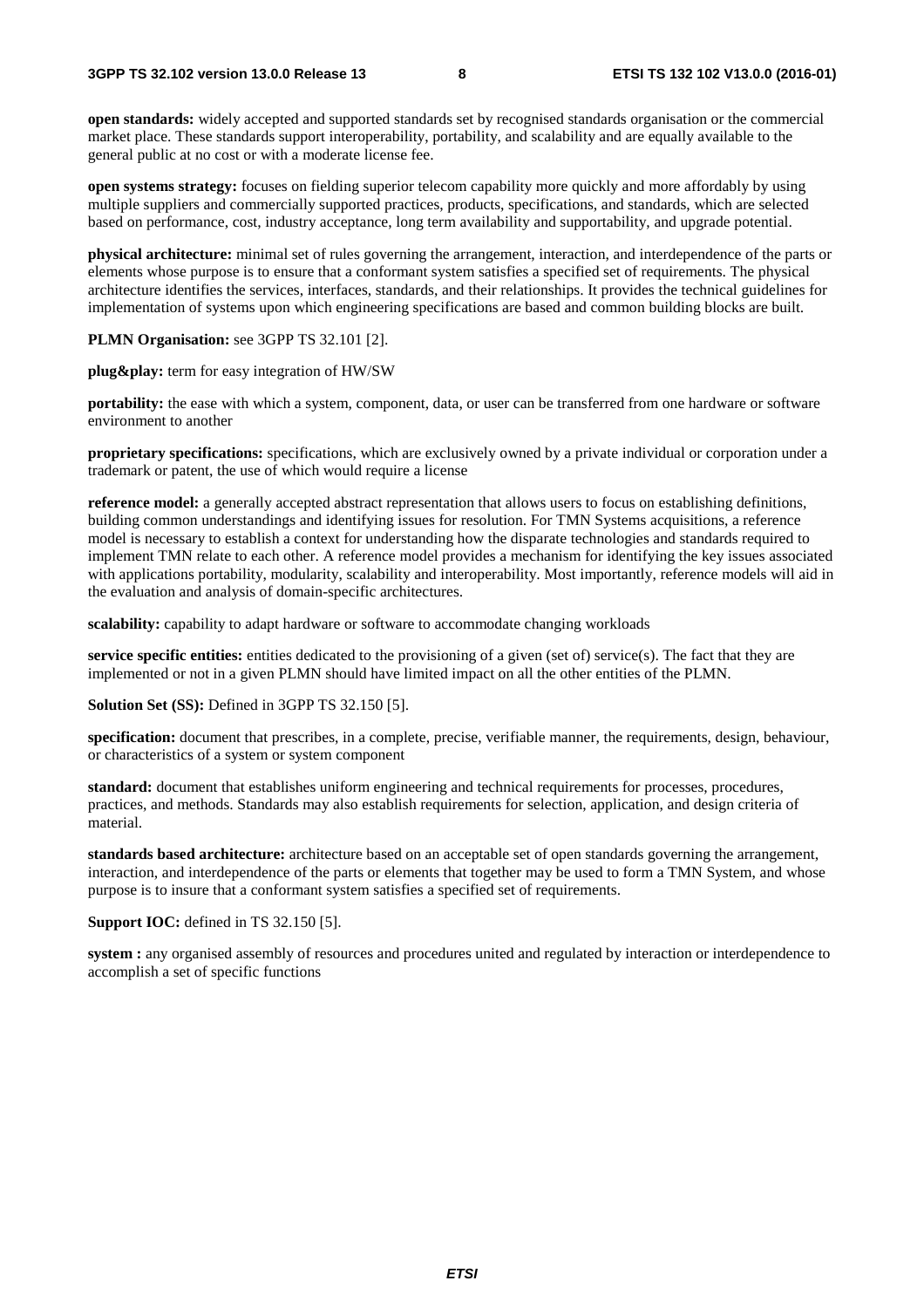**System Architecture (SA):** description, including graphics, of systems and interconnections providing for or supporting management functions. The SA defines the physical connection, location, and identification of the key nodes, circuits, networks, platforms, etc., and specifies system and component performance parameters. It is constructed to satisfy Operational Architecture requirements per standards defined in the Physical Architecture. The SA shows how multiple systems within a subject area link and inter-operate, and may describe the internal construction or operations of particular systems within the architecture.

### 3.2 Abbreviations

For the purposes of the present document, the following abbreviations apply:

| 3G               | 3 <sup>rd</sup> Generation                                |
|------------------|-----------------------------------------------------------|
| AAA              | Authentication, Authorisation and Accounting              |
| AN               | <b>Access Network</b>                                     |
| AS               | <b>Application Server</b>                                 |
| <b>ATM</b>       | Asynchronous Transfer Mode                                |
| <b>AUC</b>       | <b>Authentication Centre</b>                              |
| B2B              | Business-to-Business                                      |
| <b>BG</b>        | <b>Border Gateway</b>                                     |
| <b>BGCF</b>      | <b>Breakout Gateway Control Function</b>                  |
| BM-SC            | <b>Broadcast-Multicast Service Centre</b>                 |
| <b>BSC</b>       | <b>Base Station Controller</b>                            |
| <b>BSS</b>       | <b>Base Station Subsystem</b>                             |
| <b>BTS</b>       | <b>Base Transceiver Station</b>                           |
| C2B              | Customer-to-Business                                      |
| <b>CAMEL</b>     | Customised Applications for Mobile network Enhanced Logic |
| <b>CBC</b>       | <b>Cell Broadcast Center</b>                              |
| <b>CBS</b>       | Cell Broadcast Service                                    |
| <b>CMIS</b>      | <b>Common Management Information Service</b>              |
| <b>CMISE</b>     | <b>Common Management Information Service Element</b>      |
| CN               | <b>Core Network</b>                                       |
| <b>CORBA</b>     |                                                           |
| <b>CRF</b>       | Common Object Request Broker Architecture                 |
| CS               | <b>Charging Rules Function</b><br>Circuit Switched        |
|                  | <b>Call Session Control Function</b>                      |
| <b>CSCF</b>      |                                                           |
| <b>DCN</b>       | Data Communication Network                                |
| <b>DECT</b>      | <b>Digital Enhanced Cordless Telecommunications</b>       |
| DSS <sub>1</sub> | Digital Subscriber System 1                               |
| EIR              | <b>Equipment Identity Register</b>                        |
| EM               | <b>Element Manager</b>                                    |
| E-OS             | Element Management Layer-Operations System                |
| F/W              | Firewall                                                  |
| FM.              | <b>Fault Management</b>                                   |
| <b>FTAM</b>      | File Transfer, Access and Management                      |
| <b>GCR</b>       | Group Call Register                                       |
| <b>GDMO</b>      | Guidelines for the Definition of Managed Objects          |
| <b>GGSN</b>      | Gateway GPRS Support Node                                 |
| <b>GMLC</b>      | <b>Gateway Mobile Location Center</b>                     |
| <b>GMSC</b>      | Gateway MSC                                               |
| <b>GPRS</b>      | General Packet Radio Service                              |
| <b>GTT</b>       | Global Text Telephony                                     |
| <b>HLR</b>       | Home Location Register                                    |
| <b>HMI</b>       | Human Machine Interface                                   |
| <b>HSS</b>       | Home Subscriber Server                                    |
| <b>HTTP</b>      | HyperText Transfer Protocol                               |
| HW               | Hardware                                                  |
| I-CSCF           | <b>Interrogating CSCF</b>                                 |
| <b>IBCF</b>      | <b>Interconnection Border Control Function</b>            |
| IDL              | <b>Interface Definition Language</b>                      |
| <b>IIOP</b>      | Internet Inter-ORB Protocol                               |
| <b>IMS</b>       | IP Multimedia Subsystem                                   |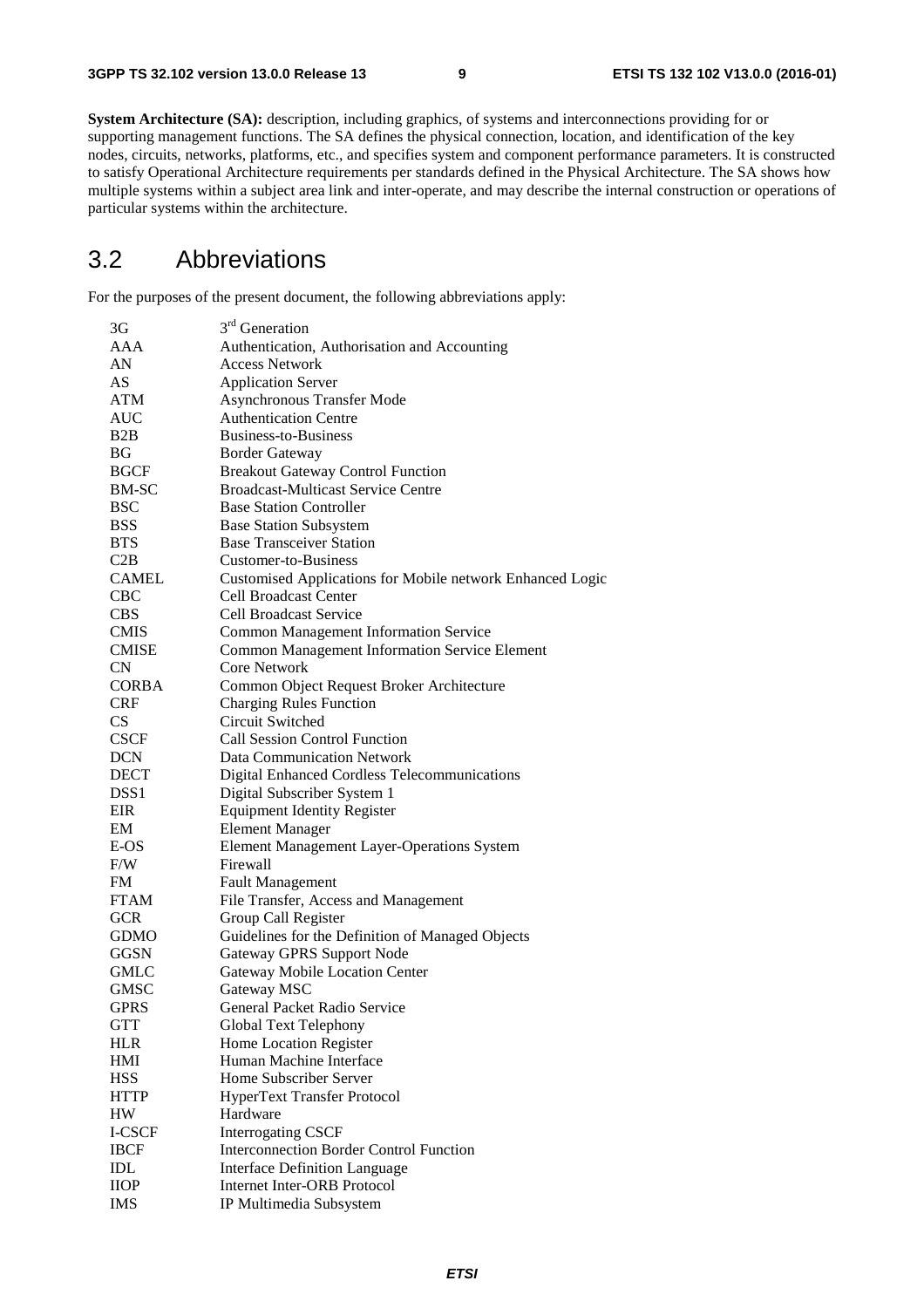| <b>INAP</b>    | <b>Intelligent Network Application Part</b>         |
|----------------|-----------------------------------------------------|
| $\rm IP$       | <b>Internet Protocol</b>                            |
| <b>IRP</b>     | <b>Integration Reference Point</b>                  |
| <b>IS</b>      | <b>Information Service</b>                          |
| <b>ISDN</b>    | <b>Integrated Services Digital Network</b>          |
| IWU            | Inter Working Unit                                  |
| <b>LCS</b>     | <b>Location Services</b>                            |
| <b>LLA</b>     | Logical Layered Architecture                        |
| <b>LMU</b>     | <b>Location Measurement Unit</b>                    |
| <b>MBMS</b>    | Multimedia Broadcast Multicast Service              |
| MD             | <b>Mediation Device</b>                             |
| ME             | Mobile Equipment                                    |
| <b>MGCF</b>    | Media Gateway Control Function                      |
| <b>MIB</b>     | <b>Management Information Base</b>                  |
| MMI            | Man-Machine Interface                               |
| <b>MML</b>     | Man-Machine Language                                |
| <b>MMS</b>     | Multimedia Messaging Service                        |
| <b>MNP</b>     | Mobile Number Portability                           |
| <b>MNP-SRF</b> | Mobile Number Portability/Signalling Relay Function |
| MRF            | Multimedia Resource Function                        |
| <b>MRFC</b>    | Multimedia Resource Function Controller             |
| <b>MRFP</b>    | Multimedia Resource Function Processor              |
| MSC            | Mobile service Switching Centre                     |
| MT             | Mobile Termination                                  |
| <b>NE</b>      | <b>Network Element</b>                              |
| <b>NGN</b>     | <b>Next Generation Networks</b>                     |
| NGNM           | <b>Next Generation Networks Management</b>          |
| NM             | Network Manager                                     |
| N-OS           | Network Management Layer-Operations System          |
| <b>NPDB</b>    | <b>Number Portability Database</b>                  |
| <b>NR</b>      | <b>Network Resource</b>                             |
| <b>NRM</b>     | <b>Network Resource Model</b>                       |
| <b>NSS</b>     | <b>Network Switching Subsystem</b>                  |
| NW             | Network                                             |
| OMG            | <b>Object Management Group</b>                      |
| <b>OS</b>      | <b>Operations System</b>                            |
| <b>OSA</b>     | Open Services Access                                |
| <b>OSF</b>     | <b>Operations System Functions</b>                  |
| P-CSCF         | Proxy CSCF                                          |
| PDH            | Plesiochronous Digital Hierarchy                    |
| <b>PS</b>      | Packet Switched                                     |
| <b>PSA</b>     | <b>Product Specific Applications</b>                |
| <b>PSS</b>     | Packet Switched Service                             |
| <b>PSTN</b>    | Public Switched Telephone Network                   |
| QA             | Q-Adapter                                           |
| QoS            | Quality of Service                                  |
| <b>RNC</b>     | Radio Network Controller                            |
| <b>RNS</b>     | Radio Network System                                |
| <b>RSVP</b>    | <b>Resource ReserVation Protocol</b>                |
| S-CSCF         | <b>Serving CSCF</b>                                 |
| <b>SDH</b>     | Synchronous Digital Hierarchy                       |
| SEF            | <b>Service Element Function</b>                     |
| SGSN           | Serving GPRS Support Node                           |
| SGW            | <b>Signalling Gateway</b>                           |
| <b>SIM</b>     | <b>Subscriber Identity Module</b>                   |
| <b>SLA</b>     | Service Level Agreement                             |
| <b>SLF</b>     | <b>Subscription Locator Function</b>                |
| SMI            | <b>Structure of Management Information</b>          |
| SMLC           | Serving Mobile Location Center                      |
| <b>SMS</b>     | <b>Short Message Service</b>                        |
| <b>SNM</b>     | Sub-Network Manager                                 |
| <b>SNMP</b>    |                                                     |
|                | Simple Network Management Protocol                  |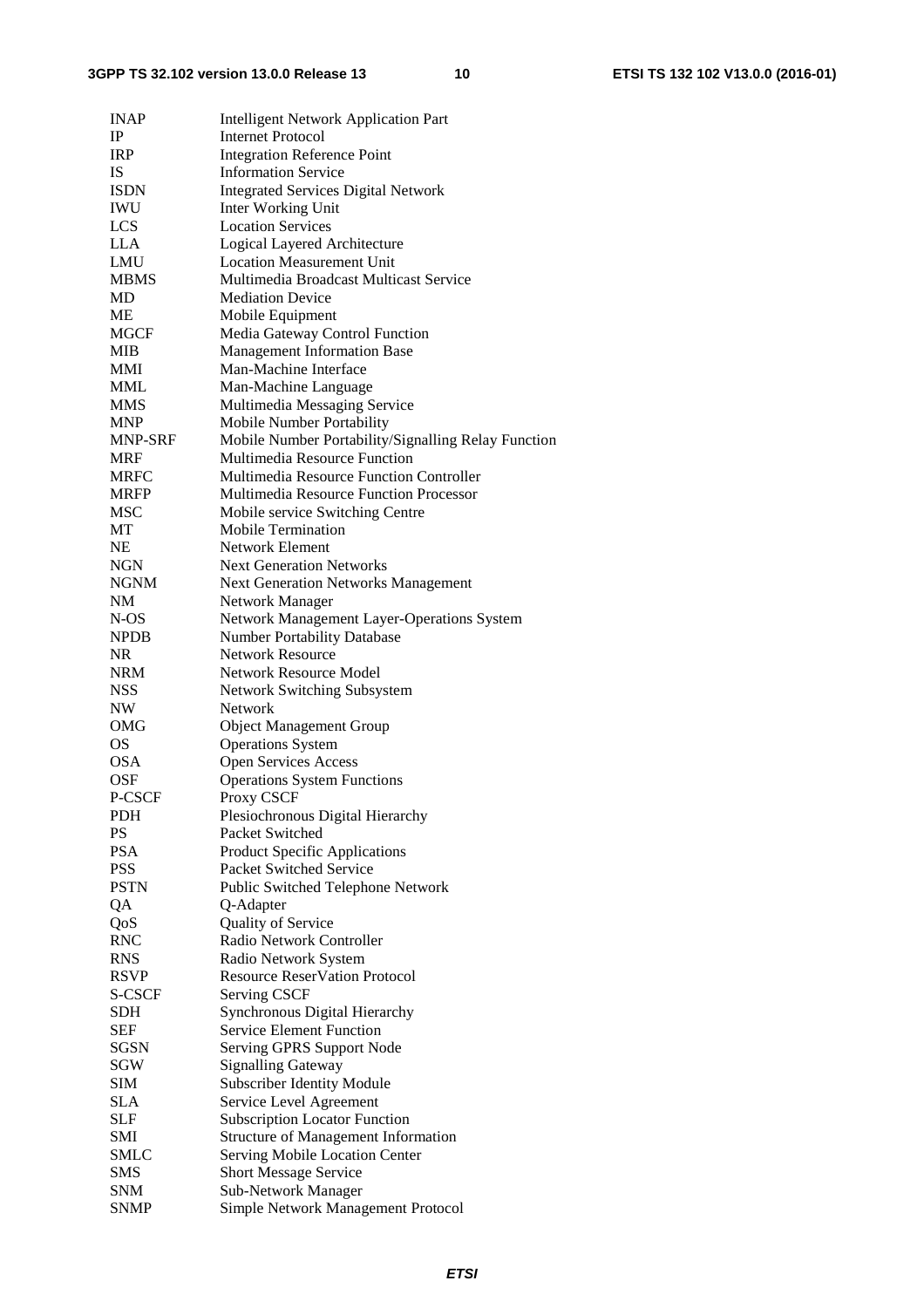| SS              | Solution Set                                                                        |
|-----------------|-------------------------------------------------------------------------------------|
| SS <sub>7</sub> | Signalling System No. 7                                                             |
| <b>SW</b>       | Software                                                                            |
| TA              | <b>Terminal Adapter</b>                                                             |
| TE              | <b>Terminal Equipment</b>                                                           |
| <b>TEF</b>      | <b>Transport Element Function</b>                                                   |
| TM              | <b>Telecom Management</b>                                                           |
| <b>TMN</b>      | Telecommunications Management Network as defined in ITU-T Recommendation M.3010 [1] |
| TrGW            | <b>Transition Gateway</b>                                                           |
| UE              | User Equipment                                                                      |
| <b>UML</b>      | Unified Modelling Language                                                          |
| <b>USAT</b>     | <b>USIM/SIM Application Toolkit</b>                                                 |
| <b>USIM</b>     | <b>UMTS Subscriber Identity Module</b>                                              |
| <b>UTRA</b>     | Universal Terrestrial Radio Access                                                  |
| <b>UTRAN</b>    | Universal Terrestrial Radio Access Network                                          |
| <b>VHE</b>      | Virtual Home Environment                                                            |
| <b>VLR</b>      | Visitor Location Register                                                           |
| WAG             | <b>WLAN Access Gateway</b>                                                          |
| <b>WBEM</b>     | Web Based Enterprise Management                                                     |
| WS              | WorkStation                                                                         |
|                 |                                                                                     |

### 4 General

### 4.1 PLMN Telecom Management

#### 4.1.1 3GPP Reference Model

A 3GPP System is made of the following components:

- one or more Access Networks, using different types of access techniques (GSM, UTRA, DECT, PSTN, ISDN, ...) of which at least one is GSM BSS, UTRA; or LTE radio access network
- one or more Core Networks;
- one or more Intelligent Node Networks, service logic and mobility management, (IN, GSM ...);
- one or more transmission networks (PDH, SDH etc) in various topologies (point-to-point, ring, point-to-multipoint etc) and physical means (radio, fibre, copper, etc.).

The 3GPP system components have signalling mechanisms among them (DSS1, INAP, MAP, SS7, RSVP, etc.).

From the service perspective, the 3GPP system is defined to offer:

- service support transparent to the location, access technique and core network, within the bearer capabilities available in one particular case;
- user to terminal and user to network interface (MMI) irrespective of the entities supporting the services required (VHE);
- multimedia capabilities.

#### 4.1.2 3GPP Provisioning Entities

Two major entities, which cover the set of 3GPP functionalities involved in the provision of the 3GPP services to the user, are identified as follows:

- **Home Environment:** This entity holds the functionalities that enable a user to obtain 3GPP services in a consistent manner regardless of the user's location or the terminal used.
- **Serving Network:** This entity provides the user with access to the services of the Home Environment.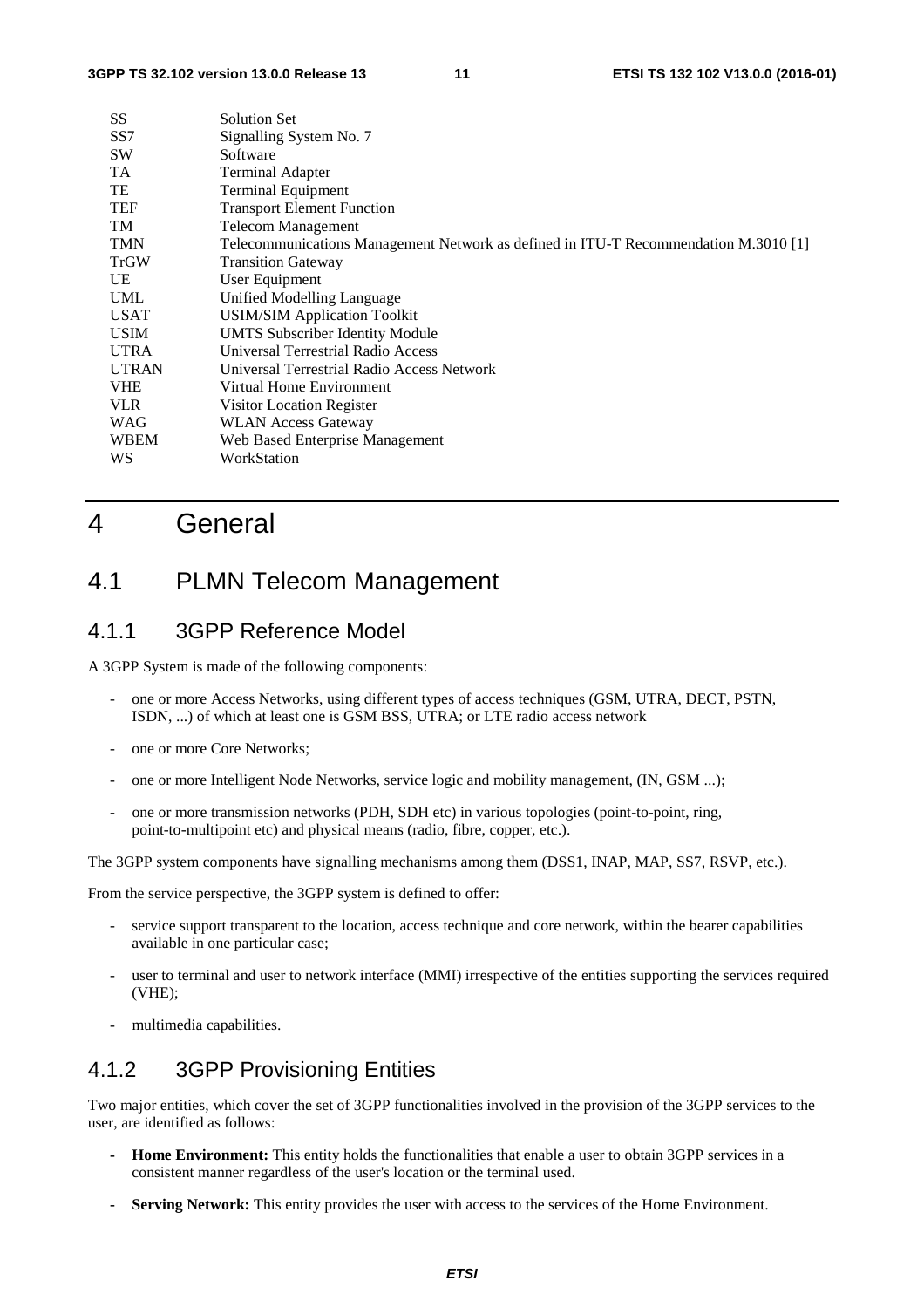#### 4.1.3 Management Infrastructure of the PLMN

Every PLMN Organisation has its own Management Infrastructure. Each Management Infrastructure will contain different functionality depending on the role-played and the equipment used by that Entity.

However, the core management architecture of the PLMN Organisation is very similar. Every PLMN Organisation:

- provides services to its customers;
- needs an infrastructure to fulfil them (advertise, ordering, creation, provisioning, ...);
- assures them (Operation, Quality of Service, Trouble Reporting and Fixing, ...);
- bills them (Rating, Discounting, ...).

Not every PLMN Organisation will implement the complete Management Architecture and related Processes. Some processes may be missing dependent on the role a particular Organisation is embodying. Processes not implemented by a particular Organisation are accessed via interconnections to other organisations, which have implemented these processes (called X-interfaces in the TMN architecture).

The Management architecture itself does not distinguish between external and internal interfaces.

### 4.2 TMN

TMN (Telecommunications Management Network), as defined in [1], provides:

- an architecture, made of OS (Operations Systems) and NEs (Network Elements), and the interfaces between them (Q, within one Operator Domain and X, between different Operators);
- the methodology to define those interfaces;
- other architectural tools such as LLA (Logical Layered Architecture) that help to further refine and define the Management Architecture of a given management area;
- a number of generic and/or common management functions to be specialised/applied to various and specific TMN interfaces.

The PLMN Management Architecture is largely based on TMN, and will reuse those functions, methods and interfaces already defined (or being defined) that are suitable for the management needs of a PLMN. However, the new challenges of 3GPP Telecom Management may require the exploration and incorporation of other concepts (other management paradigms widely accepted and deployed).

### 4.3 Management of Next Generation Networks

Next Generation Networks (NGN) as defined in [18, 19], are essentially about delivering new services that are available any place, any time, and on any device, through any customer-chosen access mechanism.

NGN Management (NGNM) [16] supports the aims of the NGN by decoupling and make independent, the service creation/deployment infrastructure from the transport infrastructure. The decoupling is reflected in the NGN architecture as the separation of the Transport and Service strata and shown as two independent stratums. NGNM also introduces the NGN management plane, union of the NGN service stratum management plane and the NGN transport stratum management plane and may include joint management functions, i.e., functions used to manage entities in both strata plus functions required to support this management [18].

NGNM introduces a new set of grouping of management functionality compared to TMN LLA to better support the complexity of the NGN .e.g. NGNM Resource Management layer encompasses the Network Management layer and the Element Management layer.

The PLMN management architecture will facilitate the ITU-T NGN Management principles above where necessary and suitable.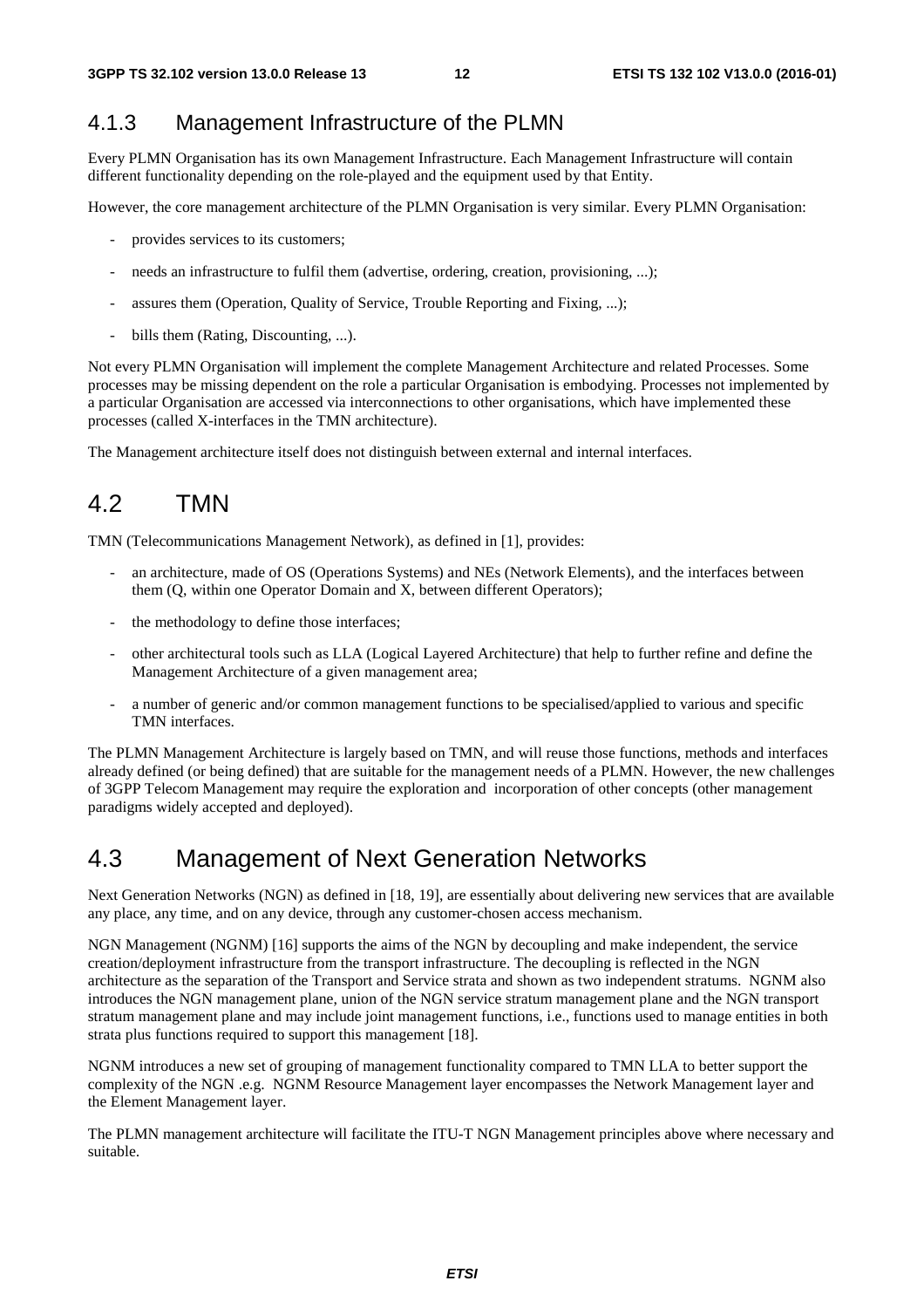### 5 General view of PLMN Management Physical architectures

Telecom Management Architectures can vary greatly in scope and detail. The architecture for a large service provider, with a lot of existing legacy systems and applications, upon which many services are based, will be of high complexity. In contrast, the architectural needs of a start-up mobile operator providing its services to a small group of value-added Service Providers will be much less and will probably focus on more short-term needs.

A mobile network operator has to manage many different types of networks as radio networks, exchanges, transmission networks, area networks, intelligent nodes and substantial amounts of computer hardware/software. This wide variety of network equipment will most probably be obtained from a variety of equipment vendors. The nature of a mobile radio network will be heterogeneous and will present a number of operational difficulties for the service provider on enabling effective and efficient network management.

The standardisation work for the management of a PLMN has adopted the top-down approach and will from business needs identify functional and informational architectures. The physical architecture will have to meet these requirements and as there are many ways to build a PLMN it will vary greatly from one TMN solution to another. There will be many physical implementations, as different entities will take different roles in a PLMN.

It is obvious that it will not be meaningful or even possible to fully standardise a common Telecom Management physical architecture for PLMNs. The present document will identify and standardise the most important and strategic contexts and serve as a framework to help define a physical architecture for a planned PLMN.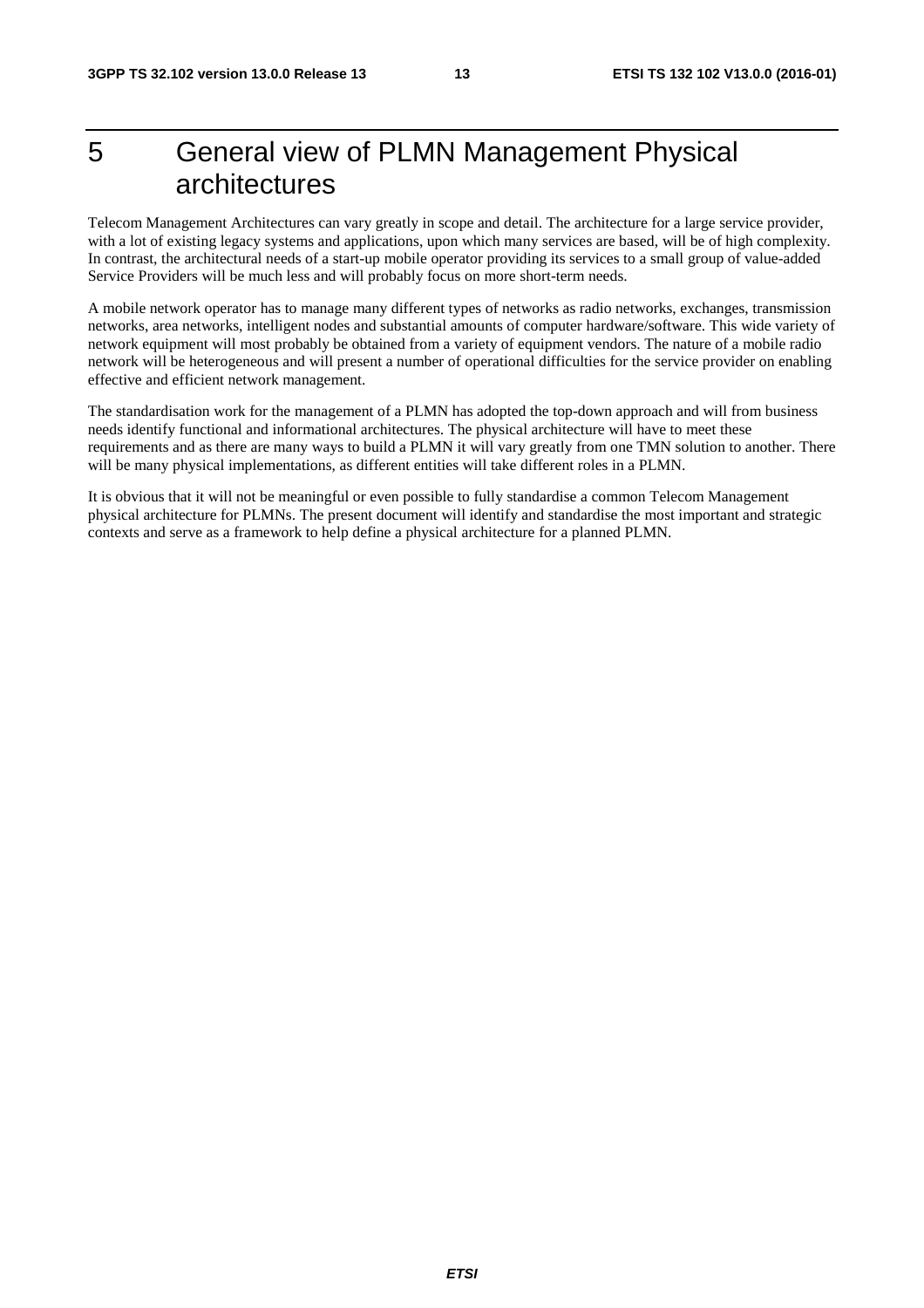### 6 Basic objectives for PLMN Management Physical **Architecture**

The management of a 3GPP system will put a lot of new requirements to the management systems compared to the second generation of Mobile telephony. Some of the challenging requirements affecting the physical architecture are:

- To be capable of managing equipment supplied by different vendors.
- To enable TM automation in a more cost efficient way TM optimised for maximum efficiency and effectiveness.
- To provide PLMN configuration capabilities that are flexible enough to allow rapid deployment of services.
- To report events and reactions in a common way in order to allow remote control.
- To allow interoperability between Network Operators/Service Providers for the exchange of management/charging information.
- To be scaleable and applicable to both larger and small deployments.
- Accessibility to information.
- To profit from advances and standards in IT and datacom industry.

The second generation of mobile networks can - from a management point of view - be characterised as the era of vendor-dependent NE managers. The different OSs had very low interoperability with other systems and functional blocks could rarely be re-used. The Mobile Telecom Management Networks were far away from the TMN vision where one vendor's OS should be able to manage other vendors" network elements.

PLMN Organisations need cost-effective management solutions and better time to market focus. Interoperability, scalability and re-use are keywords for the new generation of management systems.

Many of the new requirements on the management of PLMNs can only be solved by defining and establishing a suitable physical architecture. Though it is not possible to standardise on one single TM physical architecture, it is evidently so that the success of a Telecom Management Network of a PLMN Organisation will heavily depend on critical physical architectural issues. The present document will identify those architectural critical issues.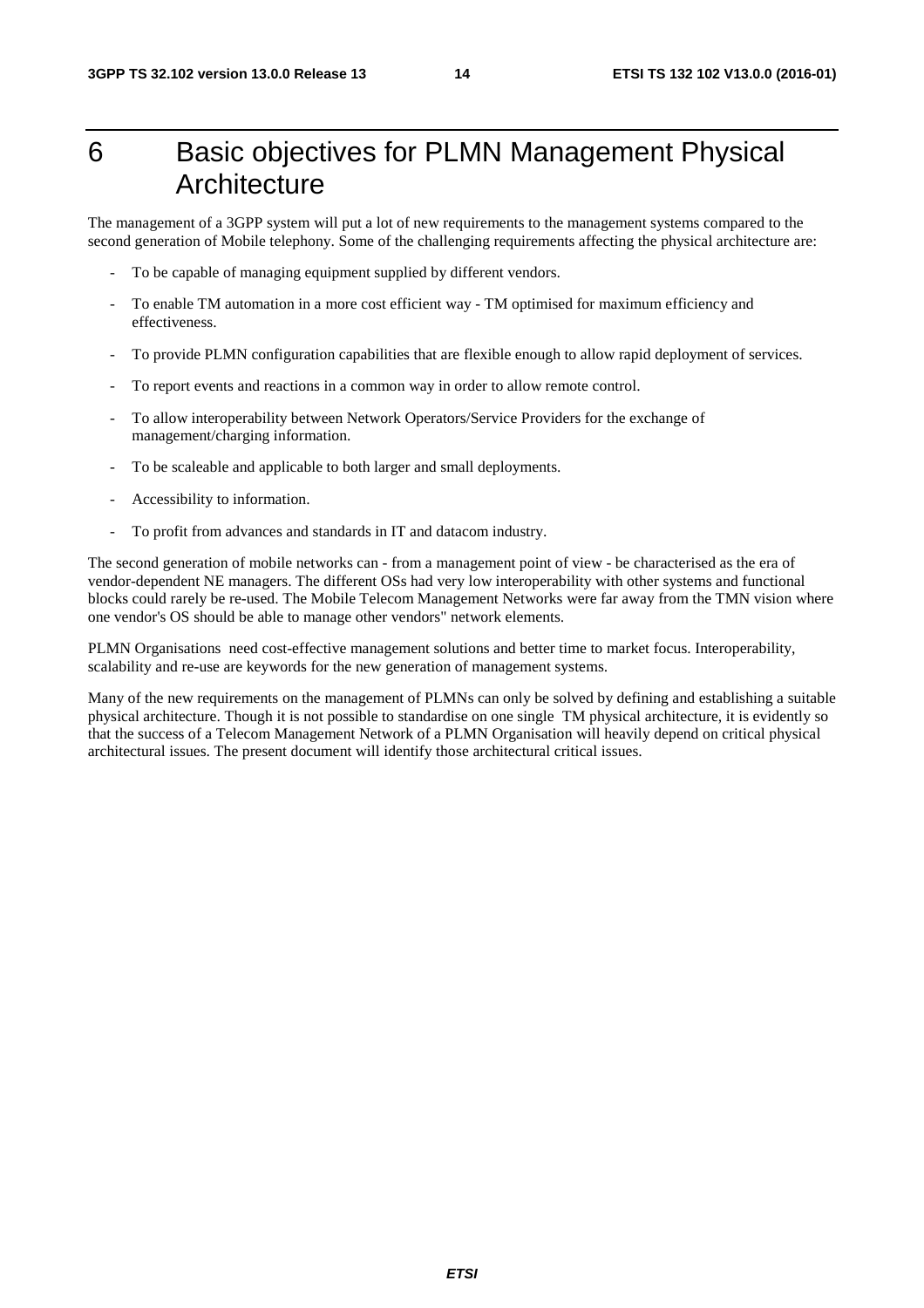### 7 TM Architectural aspects

### 7.1 Architectural relationship

The basic aspects of a TM architecture, which can be, considered when planning and designing a TM network are:

- The functional architecture.
- The information architecture.
- The physical architecture.

The management requirements - from the business needs - will be the base for the functional architecture, which will describe the functions that have to be achieved. The information architecture defines what information that has to be provided so the functions defined in the functional architecture can be achieved. The physical architecture has to meet both the functional architecture and the information architectures. Other constraints from realty will also have impact to the physical architecture as cost, performance, legacy systems and all preferences any operator will have on a big capital investment as a TM network.



**Figure 7.1: Architectural relationship**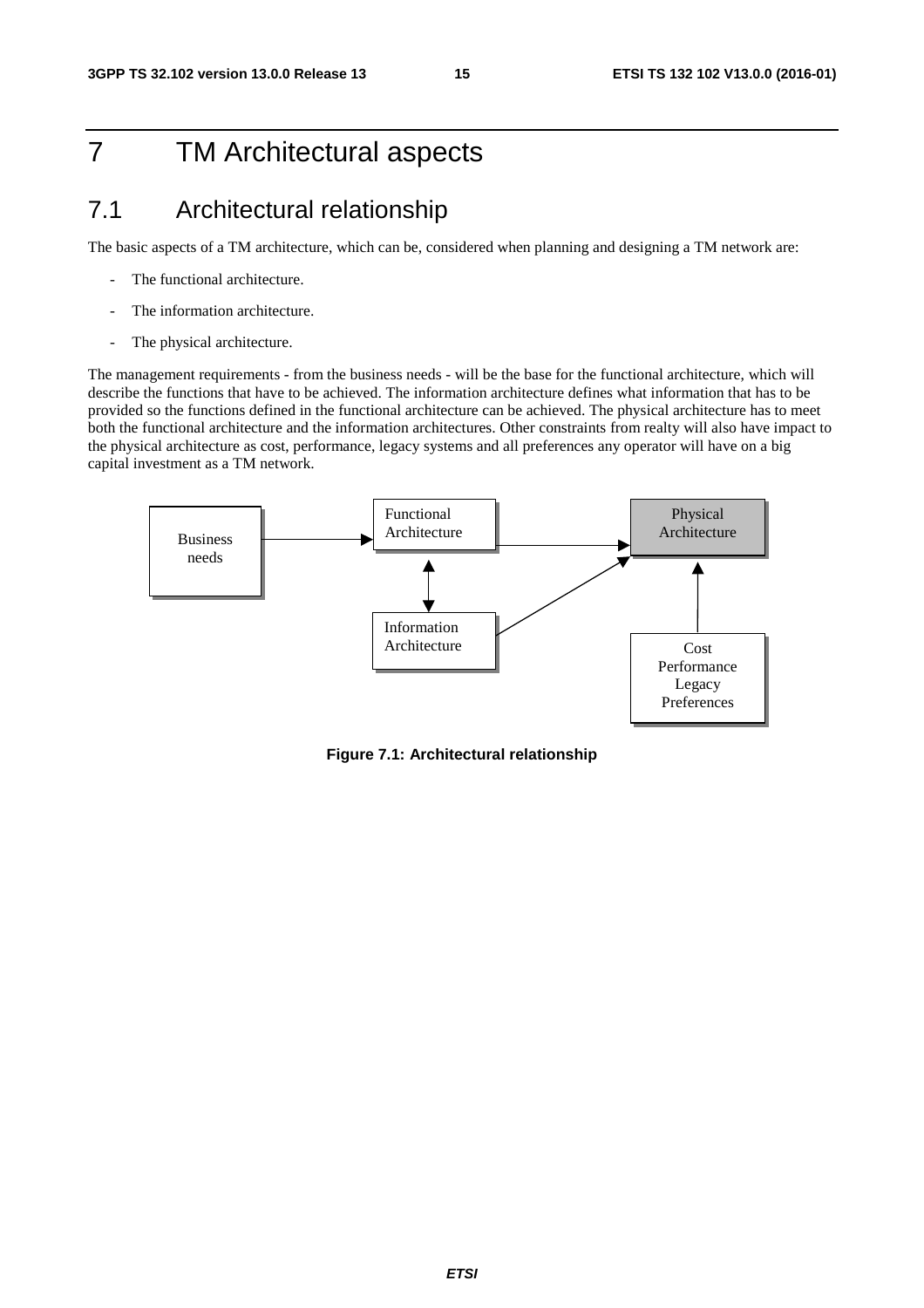### 7.2 Architectural constraints

Large software systems, such as a network management system, are a capital investment that operators cannot afford to scrap every time its requirements change. Operators are seeking cost-effective solutions to their short-term needs. All these reality-related issues are vital constraints that should be addressed in the definition of the architecture.

The standardisation of 3GPP systems will bring new and different services that will add new demands on telecommunications management. Every PLMN organisation will include different functionality depending on the roleplayed and the equipment used by that entity. Regulation may force some of the roles that shall be taken. The need to link systems across corporate boundaries will be a consequence of this.

The rapid evolution of new services and technologies will also put requirements on the PLMN physical management architecture to accommodate market and technology trends. To future-proof investments and continuously be able to take advantage of new technologies are important constraints to the physical architecture.

A PLMN TMN should also adopt an architecture that will achieve scalability and extensibility of systems and networks so the TMN can grow as the services expand over time. To start with a small TMN and easily be able to expand the TMN after new requirements will be important issues for most PLMN operators.

The Telecom Management Network will be just one part of the overall business of a company. System management, general security issues and development strategies can be the target for company policies. System architectures and technology choices, as well as the availability of off-the-shelf commercial systems and software components that fulfil the requirements established in the present document, may be critical to an operator's implementation of the specified management architecture.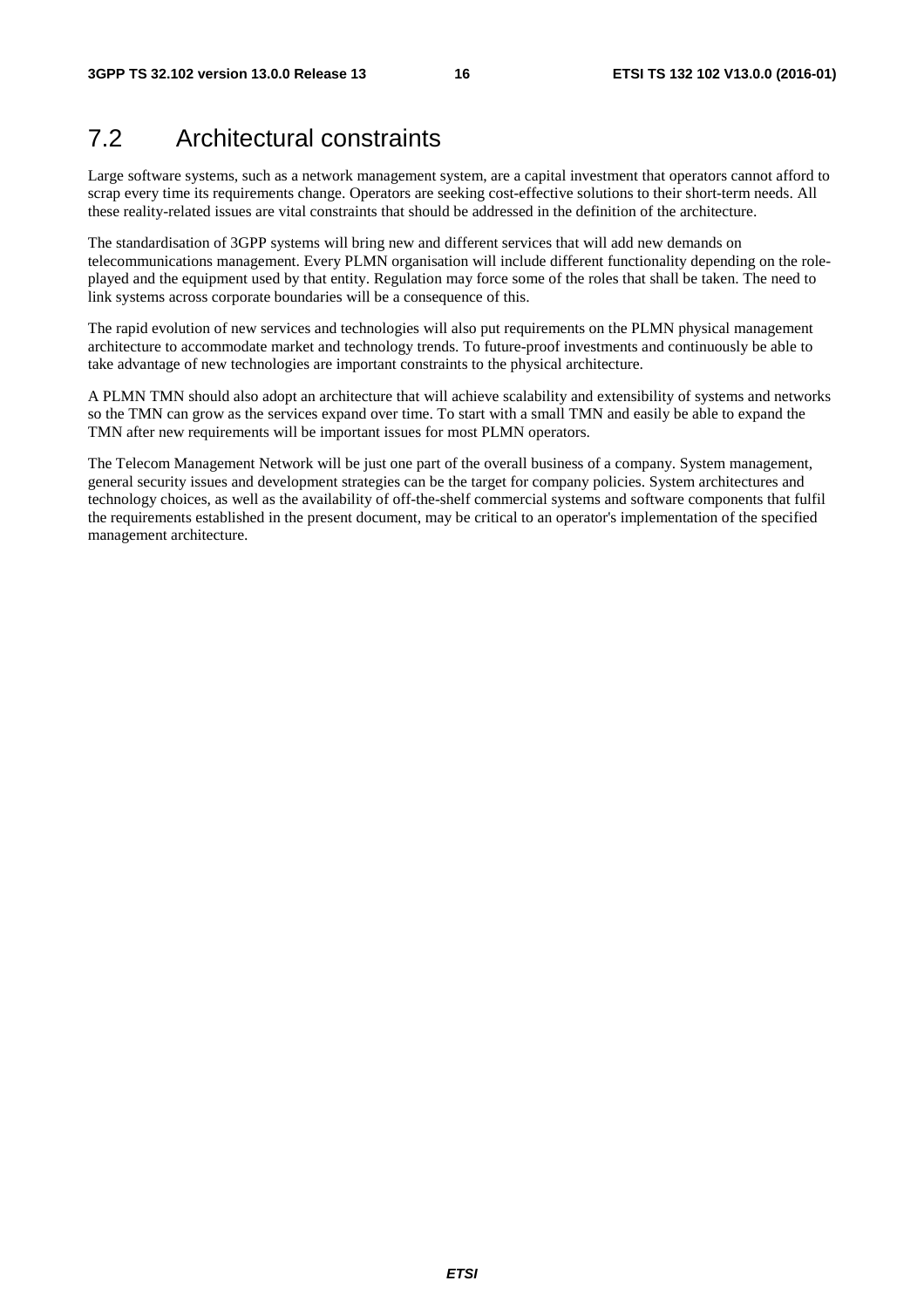### 7.3 Interoperability

#### 7.3.1 Introduction

The new requirement on a 3GPP system TMN will imply a focus change from network element management towards management of information "information management". Network and service providers make use of different information in several different ways which also may vary from network to network and from time to time. Basic information such as alarms is of course essential information for localising faults but may also be the key information to be able to set up a service with a service level agreement.

Numerous different interfaces can be identified in a PLMN network in the areas of network element management, network management and service management. The most important and complex of these interfaces will be standardised but many interfaces of less importance are unlikely to be fully standardised and will be up to the individual operator and vendor to develop. To adopt mainstream computing technologies, re-use widely used protocols, standards and an open system architecture will be essential to secure interworking between all physical entities in a PLMN.

Low-cost and general access to management systems information will be needed. Obviously this is the critical issue and challenging task in the heterogeneous, distributed and complex network of a PLMN.

### 7.3.2 Interfaces

A PLMN will consist of many different types of components based on different types of technologies. There will be access-, core-, transmission- and service node networks and many of the components have already been the targets for Telecom Management standardisation at different levels. Many of these standards will be reused and the management domain of a PLMN will thereby consist of many TMNs. The architecture of PLMN TMNs should support distributed TMNs and TMN-interworking on peer-to-peer basis.

The Telecom Management Architecture can vary greatly in scope and detail, because of scale of operation and that different organisations may take different roles in a PLMN (see clause 5). The architecture of PLMN TMNs should provide a high degree of flexibility to meet the various topological conditions as the physical distribution and the number of NEs. Flexibility is also required to allow high degree of centralisation of personnel and the administrative practices as well as allowing dispersion to administrative domains. The 3GPP Telecom Management architecture should be such that the NEs will operate in the same way, independently of the OS architecture.

Figure 7.3.2.1 illustrates the basic domains in a 3GPP system (identified in 3GPP Technical Specifications [12], [13]), related management functional areas and introduces Interface-N (Itf-N).



#### **Figure 7.3.2.1: Overview of 3GPP Telecom Management Domains and Itf-N**

Itf-N between the NE OSFs and NM/SM OSFs could be used by the network- and service management systems to transfer management messages, notifications and service management requests via the NE OSF to the Network Elements (NEs).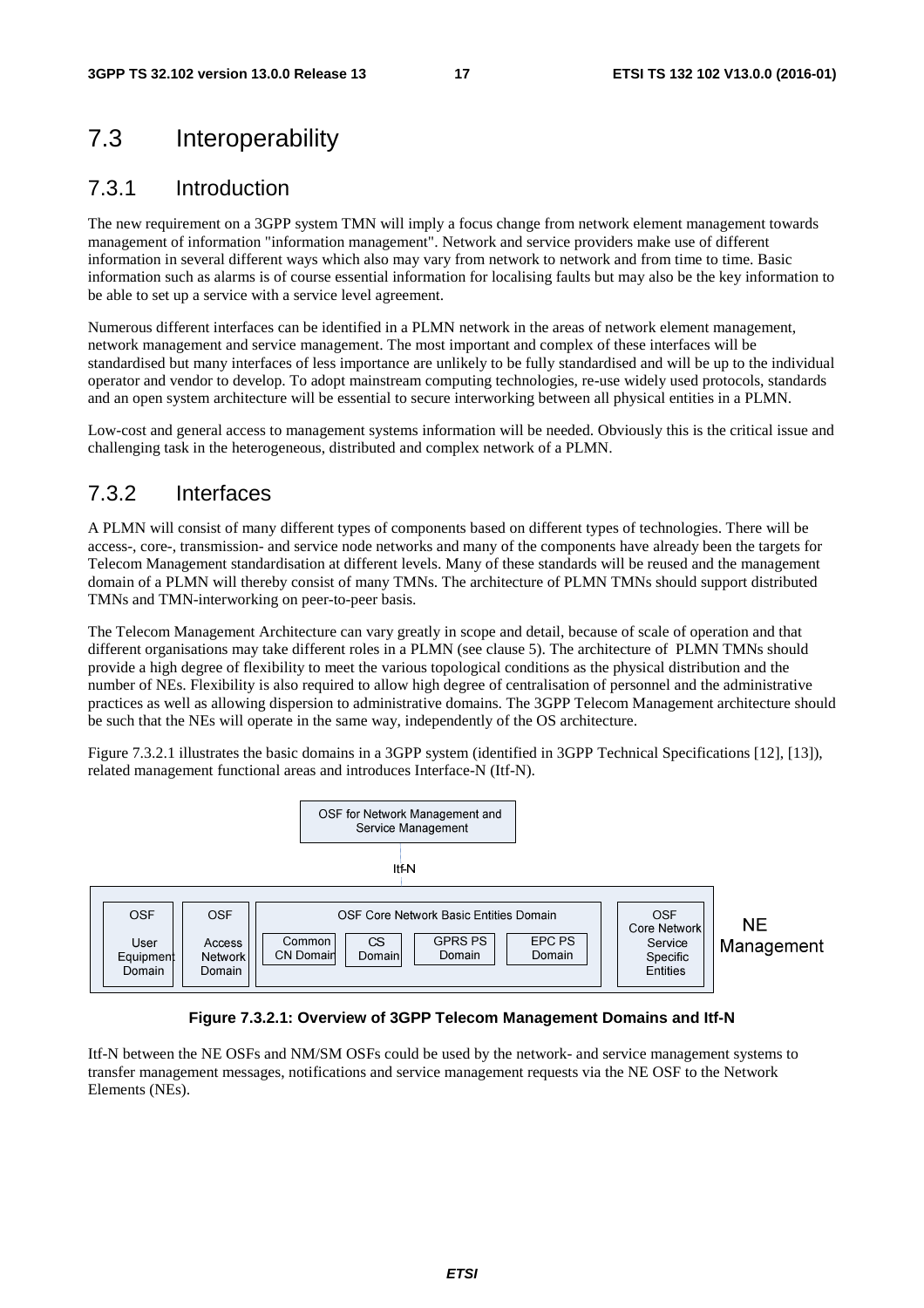This interface shall be open and the information models standardised.

Telecom management interfaces may be considered from two perspectives:

- 1) the management information model;
- 2) the management information exchange.

The management information models will be standardised in other 3GPP documents but the management information exchange will be further described in this architectural standard.

The management task will vary greatly between different network elements in a PLMN. Some NEs are of high complexity e.g. a RNC, while others such as border gateways is of less complexity. Different application protocols can be chosen to best suite the management requirements of the different Network Elements and the technology used.

Application protocols can be categorised out of many capabilities as:

- Functionality;
- Implementation complexity;
- Processor requirements;
- Cost efficiency;
- Market acceptance, availability of "off the shelf commercial systems and software".

For each Telecom Management interface that will be standardised by 3GPP at least one of the accepted protocols will be recommended. Accepted application protocols (e.g. SNMP, CORBA IIOP) are defined in TS 32.101 [2], annex A.

Figure 7.3.2.2 below illustrates the basic domains in a 3GPP system (identified in 3GPP Technical Specifications [12], [13]), related management functional areas and introduces Interface-P (Itf-P2P).



#### **Figure 7.3.2.2: Overview of 3GPP Telecom Management Domains and Itf-P2P**

Itf-P2P between two NE OSFs (or NE Management as shown in the above figure) could be used to transfer network management information such as network configuration management information

The information model and the protocols used shall be those defined for Itf-P2P. They are listed in Annex E of [2].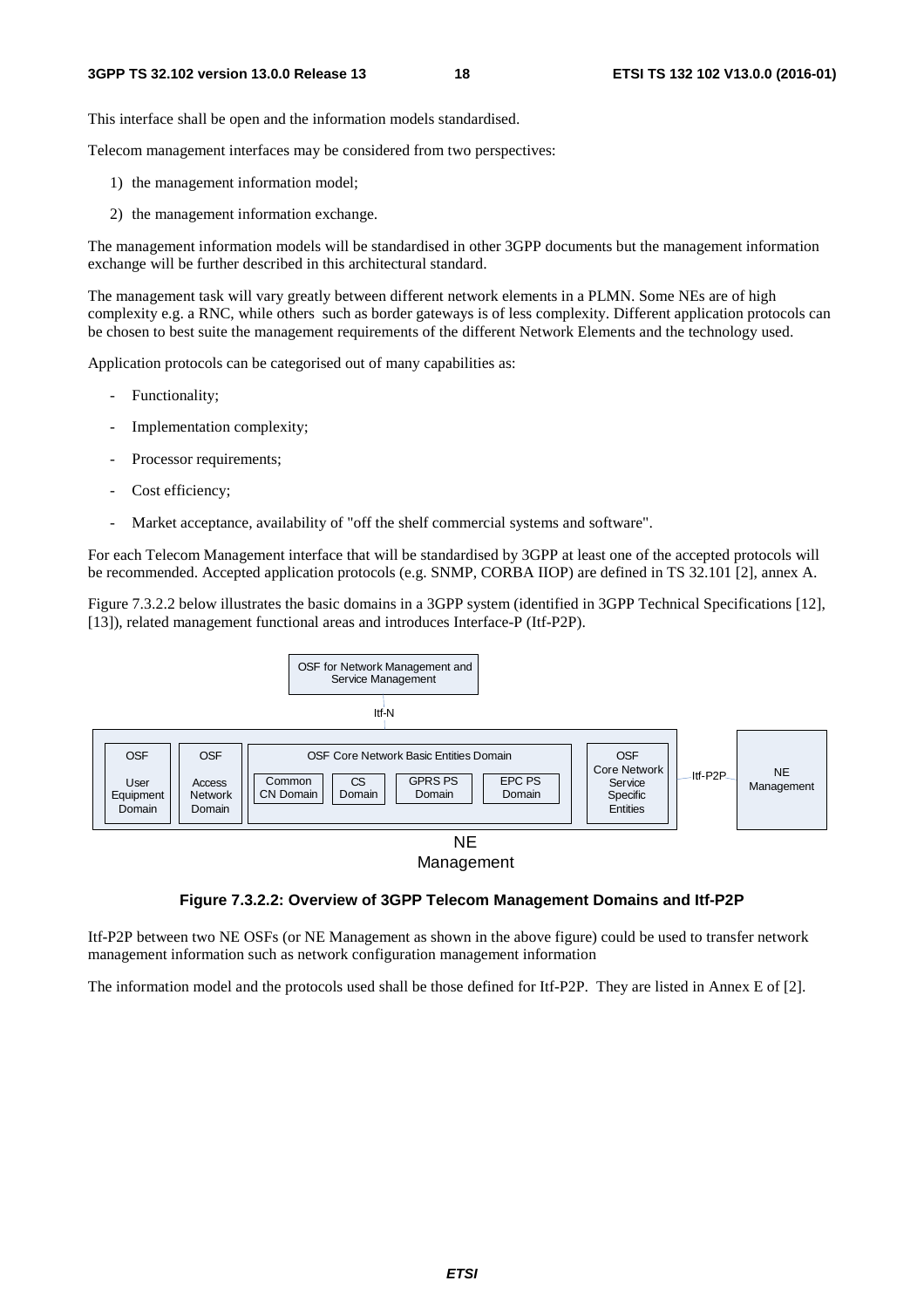### 7.3.3 Entities of a 3GPP system

To provide the mobile service as defined in a 3GPP system, some specific functions are introduced [12]. These functional entities can be implemented in different physical equipments or gathered. In any case, exchanges of data occur between these entities and from the Telecom Management perspective they can all normally be treated as network elements. The basic telecom management functional areas such as fault management, configuration management, performance management and security management are all applicable to these entities. As such they are all the targets for 3GPP Telecom Management technical Specifications.

As discussed in clause 5, there will be many possible ways to build a 3GPP system and thereby many possible architectures of a mobile system. The entities presented in figure 7.3 should be treated as the fundamental building blocks of any possible implementation of a 3GPP system.



**Figure 7.3.3.1: Examples of entities of the mobile system to be managed**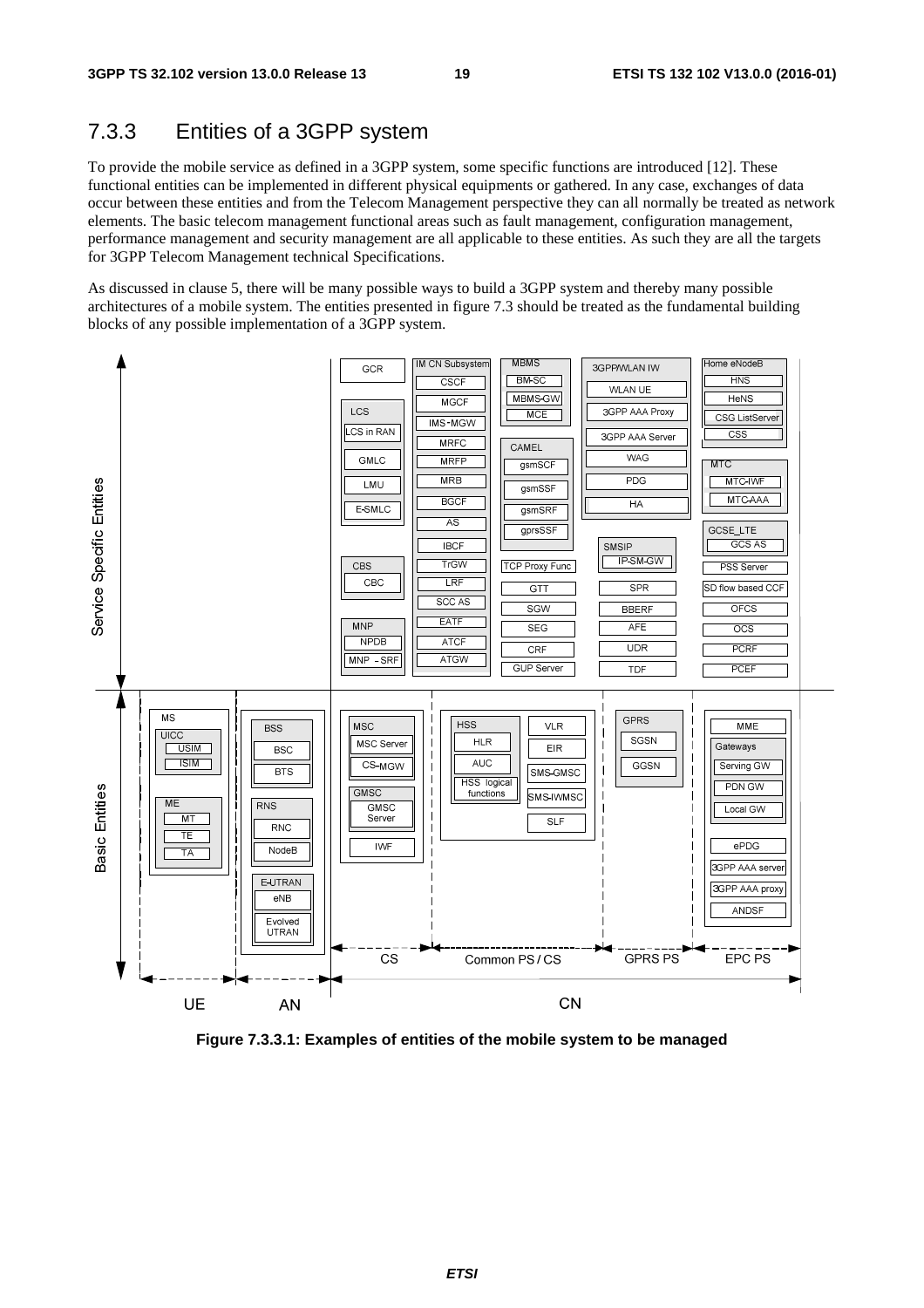In figure 7.3.3.2 the prime domains for the standardisation effort of 3GPP Telecom Management are shown as shaded.



**Figure 7.3.3.2: High level 3GPP system Network architecture**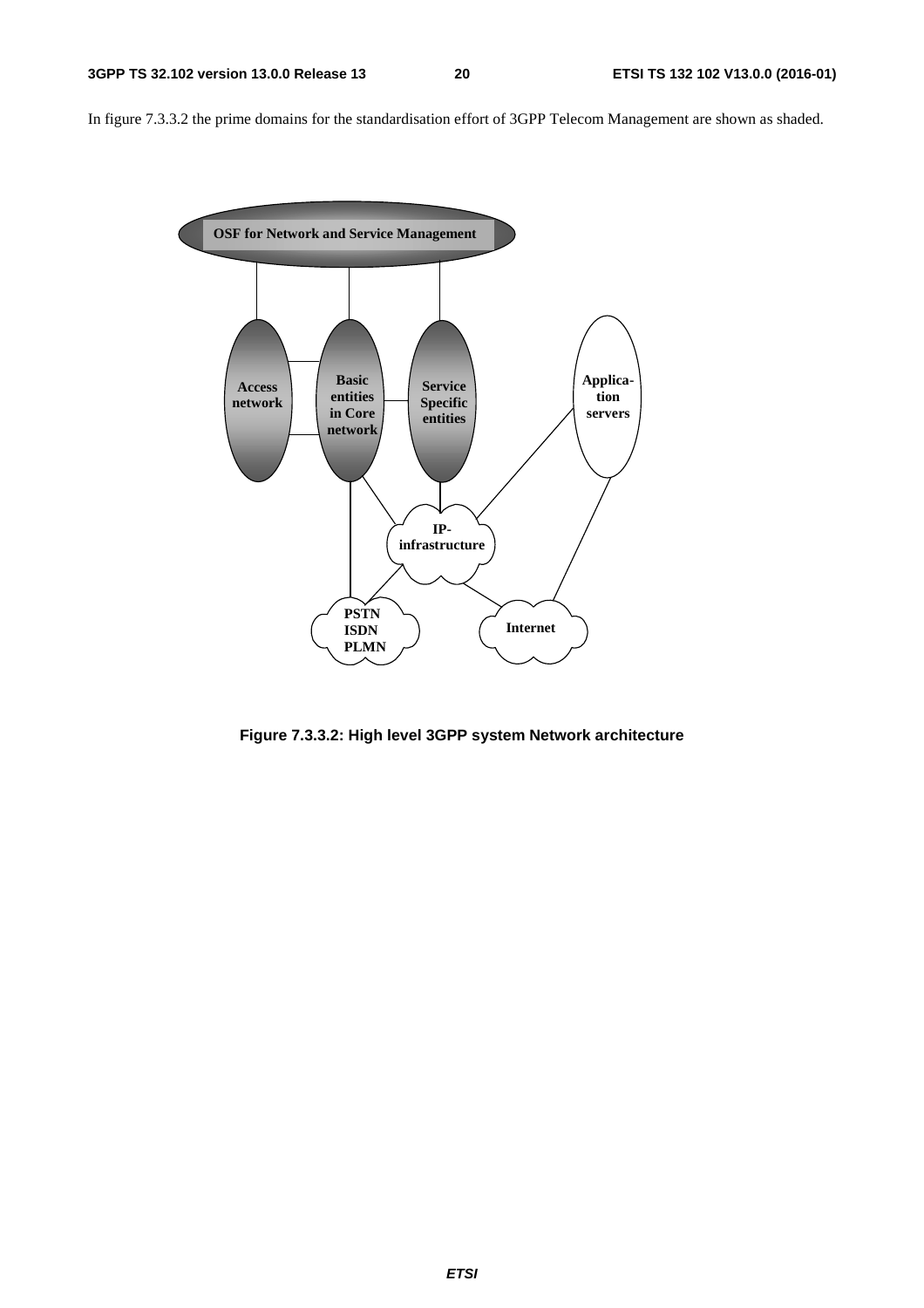### 7.3.4 Open systems approach

Even in the second generation of mobile radio networks the operators have to cope with heterogeneous environments in many different ways. No single vendor is likely to deliver all the management systems needed for a mobile operator.

The many different types of network elements, some with very high management complexity such as an exchange and some less complex such as a repeater system, are generally supported with unique vendor specific management systems with very low interoperability. Duplicated TMN applications is another obvious reality of this generation of management systems. This will be further discussed under clause 9 (TMN Applications).

The 3GPP requirements call for open systems that can be supported by the marketplace, rather than being supported by a single (or limited) set of suppliers, due to the unique aspects of the design chosen. Open systems architectures are achieved by having the design focus on commonly used and widely supported interface standards. This should ensure costs and quality that are controlled by the forces of competition in the marketplace.

The open systems approach is a technical and business strategy to:

- Choose commercially supported specifications and standards for selected system interfaces.
- Build systems based on modular hardware and software design.

Selection of commercial specifications and standards in the Open systems approach should be based on:

- Those adopted by industry consensus based standards bodies or de facto standards (those successful in the market place).
- Market research that evaluates the short and long term availability of products.
- Trade-offs of performance.
- Supportability and upgrade potential within defined cost constraint.
- Allowance for continued access to technological innovation supported by many customers and a broad industrial base.

#### 7.3.5 Level of openness

The level the interfaces conform to open standards is critical for the overall behaviour. A low level of openness will severely impact on long-term supportability, interoperability, development lead-time, and lifecycle cost and overall performance.

Interfaces are expensive parts in a TMN and interfaces with low level of openness severely impact on development lead-time for the introduction of any system, application component or service. Easy implementation (plug & play) is a requirement for TMN physical entities and requires a high the level of openness.

#### 7.3.6 Closed interfaces

Many second-generation mobile network physical management entities have vendor controlled system/subsystem boundary descriptions that are not disclosed to the public or are unique to this single supplier - closed interfaces.

Such interfaces will not fulfil the basic requirements of a 3G TMN. Closed interfaces can only be used as internal interfaces where no information what so ever has to be shared to other physical management entities.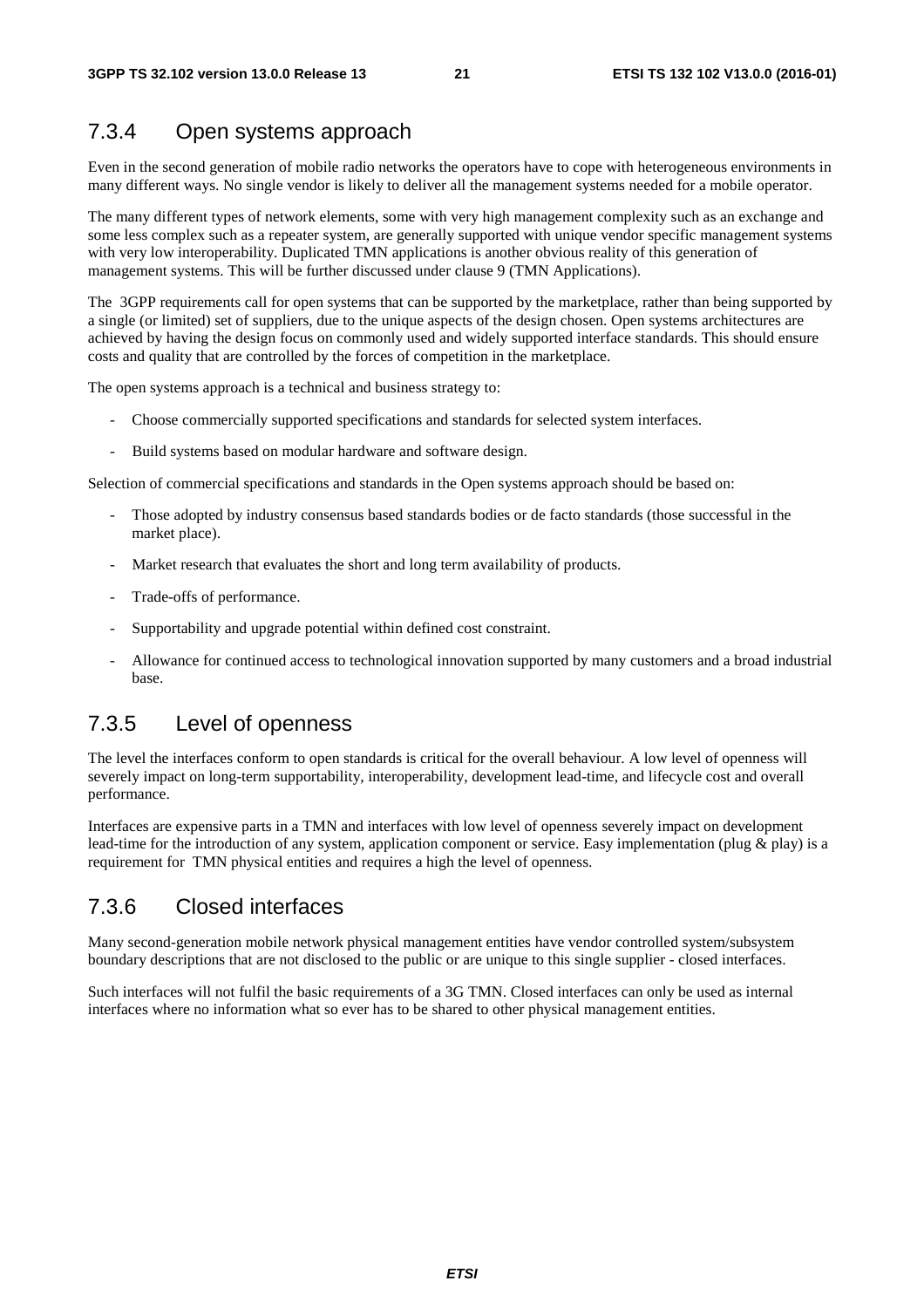### 7.4 Data communication networks

Within a TMN, the necessary physical connection (e.g. circuit-switched or packet-switched) may be offered by communication paths constructed with all kinds of network components, e.g. dedicated lines, packet-switched data network, ISDN, common channel signalling network, public-switched telephone network, local area networks, terminal controllers, etc. In the extreme case the communication path provides for full connectivity, i.e. each attached system can be physically connected to all others.

The TMN should be designed such that it has the capability to interface with several types of communications paths, to ensure that a framework is provided which is flexible enough to allow the most efficient communications:

- between NE and other elements within the TMN;
- between WS and other elements within the TMN;
- between elements within the TMN;
- between TMNs:
- between TMNs and enterprise.

In this case the term efficiency relates to the cost, reliability and maintainability of the data transported.

Two aspects impact costs. The first is the actual cost to transport data across the network between the TMN and the NE. The second aspect is the design of the interface including the selection of the appropriate communications protocol.

Whatever standardised protocol suite at the networking level that is capable of meeting the functional and operational requirements (including the network addressing aspects) of the Logical and Application Protocol levels of a given 3GPP management interface, is a valid Networking Protocol for that interface.

A number of requirements **must** be met by the Networking Protocol, as follows:

- Capability to run over all supported bearers (leased lines, X.25, ATM, Frame Relay, ...)
- Support of existing transport protocols and their applications, such as OSI, TCP/IP family, etc.
- Widely available, cheap and reliable.

The Internet Protocol (IP) is a Networking Protocol that ideally supports these requirements. IP also adds flexibility to how management connectivity is achieved when networks are rolled out, by offering various implementation choices. For instance, these may take the form of:

- Dedicated management intranets.
- Separation from or integration into an operator's enterprise network.
- Utilisation, in one-way or another, of capacities of the public Internet and its applications or other resources.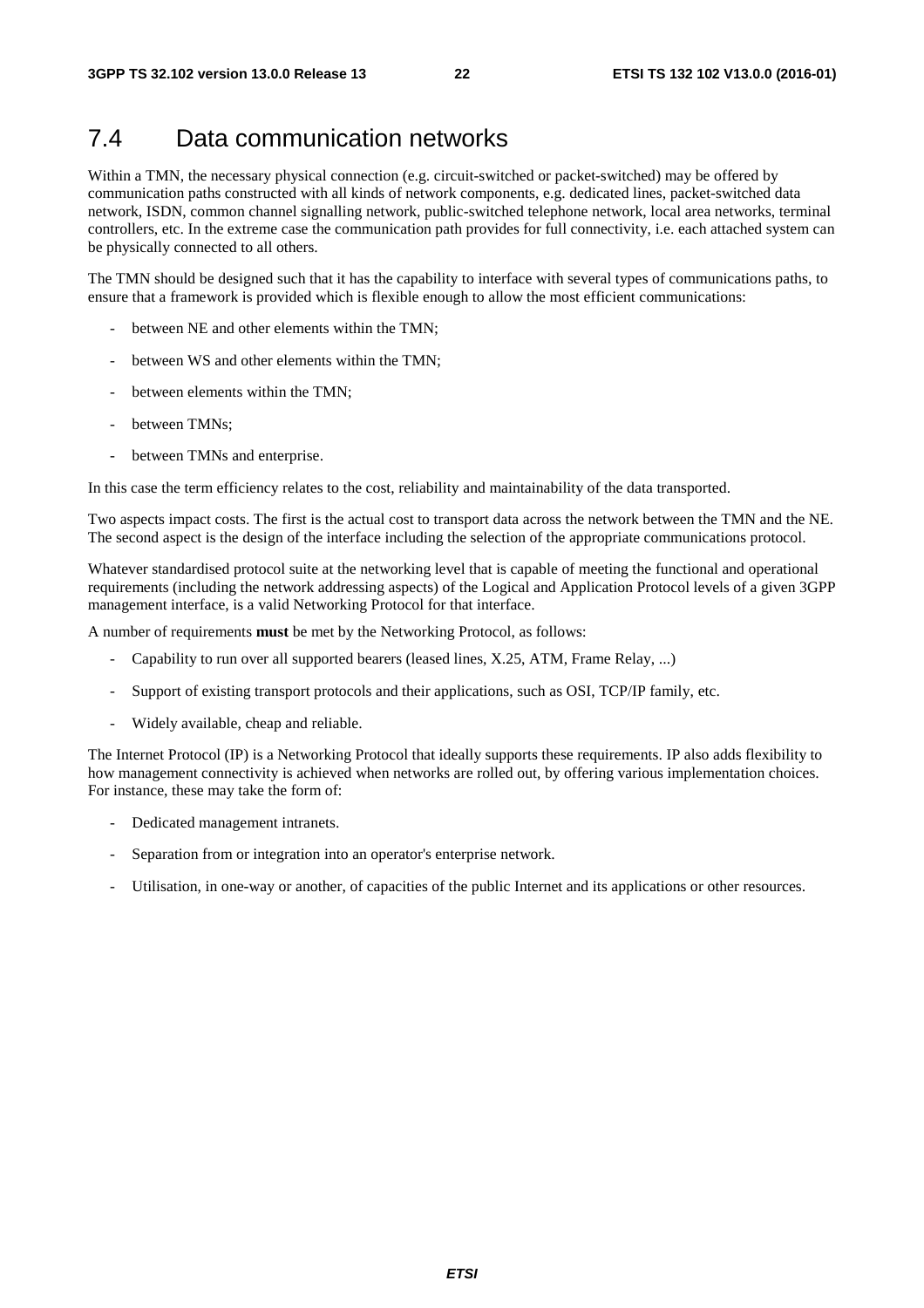### 7.5 New technologies

Meeting application requirements in the most affordable manner together with development lead-time are important issues identified in early 3GPP management standardisation work. But the TMN functional, information and physical architectures should also keep pace with the introduction of new technologies, services and evolving network infrastructures. Technology is advancing so rapidly today that this should be a fundamental part of the physical architecture - to be able to easily adopt new important technologies.

A 3GPP system will need to incorporate new successful technologies from the IT-world. Today distributed computing implementations have matured to a point where the goals of TMN can be realised using commonly available technologies for a reasonable cost.

Widely accepted open standards and new IT-technologies will be indispensable to fulfil the challenging managing requirements of a 3GPP system.

New technologies in the IT business such as generic application components together with distributed processing technology are new important drivers upon application design of management systems. The possibility to purchase functional components from the open market are of great importance from many aspects such as cost-efficiency and time-to-market.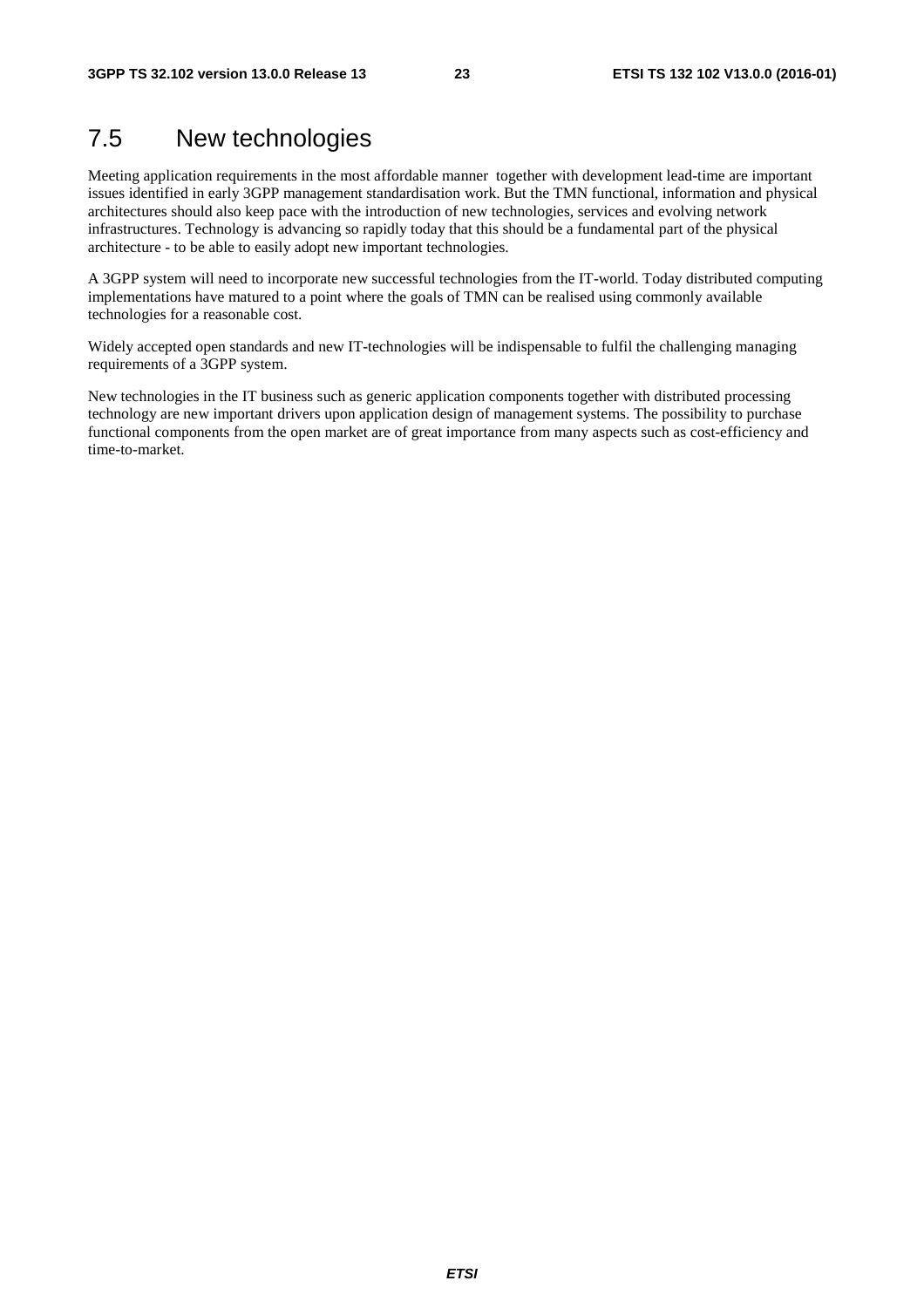### 8 3GPP Management Physical architectures

A 3GPP Telecom Management Network will consist of many different management layers and many different building blocks. The complexity will vary greatly in detail because every organisation has different needs. The following clause will identify the most critical architectural issues and compliance conditions for a given 3GPP management interface. It should serve as fundamental requirements for any 3GPP entity (network element or management system) being a part of a 3GPP TMN.

### 8.1 Compliance Conditions

For a 3GPP entity (management system or NE) to be compliant to a given management interface, all the following conditions shall be satisfied:

- 1) It implements the management functionality specified in the relevant IRP Information Service specifications.
- 2) It provides at least one of the IRP Solution Sets (were available) related to the valid Application Protocols specified by 3GPP Application Protocols for that interface, [2] annex C.
- 3) It provides at least one standard networking protocol.
- 4) In case the entity does not offer the management interface on its own, a Q-Adapter shall be provided. This Q-Adapter shall be provided independently of any other NE and/or management system.
- 5) Support for Bulk Transfer Application Protocols specified by the relevant 3GPP management interface specifications applicable to that interface.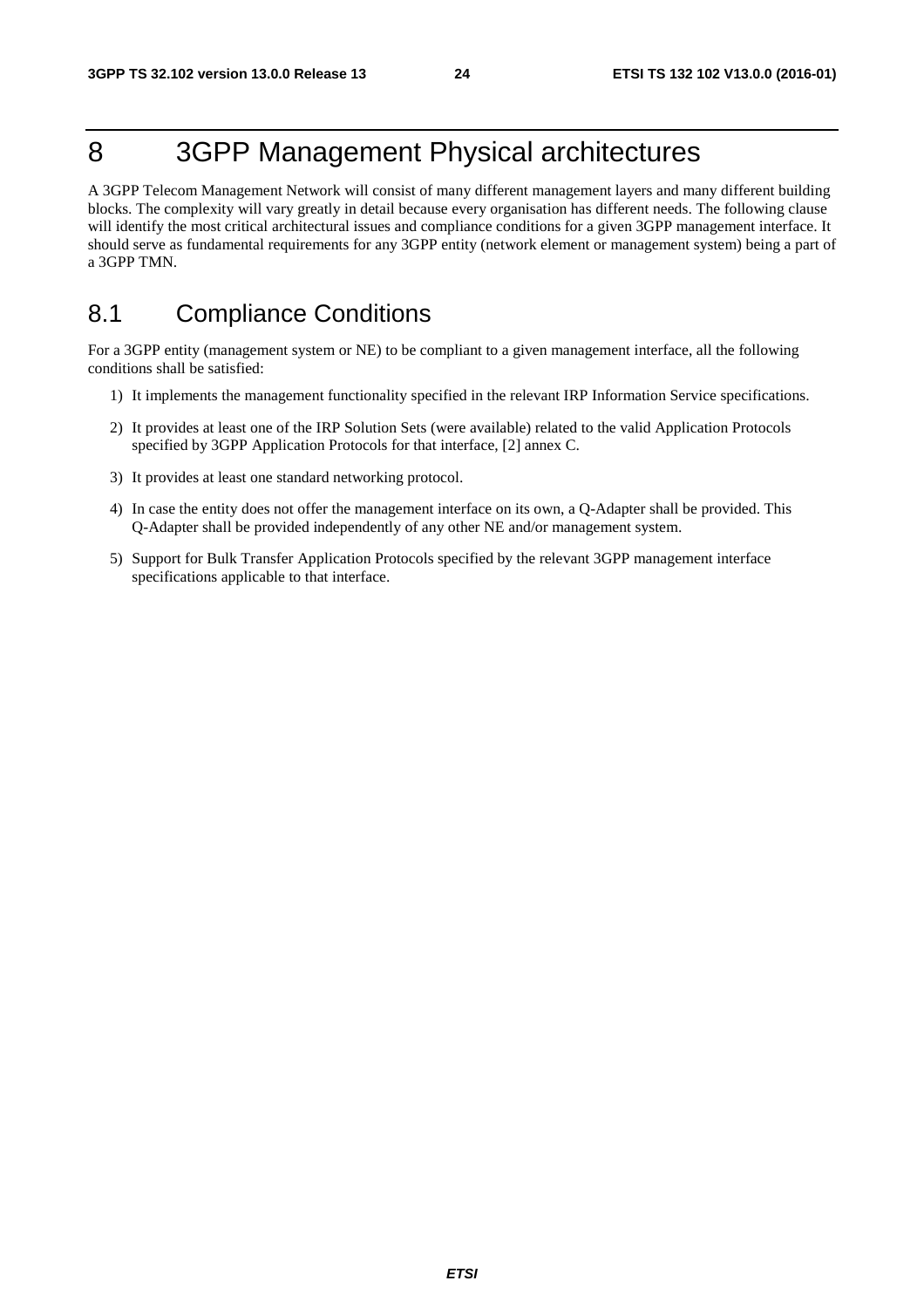### 8.2 Network Element (NE) management architecture

Figure 8.2 shows two possible options for management interface from the OS upper layers to NE. Option 1, provides access to the NE via element manager, and Option 2, provides a direct access. It is sufficient to provide one or the other.

Figure 8.2 does not imply and limit the realisation of any OS physical block (e.g. E-OS, N-OS) to just one logical layer. OS physical blocks may span more than one logical layer (ITU-T Recommendation M.3010 [1]). Different types of network elements, different functional areas, operator and vendor preferences etc will put different constraints on the physical realisation of the OSFs. See further clause 9.



**Figure 8.2: Network Element Management Architecture**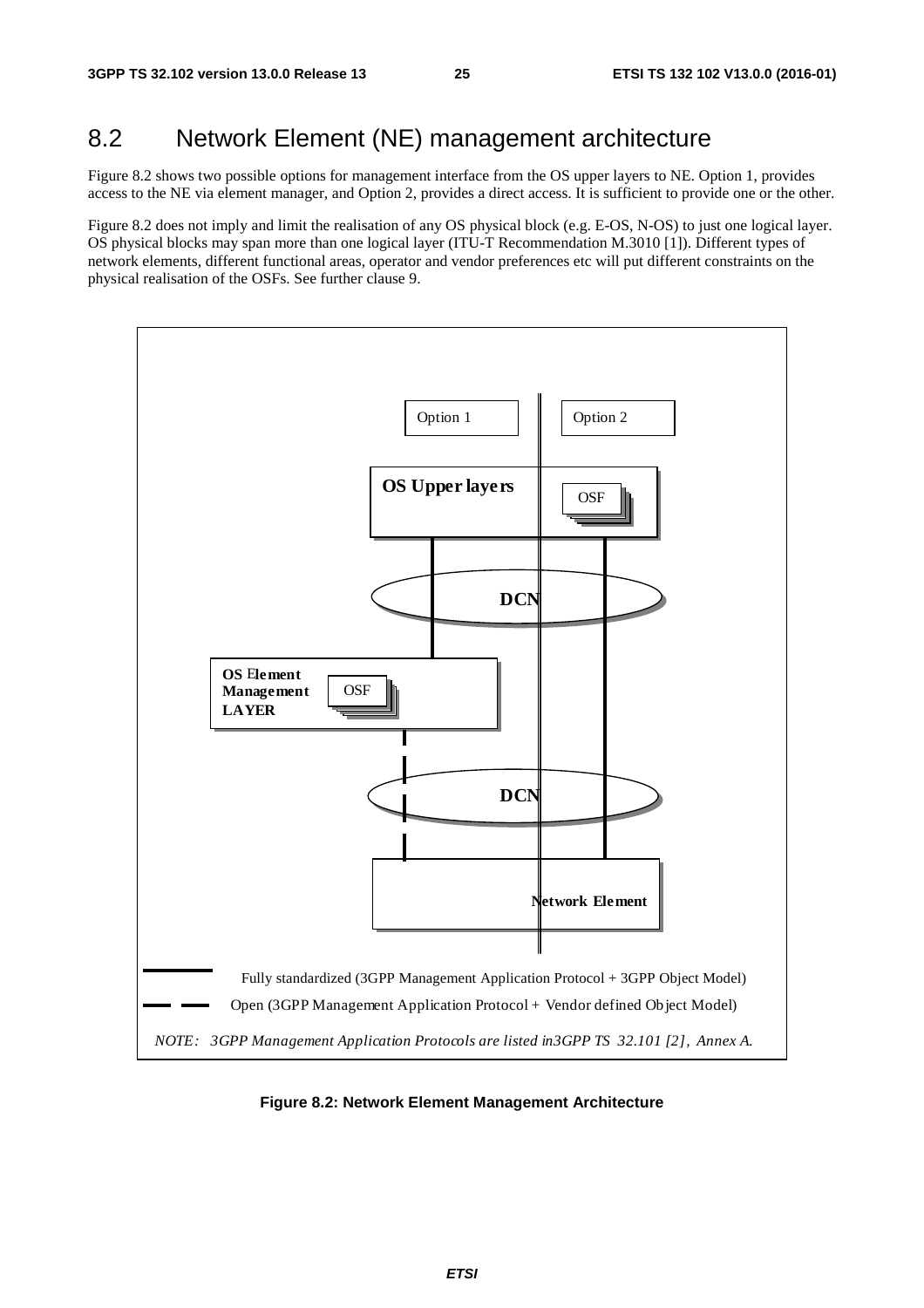For a 3GPP entity (Network Element or management system) to be compliant to a given management interface the following conditions shall all be satisfied:

| <b>Item</b> | <b>Compliance conditions</b>                                                                                          |  |  |  |
|-------------|-----------------------------------------------------------------------------------------------------------------------|--|--|--|
|             | Implements relevant 3GPP IRP Information Service specifications.                                                      |  |  |  |
|             | For an interface illustrated by the dashed line in figure 4 the object model is not standardised but it shall be open |  |  |  |
| 2           | Application protocol (e.g. SNMP, CORBA IIOP)                                                                          |  |  |  |
|             | (Defined in TS 32.101 [2], annex A)                                                                                   |  |  |  |
|             | If 3GPP has specified one or more IRP Solution Sets corresponding to the IRP Information Services in item 1           |  |  |  |
|             | then at least one of those IRP Solution Sets shall be supported.                                                      |  |  |  |
|             | (Defined in TS 32.101 [2], annex C)                                                                                   |  |  |  |
| 3           | Valid Network Layer Protocol                                                                                          |  |  |  |
|             | (see annex B of TS 32.101 [2])                                                                                        |  |  |  |
| 4           | Lower protocol levels required by Item 1, 2 and 3                                                                     |  |  |  |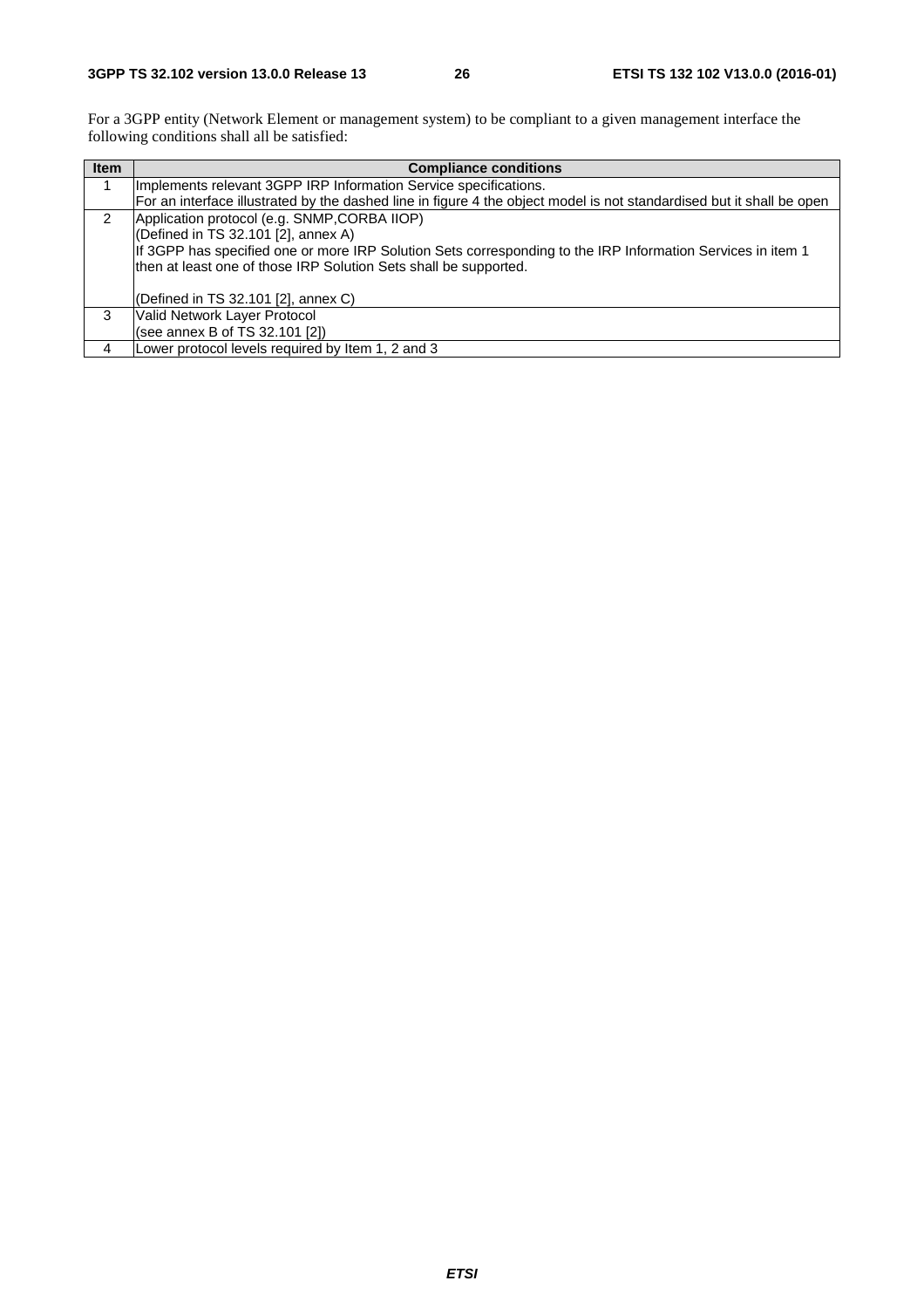### 8.3 Subnetwork Management Architecture

(Example 3GPP RNC / NodeB)

An important special case of the network element management architecture is where one type of network element such as the RNC will need management information for co-ordination of a subnetwork of other types of network elements such as NodeB.

This management information shared between the RNC and NodeB will not reach the operators and is not considered to be a part of the 3GPP TMN. All other management information related to NodeB will transparently be transferred by the RNC towards the 3GPP TMN.



**Figure 8.3: Subnetwork Management Architecture** 

The same compliance conditions apply for the subnetwork management architecture as for the network element management architecture (see clause 8.2).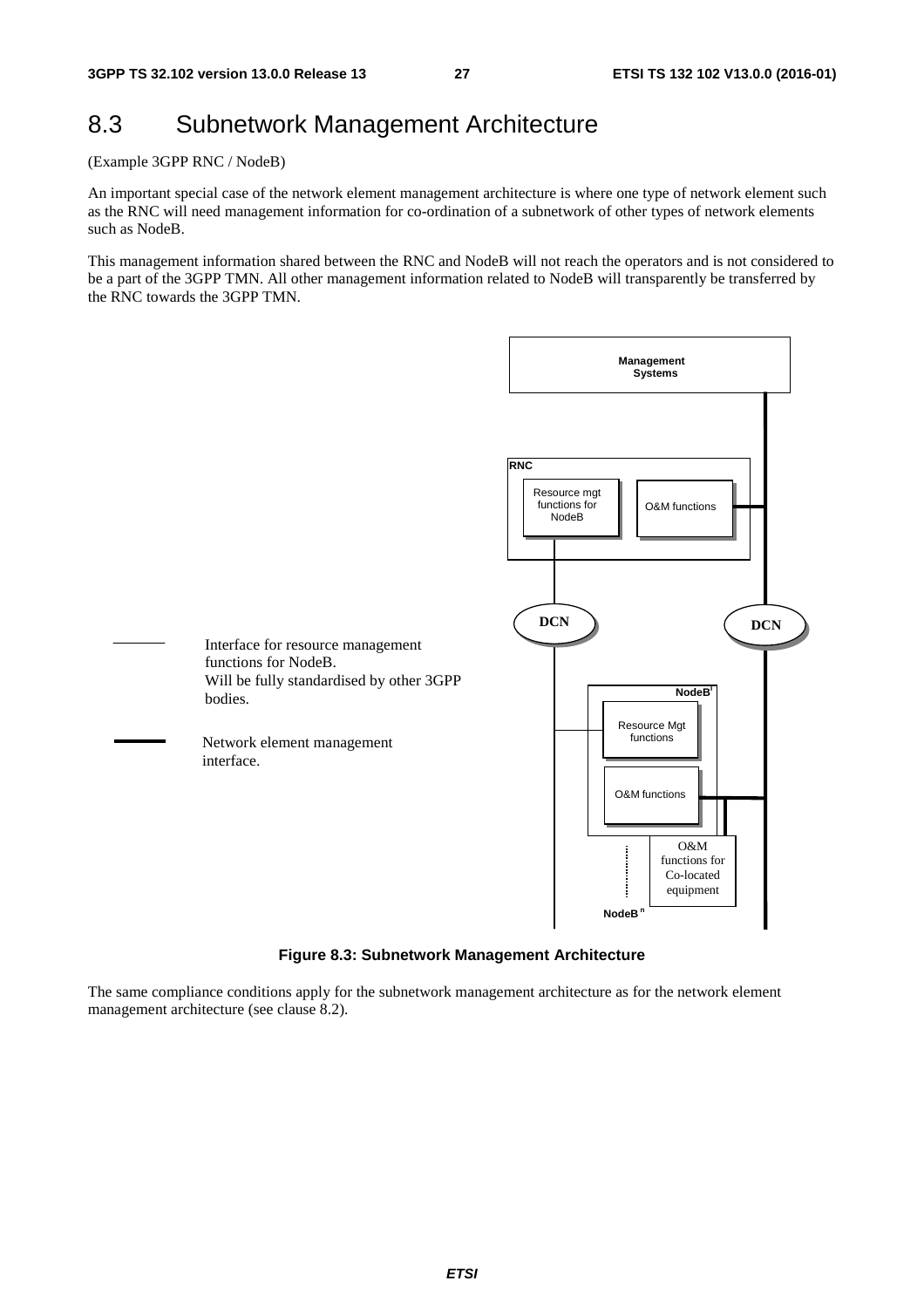### 8.4 Operations Systems interoperability architecture

Interoperability between operations systems is an important issue in a 3GPP system. Different organisations may take different roles in a 3GPP system. The need to share information across corporate boundaries will be a consequence of this.

The heterogeneous, distributed and complex network of a 3GPP system will be a market for many different vendors. All operations systems have to interoperate and shall be able to share information. This is a critical issue in the management of third generation systems.



#### **Figure 8.4: Operations Systems interoperability Architecture**

For a Operations System to be 3GPP TMN compliant the following conditions shall all be satisfied:

| <b>Item</b>   | <b>Compliance conditions</b>                                                                                |  |  |  |  |
|---------------|-------------------------------------------------------------------------------------------------------------|--|--|--|--|
|               | Implements relevant 3GPP IRP Information Service specifications.                                            |  |  |  |  |
| $\mathcal{P}$ | Application protocol (e.g. SNMP, CORBA IIOP)                                                                |  |  |  |  |
|               | (Defined in TS 32.101 [2], annex A)                                                                         |  |  |  |  |
|               | If 3GPP has specified one or more IRP Solution Sets corresponding to the IRP Information Services in item 1 |  |  |  |  |
|               | then at least one of those IRP Solution Sets shall be supported.                                            |  |  |  |  |
|               | (Defined in [2], annex C)                                                                                   |  |  |  |  |
| 3             | Valid Network Layer Protocol                                                                                |  |  |  |  |
|               | (see annex B of TS 32.101 [2])                                                                              |  |  |  |  |
|               | Lower protocol levels required by Item 1,2 and 3                                                            |  |  |  |  |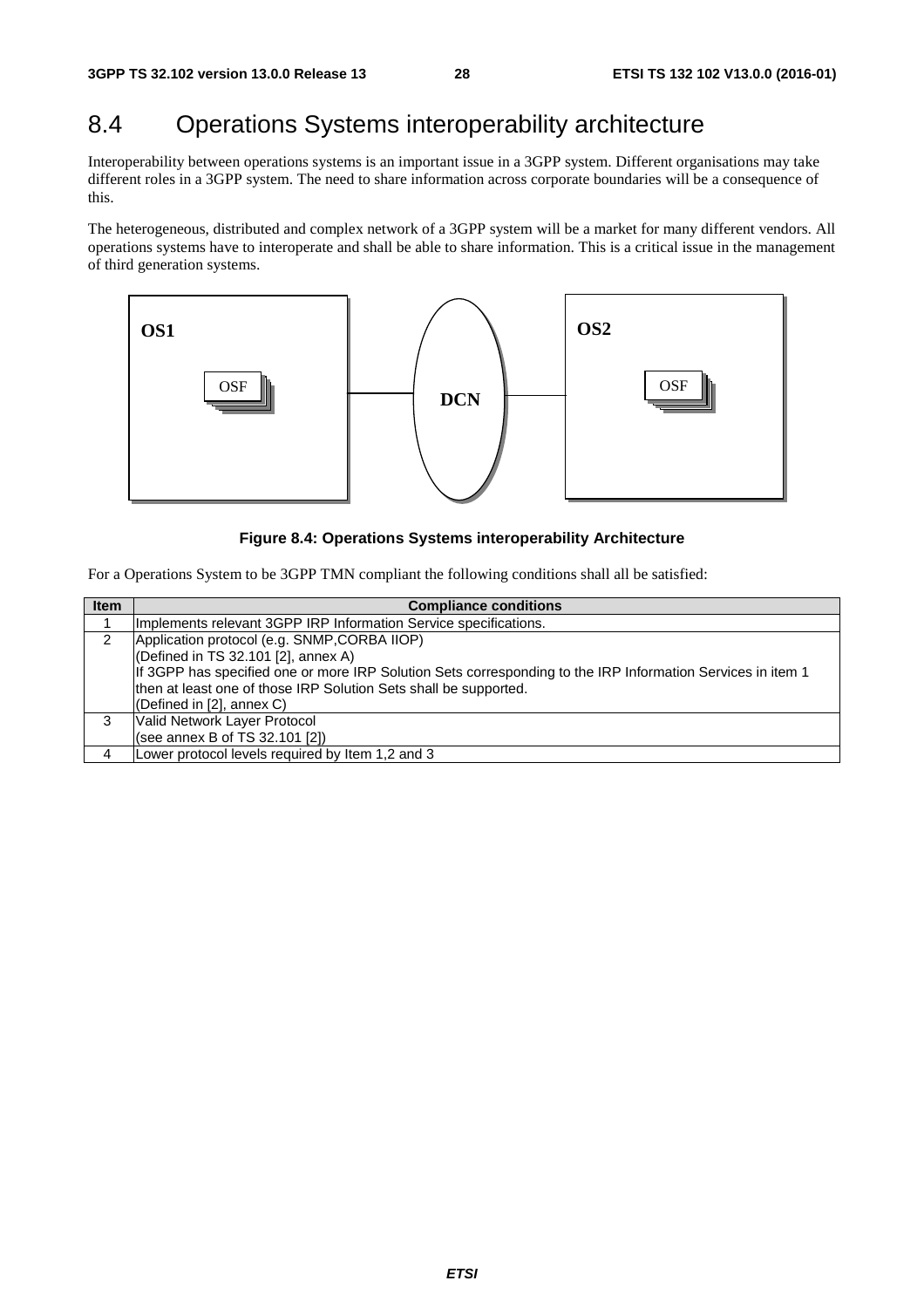### 8.5 Operations Systems intra-operability architecture



#### **Figure 8.5: Operations Systems intra-operability Architecture**

OS-Q<sub>Internal</sub> indicates an internal flow and is not standardised.

OS-QExternal indicates an external flow and shall to be compliant to a given 3GPP Management Interface satisfy the following conditions:

| <b>Item</b> | <b>Compliance conditions</b>                                                                                |  |  |  |  |
|-------------|-------------------------------------------------------------------------------------------------------------|--|--|--|--|
|             | Implements relevant 3GPP IRP Information Service specifications.                                            |  |  |  |  |
| 2           | Application protocol (e.g. SNMP, CORBA IIOP)                                                                |  |  |  |  |
|             | (Defined in TS 32.101 [2], annex A)                                                                         |  |  |  |  |
|             | If 3GPP has specified one or more IRP Solution Sets corresponding to the IRP Information Services in item 1 |  |  |  |  |
|             | then at least one of those IRP Solution Sets shall be supported.                                            |  |  |  |  |
|             | (Defined in TS 32.101 [2], annex C)                                                                         |  |  |  |  |
| 3           | Valid Network Layer Protocol                                                                                |  |  |  |  |
|             | (see annex B of TS 32.101 [2])                                                                              |  |  |  |  |
|             | Lower protocol levels required by Item 1,2 and 3                                                            |  |  |  |  |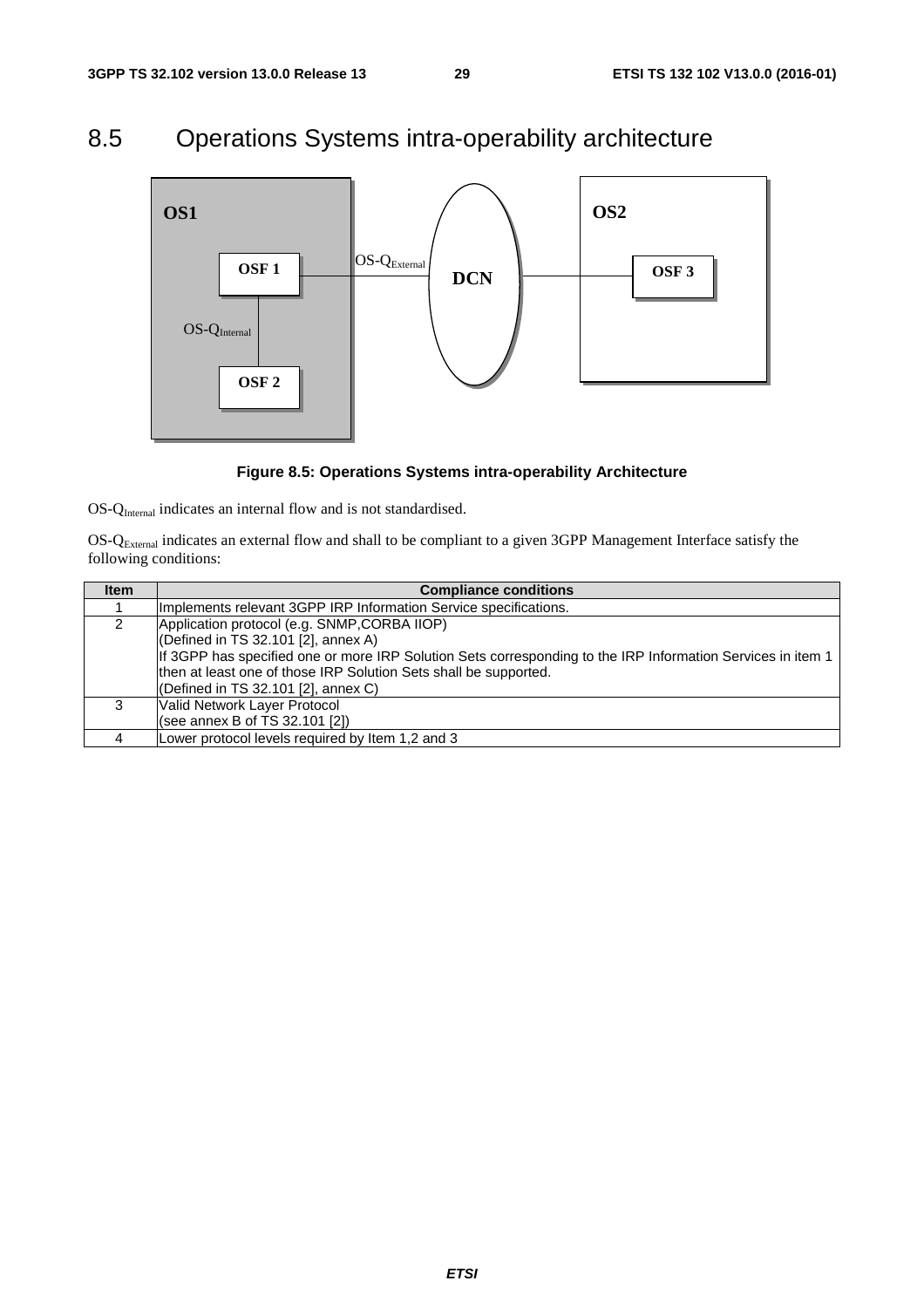### 8.6 Enterprise management System interconnection architecture

The business enterprise layer has in the second-generation systems a very low degree of standardisation. Operators have legacy systems or more IT influenced systems often adopted to every organisations different needs. Enterprise management systems are not a part of a 3GPP TMN.



#### **Figure 8.6: Enterprise management Systems interconnection architecture**

OS-QExteral indicates an external flow and shall to be compliant to a given 3GPP management interface satisfy the following conditions:

| <b>Item</b> | <b>Compliance conditions</b>                                                                                |  |  |  |  |  |
|-------------|-------------------------------------------------------------------------------------------------------------|--|--|--|--|--|
|             | Implements relevant 3GPP IRP Information Service specifications.                                            |  |  |  |  |  |
| 2           | Application protocol (e.g. SNMP, CORBA IIOP)                                                                |  |  |  |  |  |
|             | (Defined in TS 32.101 [2], annex A)                                                                         |  |  |  |  |  |
|             | If 3GPP has specified one or more IRP Solution Sets corresponding to the IRP Information Services in item 1 |  |  |  |  |  |
|             | then at least one of those IRP Solution Sets shall be supported.                                            |  |  |  |  |  |
|             | (Defined in TS 32.101 [2], annex C)                                                                         |  |  |  |  |  |
| 3           | Valid Network Layer Protocol                                                                                |  |  |  |  |  |
|             | (see annex B of TS 32.101 [2])                                                                              |  |  |  |  |  |
|             | Lower protocol levels required by Item 1,2 and 3                                                            |  |  |  |  |  |

 $IF<sub>X</sub>$  indicates an external flow and shall to be compliant to a given 3GPP management interface satisfy the following condition:

| ltem | <b>Compliance conditions</b> |  |
|------|------------------------------|--|
|      | Not standardised but open    |  |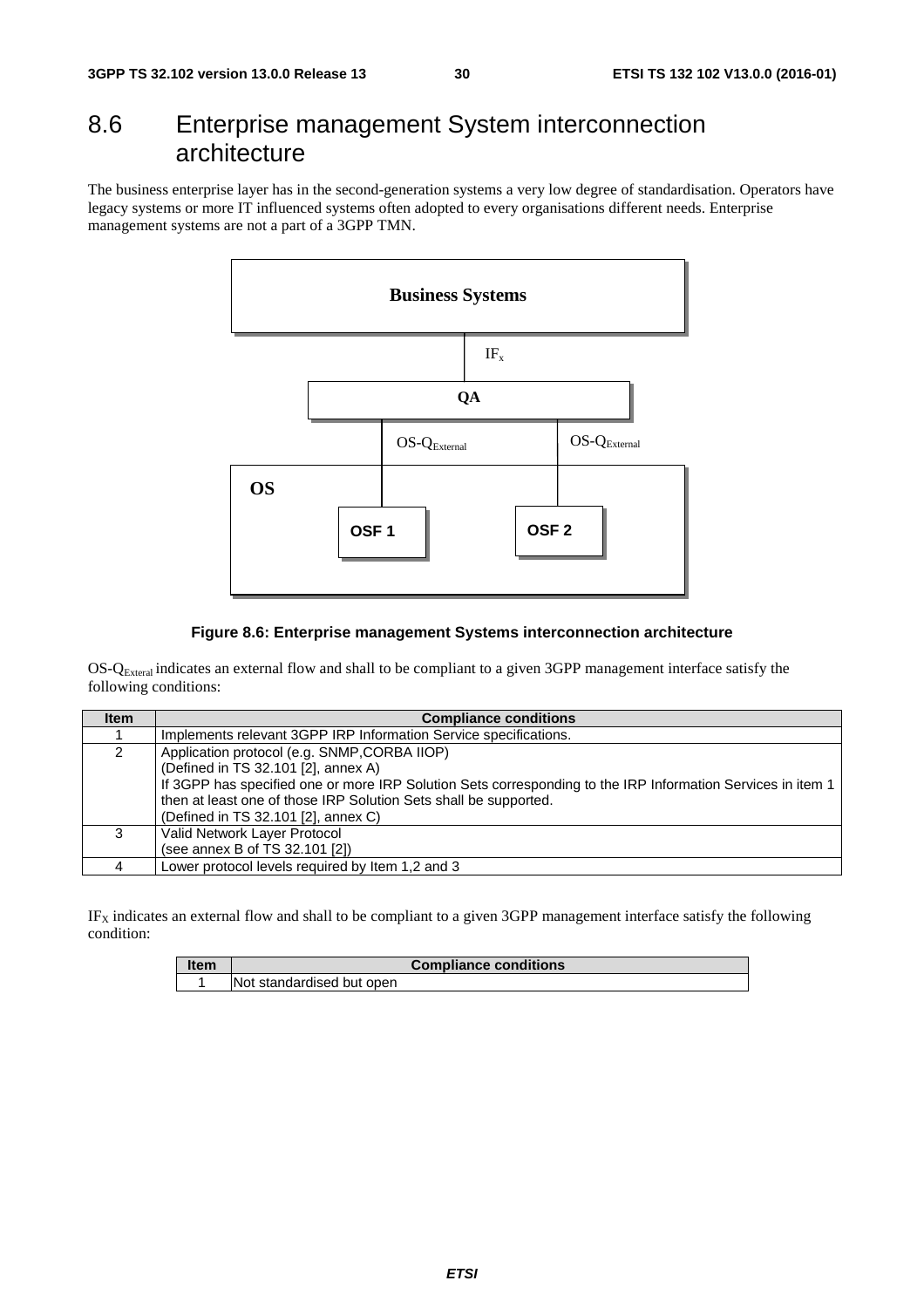### 9 TMN applications

Telecom management applications can be implemented in many different ways depending on constraints presented in previous clauses. The TMN application - the operations systems component (OSC) -is the physical realization of one or more OSFs needed to support the operational processes. An up-to-date Operations System would be assembled from one or more OS components which expose standardized interfaces to allow for more flexible and agile OSs.

To identify and specify the design criteria that will allow re-usable application components to be developed across multiple telecom business scenarios are important issues to fulfil the basic 3GPP Management requirement. "To minimise the costs of managing a PLMN such that it is a small component of the overall operating cost".

The implication of the top down approach in the standardising work of 3G is that consistent operational management processes are required irrespective of vendor equipment.

Generic and re-usable management applications are required to facilitate:

- Reduced management application development costs.
- Simplification of operational processes and associated reduction in costs.
- Reduced time to deploy new services as management systems already exist.

- Consistent representation of basic information.The complexity and heterogeneous nature of a 3GPP system calls for easy integration (plug&play) of HW/SW.

### 9.1 Management function blocks

A management function is the smallest part of a business process (or management service), as perceived by the user of the process (or service). A management function block is the smallest deployable unit of management functionality. Figure 9.1 illustrates the different types of optional management function blocks. For example physical views and mapping to 3GPP PLMN management interfaces, see subclause 9.2 and 9.3. The OSF specializations/decompositions reflect the high level processes identified in ITU-T TMN Enhanced Telecom Operations Map(eTOM), M.3050.x series, ref[20]., See further M.3060/Y.2401 ref [16].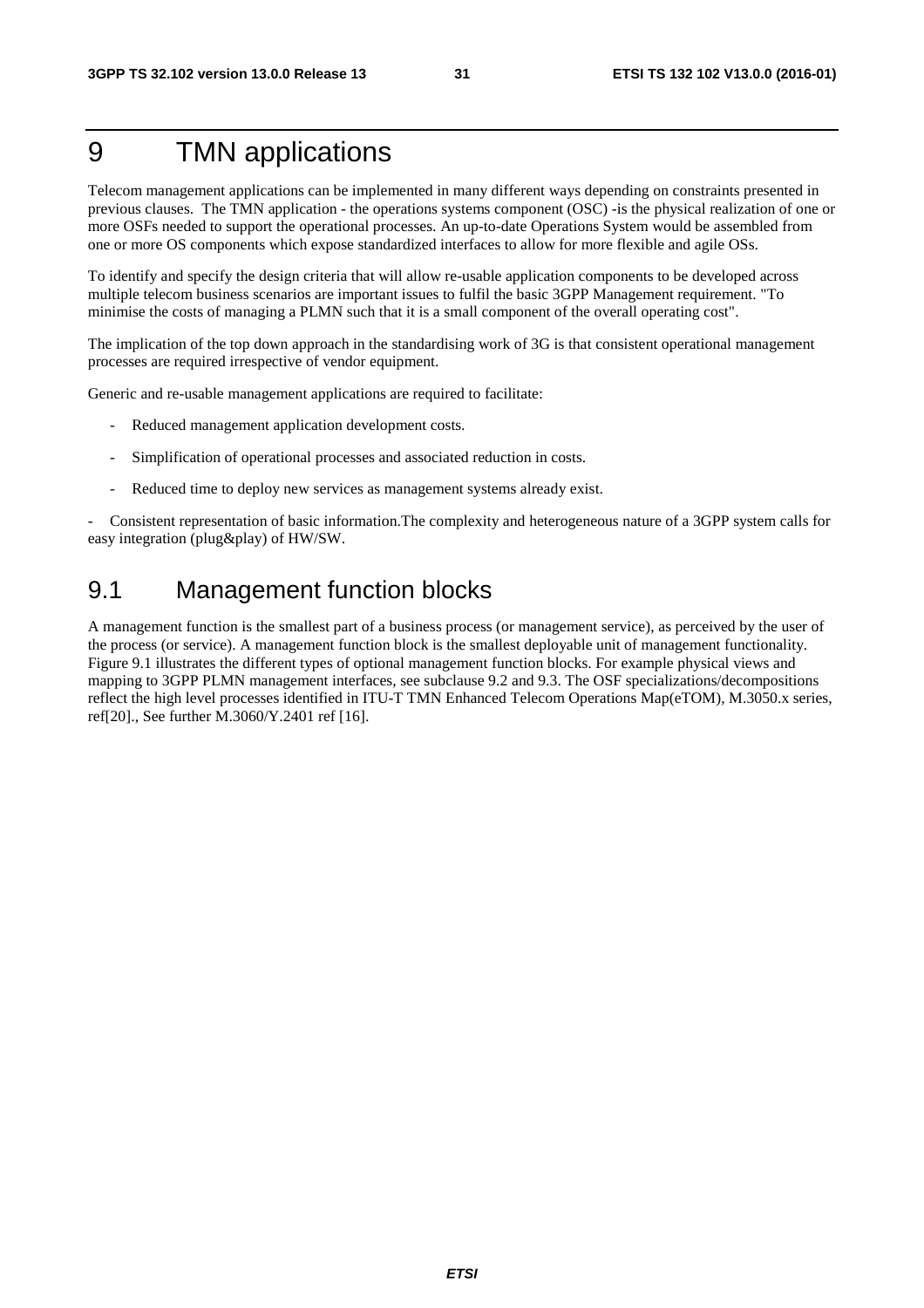

NOTE - The lines drawn between function blocks represent specializations or decompositions. For example, a TRMF is a specialized OSF, an SEMF is a specialized SRMF, and a TEF is a specialized NEF. Black coloured objects (solid circles) are base objects and light-blue coloured objects (dotted-line circles, indicated by an asterisk in the list) are derived objects.

#### **Figure 9.1: Management function blocks in M.3060/Y.2401 [16]**

### 9.2 Management physical blocks

Figure 9.2-1 illustrates example implementations of physical views. The OS physical block realizes OSFs, of which a great variety is available. Some will be consequence of 3GPPs decision to base the management processes on Enhanced Telecom Operations Map [2],[9],[20], others on enabling support for the management of Next Generation Networks [16], [17].



**Figure 9.2-1: An example implementation of a physical view in M.3060/Y.2401 [16]**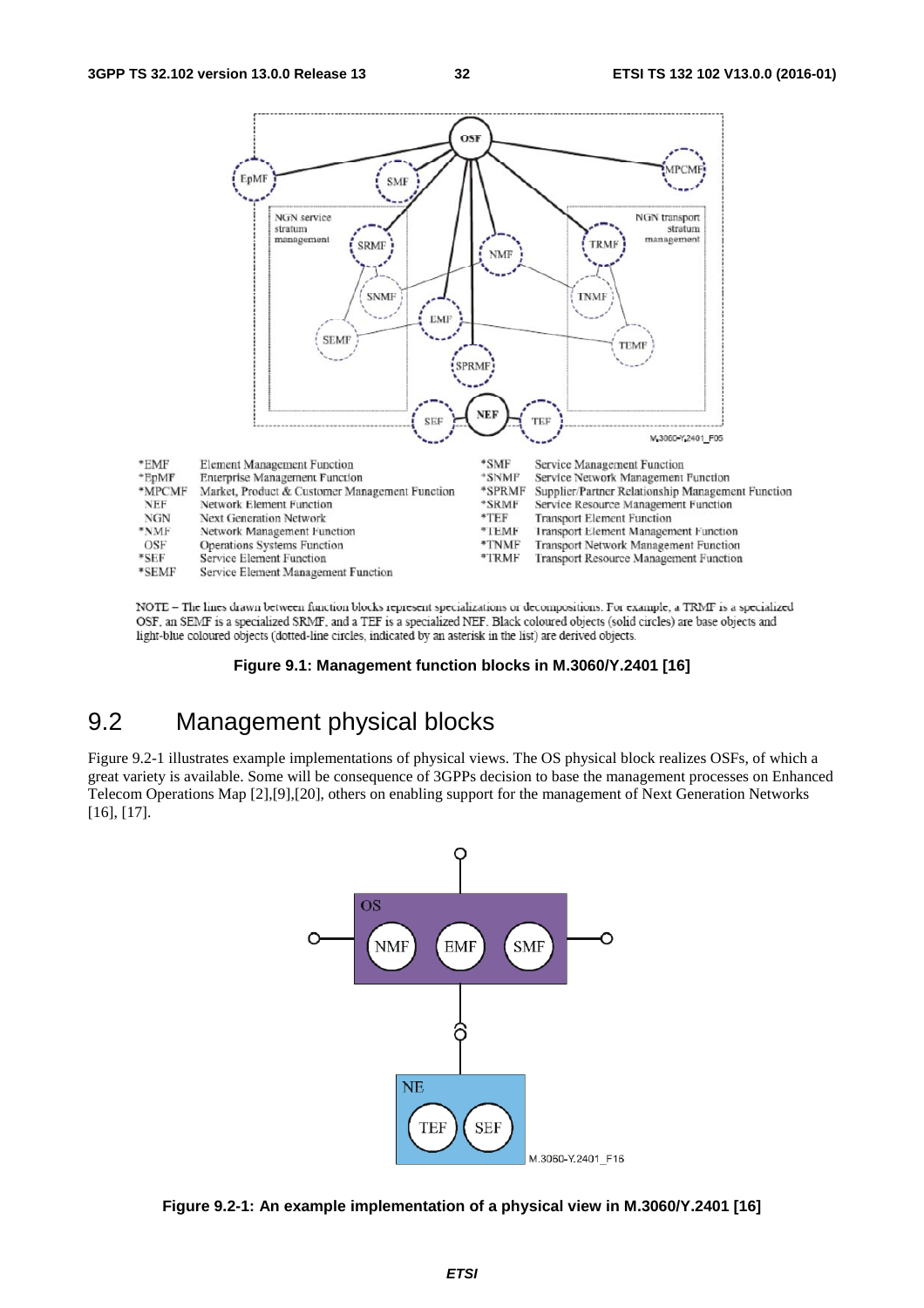The physical architecture may flatten the functional Management Layers into a single, unified management layer for the co-management of several functional Management Layers to facilitate a unified handling of e.g. alarms and performance data. There is great flexibility in the design of Next Generation Network Operations Systems with this concept, see further Annex 1. The flexibility can enable co-management of multiple functional layers as presented in Figure 9.2-2. The interfaces depicted in fig. 9.2-1 and 9.2-2 are in the 3GPP PLMN management architecture mapped to the Itf-N or Itf-P2P interface between an IRPManager and IRPAagent, as shown in fig. 9.3.



**Figure 9.2-2: Co-management of multiple functional management layers in M.3060/Y.2401 [16]** 

### 9.3 IRP concept enabling TMN applications

3GPP has developed the interface concept 'Integration Reference Point' (IRP) to promote the wider adoption of standardized management interfaces in telecommunication networks. The concept is presented in TS32.150 [5]. These IRPs are provided by an IRPAgent and managed via an IRPManager. The IRPs are the prime enabler of flexibility in the design of management physical blocks (OSs).

In the context of management of Next Generation Networks the IRPAgent and IRPManager represents the provider reference point and respectively the consumer reference point, respectively. See figure 9.3.

The IRP concept may be mapped to all of the management physical blocks. The 3GPP PLMN Management Architecture will focus on those functions, methods and interfaces that the new challenges of 3GPP Telecom Management may require. The detailed and final standardization requirements will be targeted in other 32.\*\*\* series and 28.\*\*\* series of standards.



**Figure 9.3: IRPAgent and IRPManager using NGN principles**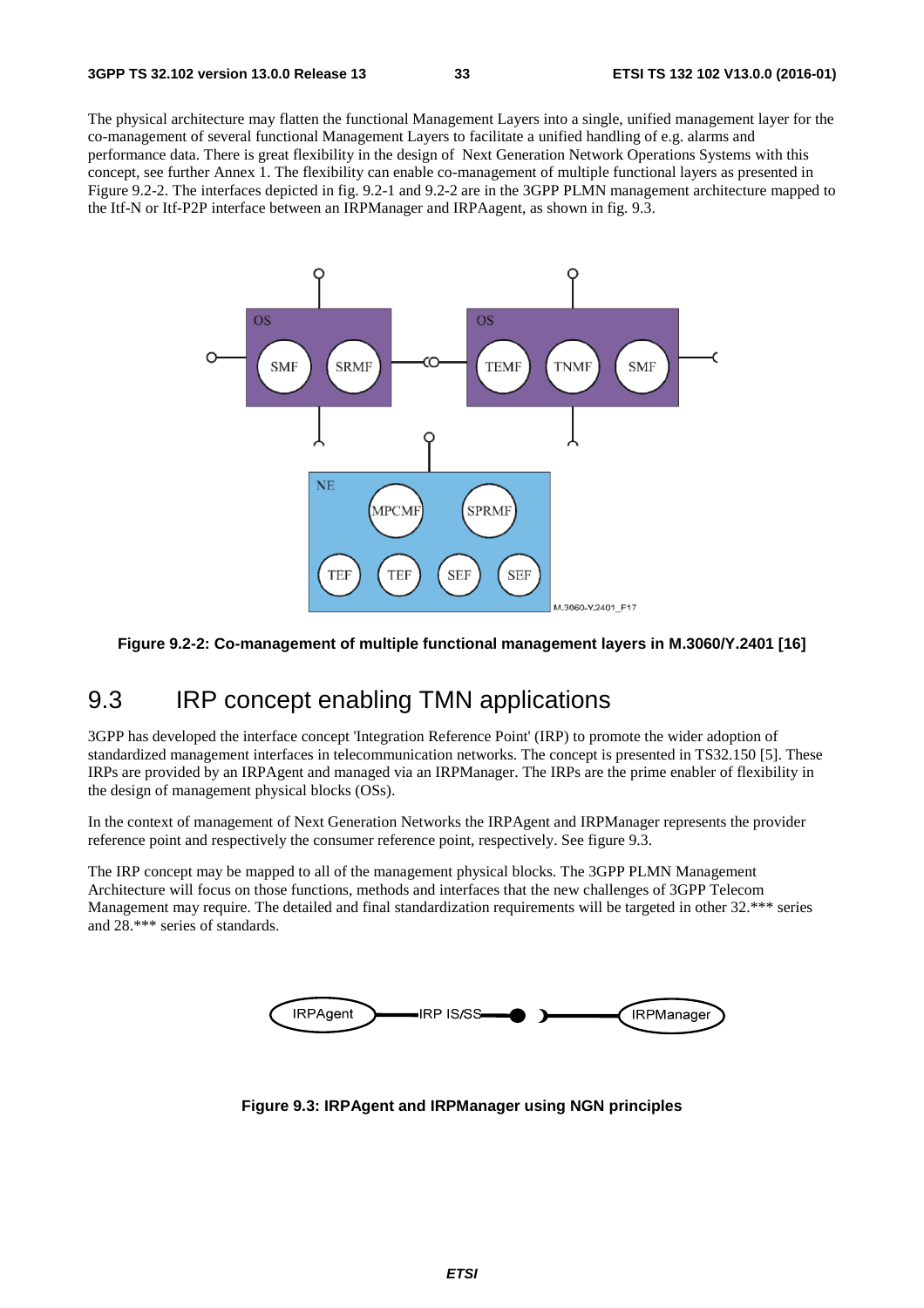### 10 Void

### 11 Implementation aspects

PLMN operators might categories and organise its operation systems in many different ways as:

- A national fault and performance OS.
- A national charging, billing and accounting OS.
- Regional configuration OS.
- Regional fault, performance and configuration OS.
- etc.

This geographical dependent categorisation may change after time and the growth of the network. A physical architecture based on an open system design and re-usable application components would ease the work to adopt such structural changes. A management system build for a PLMN shall provide the possibility of layering the applications.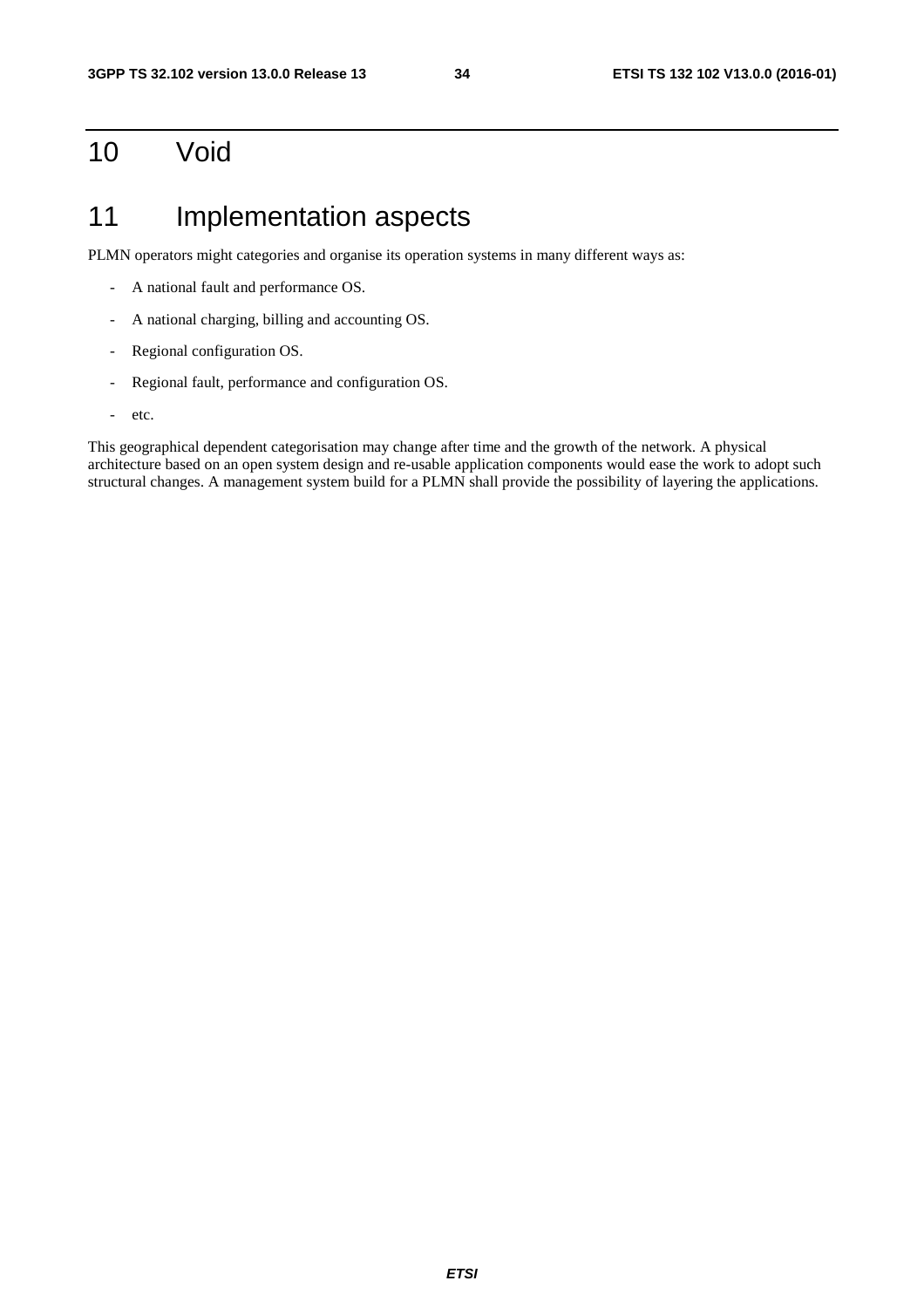### 12 3GPP TMN Conformance

The goal of TMN conformance (see ITU-T Recommendation M.3010 [1]) is to increase the probability that different implementations within a TMN will be able to interwork, that TMNs in different service/network provider's administrations and customer's system will be able to interwork as much as agreed on.

TMN conformance are testable conditions.

It is only the requirements on the external behaviour that have to be met by the conformance statements.

To finally guarantee interoperability the purchaser/user shall be able to test and verify that any two systems, claiming any type of TMN conformance, interoperate. Interoperability testing shall include:

- Testing of the interface protocols;
- The shared/exposed information over those interfaces;
- The interface functionality of the system.

A 3GPP TMN conformant entity shall support necessary information to support such interoperability testing namely:

- Statements made by the supplier of an implementation or system claimed to conform to a given specification, stating which capabilities and options have been implemented.
- Detailed information to help determine which capabilities are testable and which are un-testable.
- Information needed in order to be able to run the appropriate test.
- The system interface documentation shall list the documents that define the specified information models with the inclusion of the version number and date.
- Necessary information about vendor supplied extensions of a standardised interface

The interface specification shall be documented, publicly available and licensable at reasonable price on a nondiscriminatory basis.

Specific conformance guidelines shall be included in the different IRP solution sets. A 3GPP TMN conformant entity **must** support information stated in those conformance guidelines.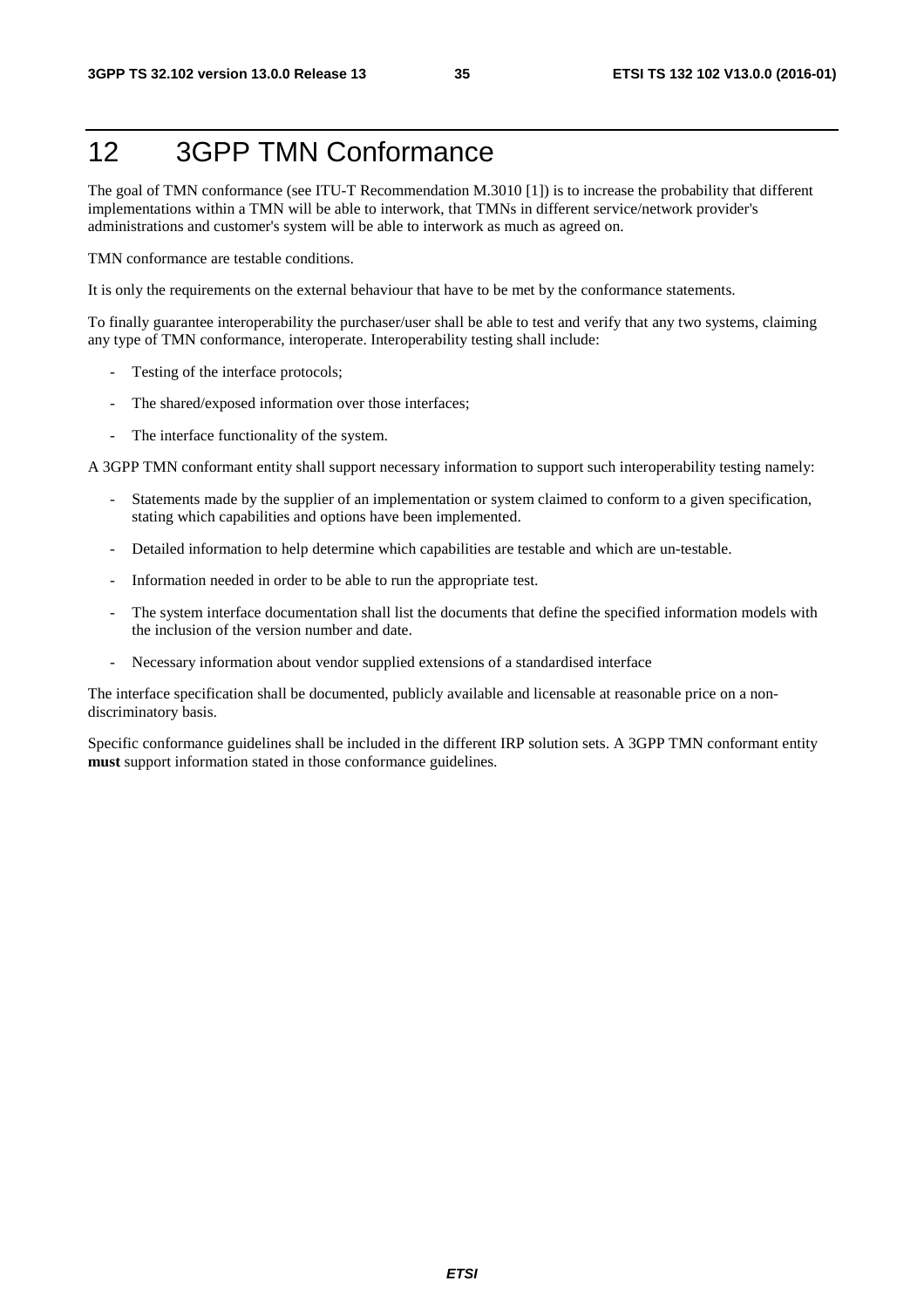### 13 TMN planning and design considerations

A TMN should be designed such that it has the capability to interface with several types of communications paths to ensure that a framework is provided which is flexible enough to allow for the most efficient communications:

- Between one NE and other elements within the TMN;
- Between a WS and other elements within the TMN;
- Between elements within the TMN;
- Between TMNs.

The basis for choosing the appropriate interfaces, however, should be the functions performed by the elements between which appropriate communications are performed. The interface requirements are specified in terms of function attributes needed to provide the most efficient interface.

### 13.1 Function attributes

- a) *Reliability* The capability of the interface to ensure that data and control are transferred such that integrity and security are maintained.
- b) *Frequency* How often data is transferred across the interface boundary (Normal behaviour).
- c) *Quantity* The amount of data that is transferred across the interface during any transaction.
- d) *Priority* Indicates precedence to be given to data in case of competition for network resources with other functions.
- e) *Availability* Determines the use of redundancy in the design of the communications channels between interfacing elements.
- f) *Delay* Identifies the amount of buffering that may be tolerable between interfacing elements. This also impacts communications channel designs.

Table 13.1 suggests a possible ranges for these function attributes.

| <b>Attributes</b>                   |                        | <b>Requirements</b>                    | <b>Nature of attributes</b>                                                               |
|-------------------------------------|------------------------|----------------------------------------|-------------------------------------------------------------------------------------------|
|                                     | Delay (speed)          | Short<br>Medium<br>Long                |                                                                                           |
| Performance or grade of service (P) | Reliability (accuracy) | High<br>Medium<br>Low                  | Objective of design and control<br>(acceptable/unacceptable but<br>available/unavailable) |
|                                     | Availability           | High<br>Medium<br>Low                  |                                                                                           |
|                                     | Quantity               | Large<br><b>Medium</b><br>Small        |                                                                                           |
| Characteristics of TMN traffic (C)  | Frequency              | Often continuous<br>Periodic<br>Sparse | Condition or parameter of design                                                          |
|                                     | Priority               | High<br><b>Medium</b><br>Low           |                                                                                           |

**Table 13.1: Possible ranges for TMN function attributes [1]**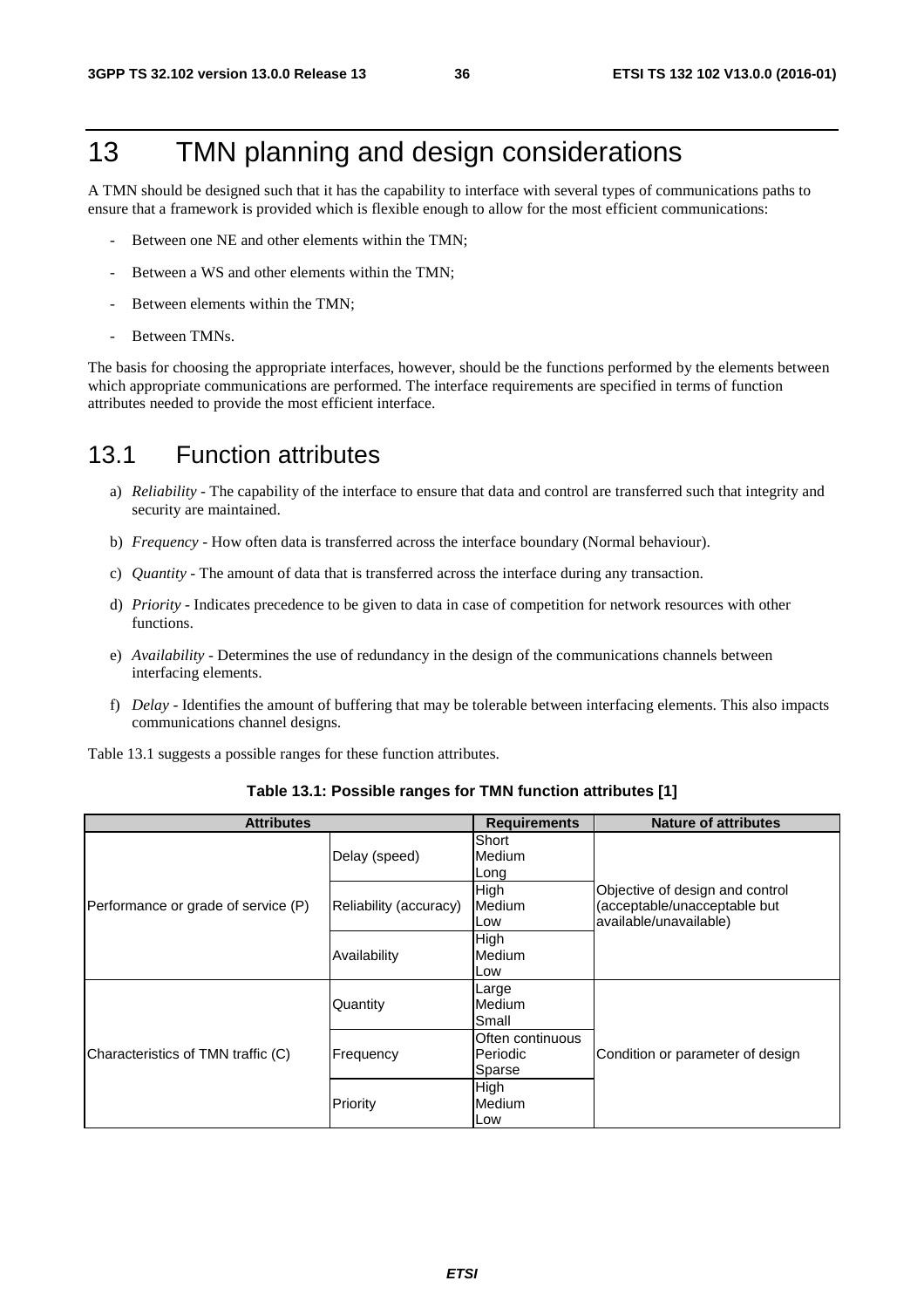### 13.2 Functional characteristics

Each major type of telecommunications equipment has functional characteristic needs that can be used to describe the complexity of the interface.

There are, however, a basic group of TMN application functions that cross all major types of telecommunications equipment. There are also unique TMN application functions that are performed by specific categories of major telecommunications equipment. Alarm surveillance is an example of the former, whereas billing information collection is an example of the latter.

Functional characteristics of the elements within a TMN, e.g. OS, DCN and MD also describe the complexity of interfaces between these elements.

### 13.3 Critical attributes

Attribute values for a given function are generally consistent across the network elements.

When considering a single interface, it is important to identify the controlling attribute ranges for the design of the interface.

If there are conflicting attribute values for different functions in a given network element, more than one instance of an interface may be needed.

Overall TMN attribute values for the interfacing of elements within the TMN depend on the type and number of functions performed within these elements. In this case the functions are not consistent across TMN elements, but are controlled by the individual TMN design of an Administration.

### 13.4 Protocol selection

In many cases, more than one protocol suite will meet the requirements for the network element or TMN element under consideration. It is the approach for the 3GPP Telecom management standardisation to concentrate on protocol independent information models, allowing the mapping to several protocol suites.

The rationale behind this is:

- The blurring of Information and Telecommunication technologies in a 3GPP system, it is required to work on a more open approach (acknowledging the market status and foreseen evolutions).
- The lifecycle of information flows is 10 to 20 years, while the protocols is 5 to 10 years.
- The developments on automatic conversion allows for a more pragmatic and open approach.

The choice of the individual protocol from the recommended family will be left open to the vendors and operators.

To provide the most efficient interface care should be taken to select the protocol suite that optimises the relationship between the total cost to implement that protocol suite, the functional attributes and the data communications channels that carry the information across the interface.

### 13.5 Communications considerations

DCN architectures should be planned and designed to ensure that their implementation provides appropriate degrees of availability and network delay while minimising cost.

One should consider the selection of communications architectures, e.g. star, multipoint, loop, tree, etc.

The communications channels, e.g. dedicated lines, circuit-switched networks and packet networks used in providing the communications paths, also play an important role.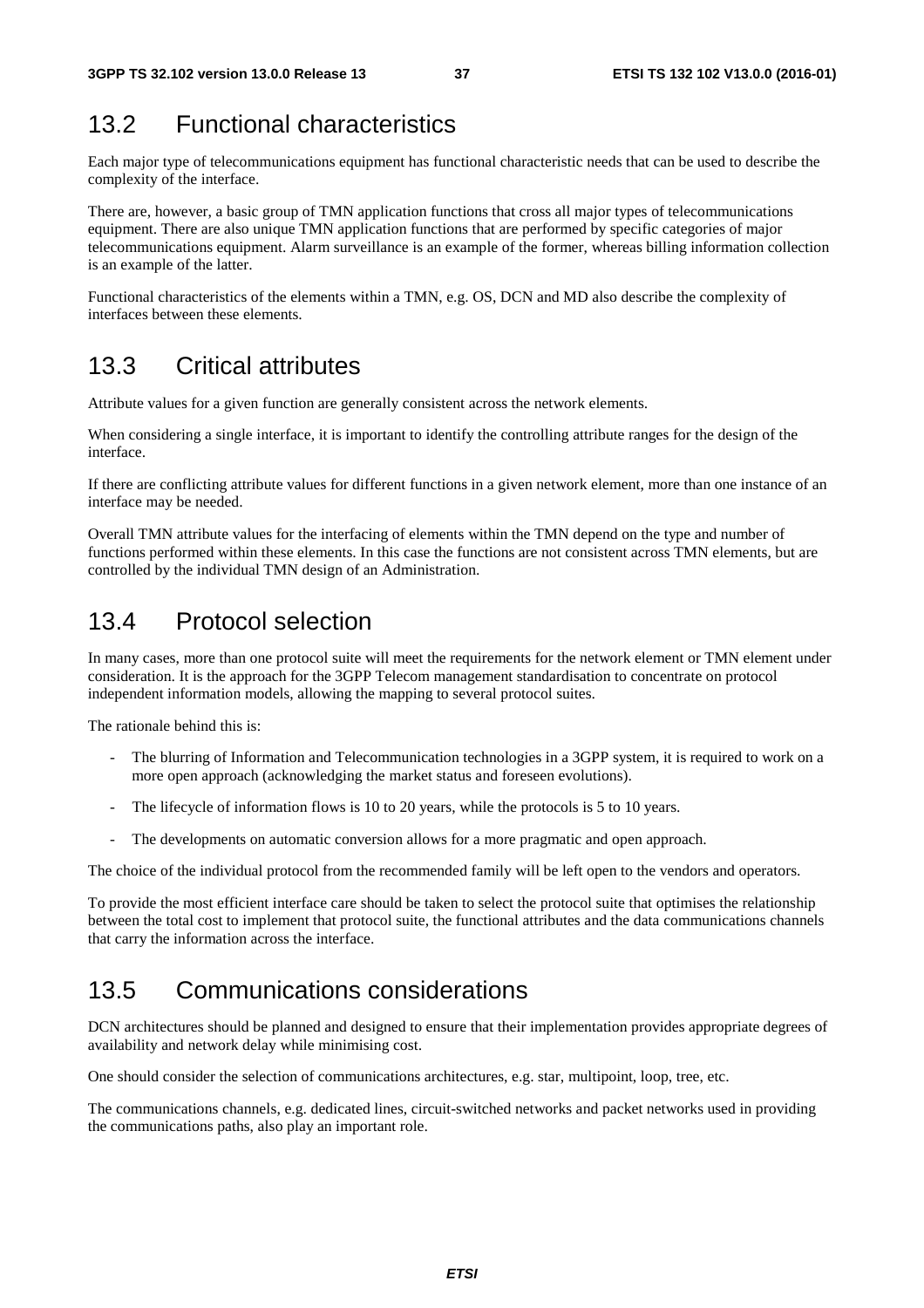### 14 Mediation/Integration

The increase in the need to incorporate a hybrid set of technologies, multiple protocols and heterogeneous resources requires the availability of open management interfaces between the management systems and the different network resources. These interfaces require an underlying mechanism to mediate - interpret, translate, and handle data - between the various data representations and protocols. A set of Technology Integration Points [10] can be identified.

Software components on the open market as automatic conversion applications, gateways, mediation applications will be valuable products to fulfil the challenging task to incorporate multiple protocols and heterogeneous resources.

Figure 14.1 summarises Technology Integration Points for some example technologies:



**Figure 14.1: Example of Technology Integration Points [10]** 

Essentially, figure 14.1 indicates that from the technologies selected, a number of technology areas will need to be integrated. These are:

- Internet/Web based services;
- Object Request Broker (CORBA) based services;
- Telecom based Manager/Agent services (e.g. CMIP/GDMO and SNMP/SMI).

In order to provide adequate points of integration between these areas of technology, a number of Integration Points (IPs) have been identified - as outlined in table 14.1: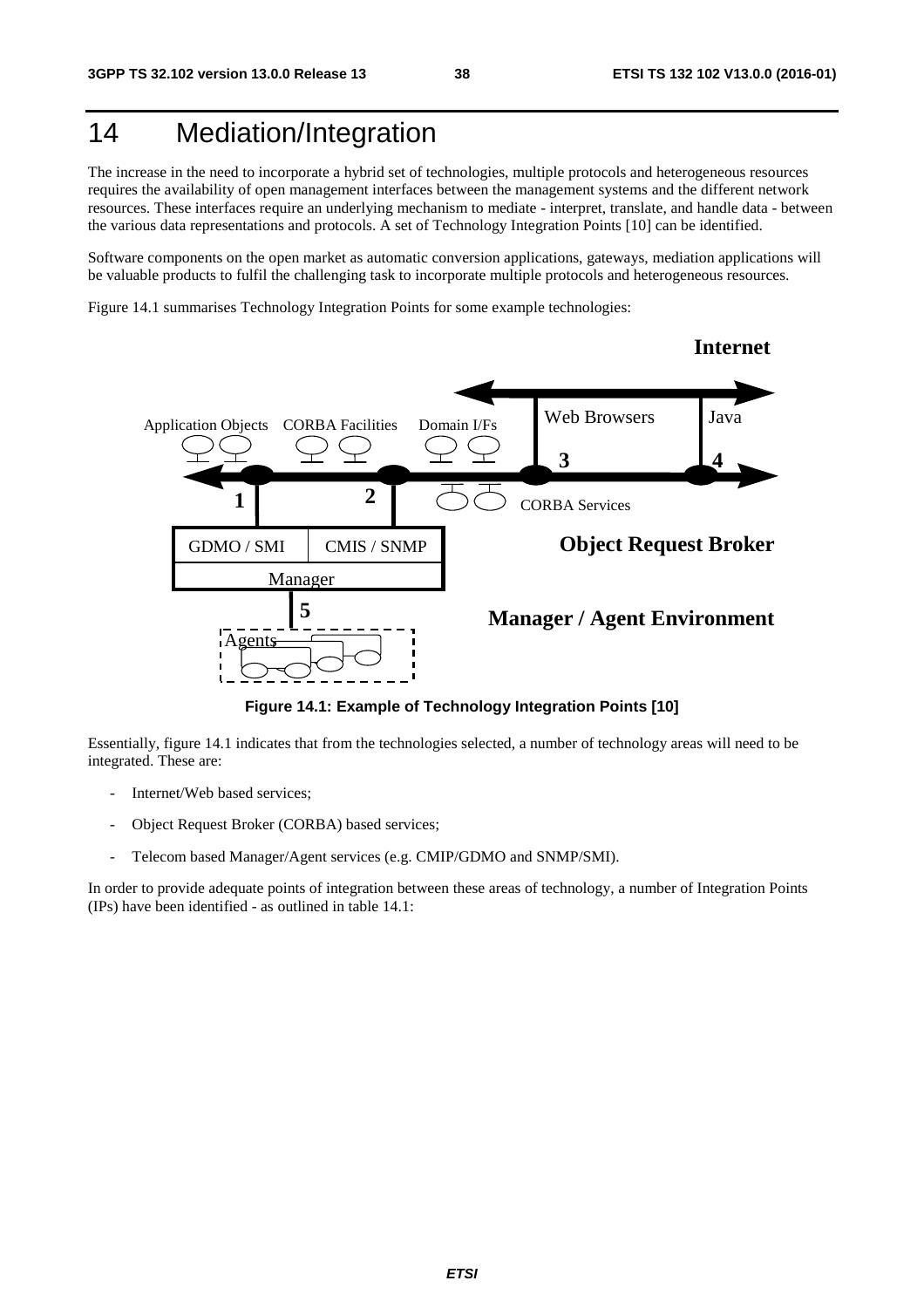|                                                           | <b>Managed Objects</b><br>(GDMO/SMI)                                                                                                                                                                                                                                                                                                                                                                                                                                                                                                                                                                                                                                                                                                                                                                                                                                                                                   | <b>Management</b><br><b>Services</b><br>(CMISE/SNMP) | <b>Java Objects</b> | <b>Web Browser</b><br>(HTTP/HTML) | <b>TMN Agent</b> |  |  |  |
|-----------------------------------------------------------|------------------------------------------------------------------------------------------------------------------------------------------------------------------------------------------------------------------------------------------------------------------------------------------------------------------------------------------------------------------------------------------------------------------------------------------------------------------------------------------------------------------------------------------------------------------------------------------------------------------------------------------------------------------------------------------------------------------------------------------------------------------------------------------------------------------------------------------------------------------------------------------------------------------------|------------------------------------------------------|---------------------|-----------------------------------|------------------|--|--|--|
| <b>CORBA Objects</b>                                      | IP1                                                                                                                                                                                                                                                                                                                                                                                                                                                                                                                                                                                                                                                                                                                                                                                                                                                                                                                    |                                                      | IP4                 | IP3                               |                  |  |  |  |
| <b>CORBA Services</b>                                     |                                                                                                                                                                                                                                                                                                                                                                                                                                                                                                                                                                                                                                                                                                                                                                                                                                                                                                                        | IP <sub>2</sub>                                      |                     |                                   |                  |  |  |  |
| <b>TMN Manager</b>                                        |                                                                                                                                                                                                                                                                                                                                                                                                                                                                                                                                                                                                                                                                                                                                                                                                                                                                                                                        |                                                      |                     |                                   | IP <sub>5</sub>  |  |  |  |
| IP <sub>1</sub><br>IP <sub>2</sub><br>lIP3<br>IP4<br>IIP5 | Provides mapping of objects defined in CORBA/IDL to managed objects defined in GDMO or SMI.<br>Provides mapping of appropriate CORBA Services to CMIS and SNMP services.<br>Provides a mapping of Web Browser technology access to CORBA objects (for situations where this may be<br>needed as an addition to/replacement of Browser access to a database).<br>Provides a mapping between Java based objects and CORBA objects.<br>Provides a high level convenient programming interface for the rapid development of TMN based<br>manager/agent interactions. It also provides a convenient point of integration if it is necessary to separate out<br>the two sides of the manager/agent interface from the point of view of technology selection. For example,<br>allowing the manager role to perhaps be supported in a Web-based environment, but giving a good point of<br>integration with a TMN based agent. |                                                      |                     |                                   |                  |  |  |  |

**Table 14.1 : Example Technology Integration Points [10]**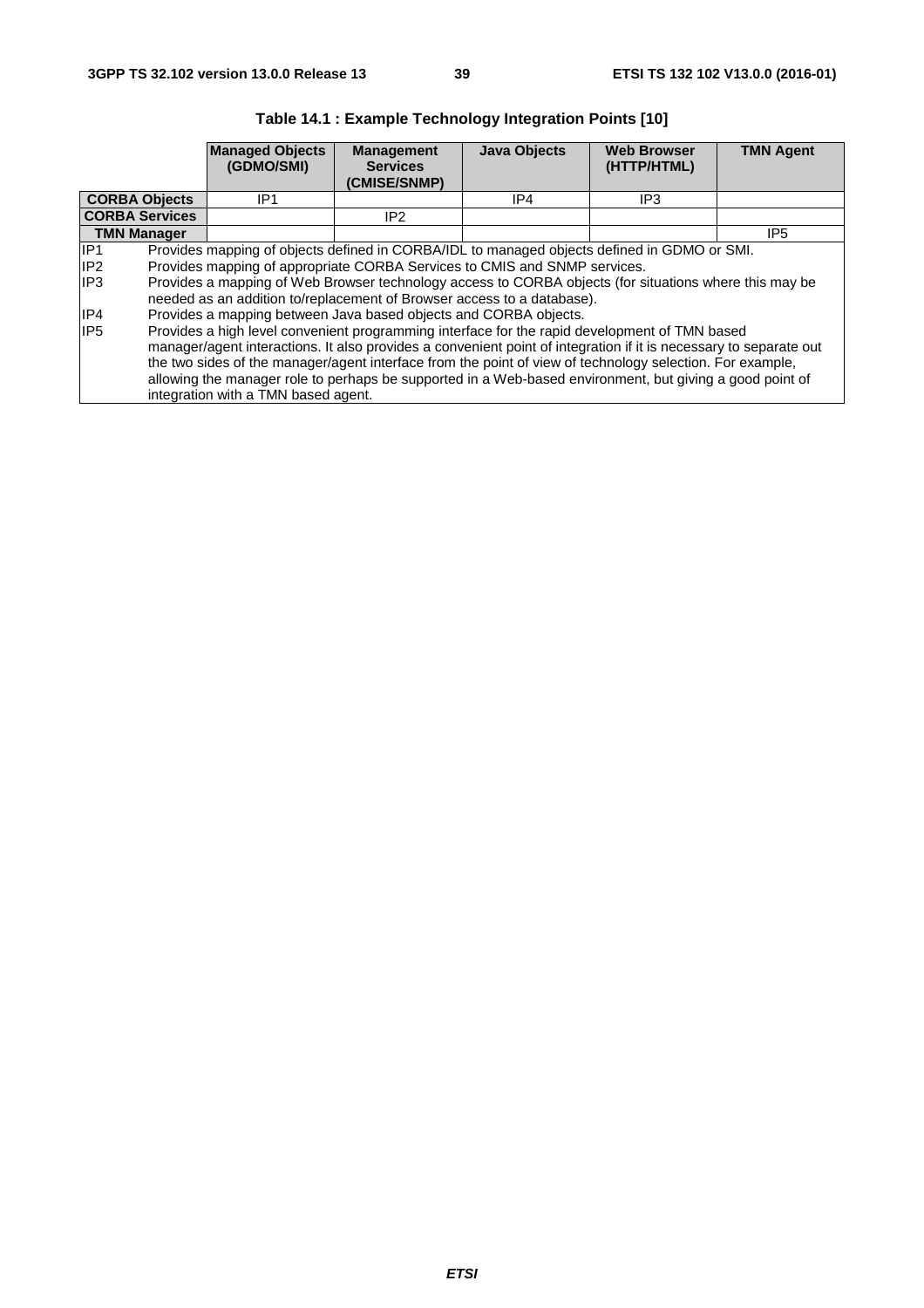### Annex A (informative): Technology considerations

### A.1 Management physical blocks

TMN functions can be implemented in a variety of physical configurations (ITU-T Recommendation M.3010 [1], M3060/Y.2401 [16]). The relationship of the functional blocks to physical equipment is shown in table A.1 which names the management physical blocks according to the set of function blocks which each is allowed to contain. For each physical block there is a function block which is characteristic of it and is mandatory for it to contain. There also exist other functions, which are optional for the physical blocks to contain. Table A.1 does not imply any restriction of possible implementations. The M/O qualifiers are examples from M3060/Y.2401 [16] and do not have any implication for compliance in the 3GPP PLMN management architecture.

The subclauses below give the definitions for consideration in implementation schemes.

#### **Table A.1: Relationship of management physical block names to management function blocks**

|   |                                                                                             | TEF        | <b>SEF</b> | <b>OSF</b> |  |
|---|---------------------------------------------------------------------------------------------|------------|------------|------------|--|
|   | <b>NE</b>                                                                                   | M (Note 3) | M (Note 3) |            |  |
|   | <b>OS</b>                                                                                   |            |            | м          |  |
| M | Mandatory                                                                                   |            |            |            |  |
|   | Optional                                                                                    |            |            |            |  |
|   | NOTE 1: Within this table, where more than one name is possible, the choice of the physical |            |            |            |  |
|   | block name is determined by the predominant usage of the block.                             |            |            |            |  |
|   | NOTE 2: Management physical blocks may contain additional functionality, which allows them  |            |            |            |  |
|   | to be managed.                                                                              |            |            |            |  |
|   | NOTE 3: The NE needs to support at least one of the TEF or SEF.                             |            |            |            |  |

### A.1.1 Operations System (OS)

The OS is the system, which performs OSFs.An OS may conceptually be considered as part of the NGN transport stratum, the NGN service stratum, both, or neither, depending on the OSFs that it realizes.

- A.1.2 Void
- A.1.3 Void
- A.1.4 Void
- A.1.5 Void
- A.1.6 Void
- A.1.7 Void

### A.1.8 Network Element (NE)

The NE is comprised of telecommunication equipment (or groups/parts of telecommunication equipment) and support equipment or any item or groups of items considered belonging to the telecommunications environment that performs NEFs. The NE may optionally contain any of the other management function blocks according to its implementation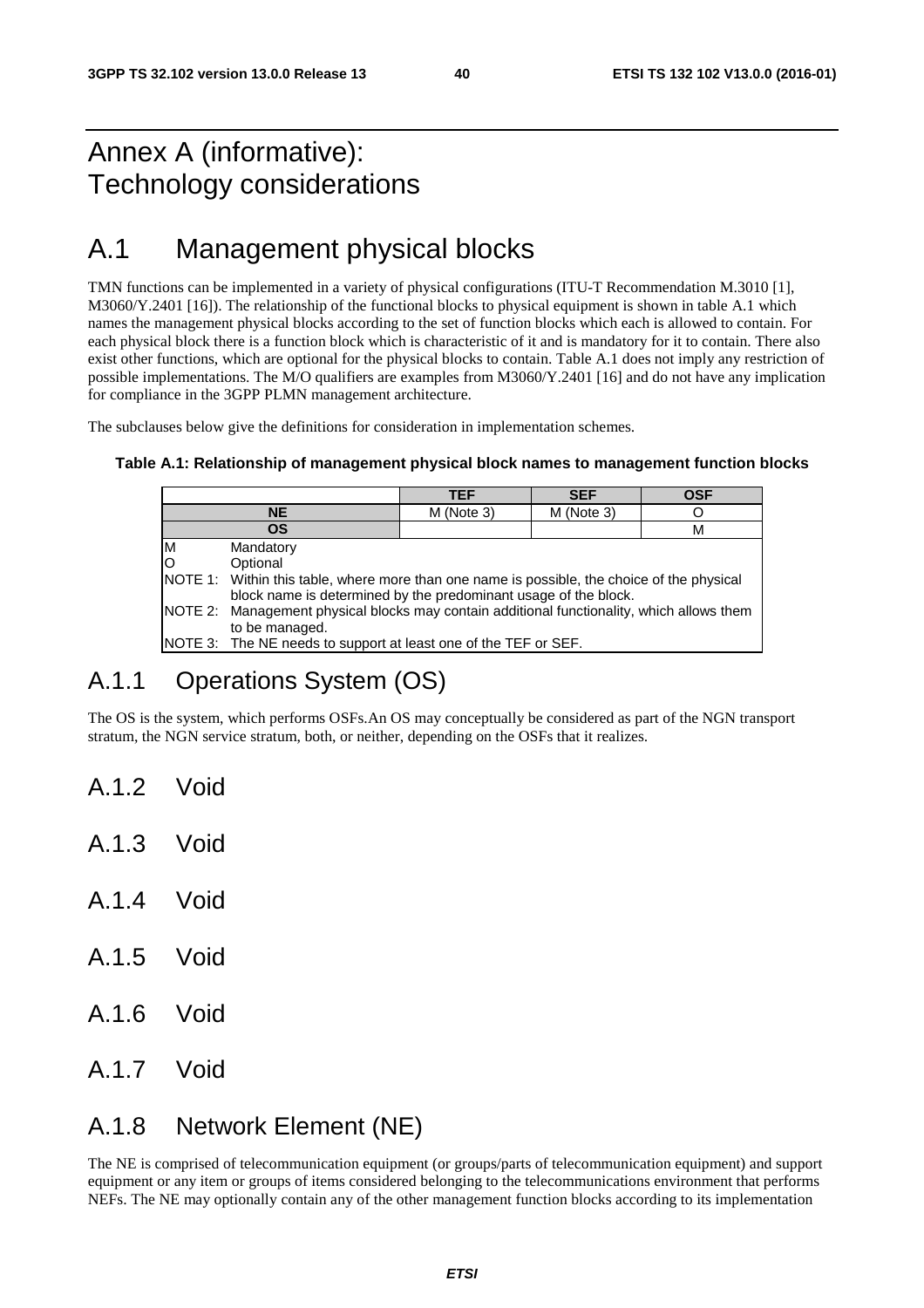requirements. The NE has one or more standard Q-type interfaces and may optionally have B2B/C2B interfaces. An NE performs at least one of transport element functions (TEFs) or service element functions (SEFs), and so can be deployed in an NGN transport stratum or in an NGN service stratum or in both.

Existing NE-like equipment that does not possess a standard management interface will gain access to the management infrastructure via a Q adapter (see A.1.9.1.1), which will provide the necessary functionality to convert between a nonstandard and standard management interface.

A Transport Network Element is an NE that performs only TEFs. A Service Network Element is an NE that performs only SEFs.

### A.1.9 Data Communication Network (DCN)

The DCN is a support service that provides the capability to establish paths for information flow between physical blocks in a management environment. The DCN may consist of a number of interconnected subnetworks of different types. The DCN may be a local path or a wide-area connection among distributed physical blocks. The DCN is technology-independent and may employ any single or combination of transmission technologies.

In order for two or more physical blocks to exchange management information, they must be connected by a communications path and each element must support the same interface onto that communications path.

Physical blocks communicate using a common communication mechanism which provides a set of Application Programming Interfaces (APIs) that include the services of the upper three protocol layers of the OSI Reference Model. Some of these API services expose the communications capabilities of the DCN and others expose common platform functions (e.g., Directory Services, Time Services, Security, etc.). Refer to ITU-T Recs Q.811 and Q.812 for specific interface protocols for information transfer through a DCN.

#### A.1.9.1 Transformation

Transformation provides conversion between different protocols and data formats for information interchange between physical blocks. There are two types of transformation: adaptation and mediation that can apply at q or b2b/c2b reference points.

#### A.1.9.1.1 Adaptation device

An adaptation device (AD), or adapter, provides transformation between a non-compliant physical entity to a NE to OS within an administrative domain. A Q-adapter (QA) is a physical block used to connect NE-like or OS-like physical blocks with non-compatible interfaces to Q interfaces. A B2B/C2B-adapter is a physical block used to connect noncompatible physical entities having a non-compatible communication mechanism in a non-compatible environment to an OS at the edge of an administrative domain.

#### A.1.9.1.2 Mediation device

A mediation device (MD) provides transformation between management physical blocks that incorporate incompatible communication mechanisms. A Q-mediation device (QMD) is a physical block that supports connections within one administrative domain. A B2B/C2B-mediation device is a physical block that supports connections of OSs in different administrative domains

#### A.1.9.2 Distributed multi-element structure

A distributed multi-element structure is an architectural concept that represents a grouping of network elements that must be managed as a single entity for operational efficiency sake. Due to the distributed nature of their blocks and the complexity of their internal make up, it is sometimes difficult to distinguish between Distributed multi-element structures and a sub-network.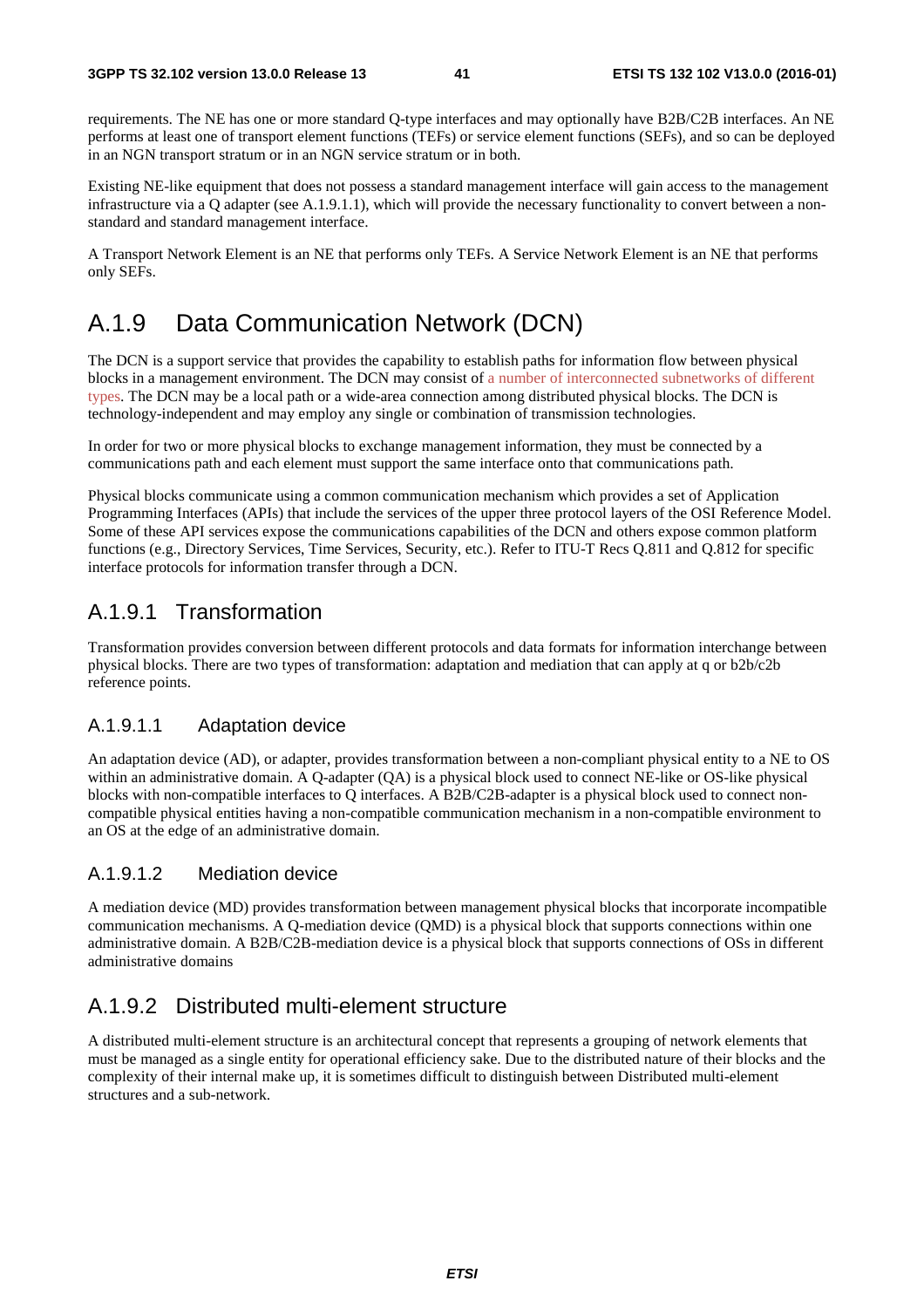### A.1.10 Management logical layered architecture within the management physical view

Several specializations of the OS physical block can be defined to support a physical realization of function blocks in logical layers (see Figures 9.1).

The variety of types of management functionality is reflected in a corresponding flexibility for the mapping of OSFs to Operations Systems so that, in principle, any combination of specialized OSFs can map to an Operations System. As a result, the interfaces offered by an Operations System may include functionality from various OSF specializations (e.g., service management, service resource management and transport resource management functions).

Such a flexible transition from the functional view to a physical view (subject to constraints from the information architecture as outlined in clause 14) allows for different types of OS interactions and corresponding Operations Systems Interface design patterns:

- Provider/consumer;
- Peer-to-peer.

As a result, a physical architecture may flatten the functional Management Layers described in 11.6 into a single, unified management layer for the co-management of several functional Management Layers. Examples of this layer comanagement paradigm are shown in Figures 9.2-1 and 9.2-2.

The unified management layer is opaque, i.e., the interworking of the functional Management Layers is invisible to the user of the Interface.

### A.1.11 Interface concept

Management interface is an architectural concept that provides interconnection between physical blocks at reference points. Management interfaces provide, via specific communication protocols, for the interconnection of NEs and OSs through the DCN. Interactions between physical blocks, to exchange management information, are established dynamically at run time and are usually not defined statically at design time. In order for such dynamic interactions to occur, physical blocks must be connected by a communications path and each element must support compatible interfaces. It is useful to use the concept of an interface to simplify the communications problems arising from a multivendor, multi-capability network. The interface defines the specific protocols, commands, procedures, message formats and semantics used for the management communications between physical blocks. The goal of an interface specification is to ensure compatibility of devices interconnected to accomplish a given management function independent of the type of device or of the supplier.

Figure A.2 shows the interconnection of the various management physical blocks by a set of standard interoperable interfaces.

Management standard interfaces are defined corresponding to the reference points and are classified in two types:

– Provider interfaces: physical realizations of one or more provider reference points; each provider interface is depicted with a white lollipop or ball icon.

– Consumer interfaces: physical realizations of one or more consumer reference points; each consumer interface is depicted with a white crescent or socket icon.

An interface contains the mapping from the protocol-neutral reference point specifications to a protocol-specific specification. An interface consists of one or more reference points together with a single communication protocol binding, which is a protocol suite used to realize a communications path at these reference points.

### A.2 Standard interfaces

Management standard interfaces are realizations of specific reference points. The classes of references points correspond to the classes of interfaces.

Figure A.2 shows an example of a simplified physical view for a management implementation. This example is provided to assist in understanding the management physical blocks described in A.1.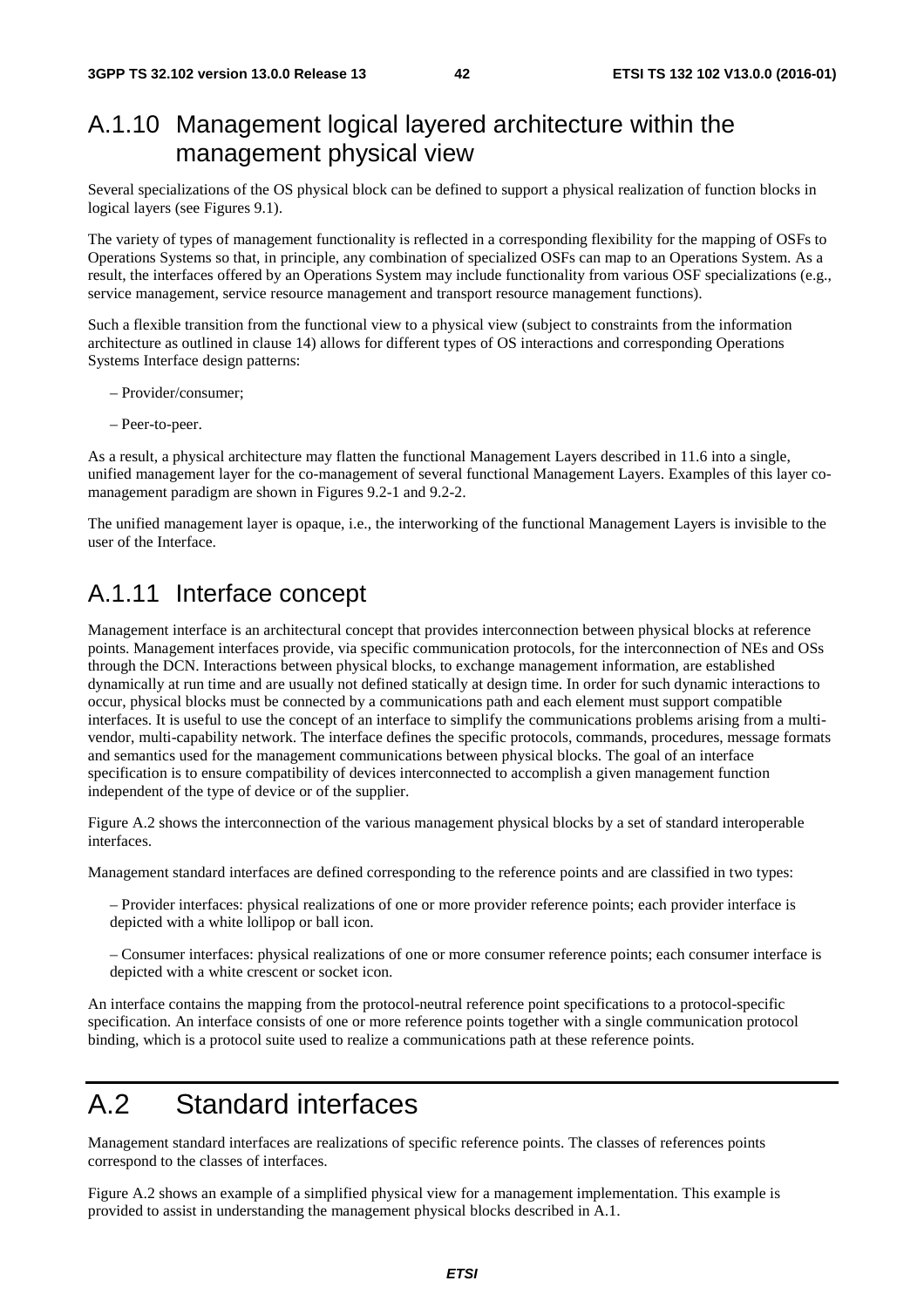

**Figure A.2: Example of a physical view M.3060/Y.2401 [16]**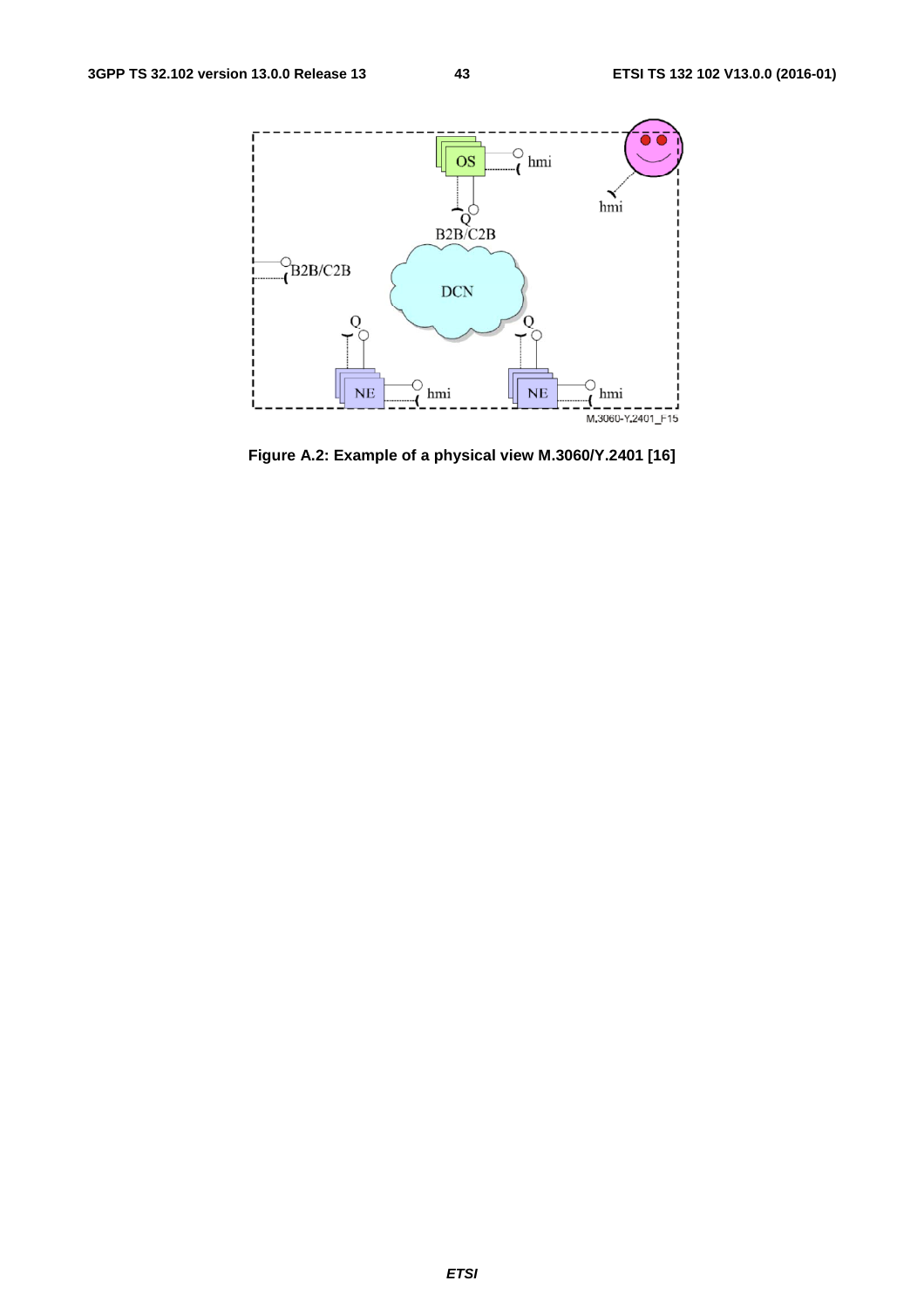### Annex B (informative): Overview of a 3GPP System

Figure B.1 presents an example of a 3GPP System, related management areas and introduces some management interfaces. 3GPP Service specific entities are not shown.



#### **Figure B.1: Overview of a 3GPP System, showing management interfaces and management areas**

All the following interfaces are illustrated in figure B.1:

- Itf-T between a terminal and a NE Manager. This interface will in some extent manage the 3GPP terminal and the USIM of the subscriber. Requirements of this interface are for further study.
- Itf-B and Itf-R between UTRAN and a NE Manager.
- Itf-G1 between GSM NSS and NE Manager.
- Itf-G2 between GSM BSS and NE Manager. This interface is standardised in GSM 12-series specifications.
- Itf-G3 between GPRS NEs and a NE Manager.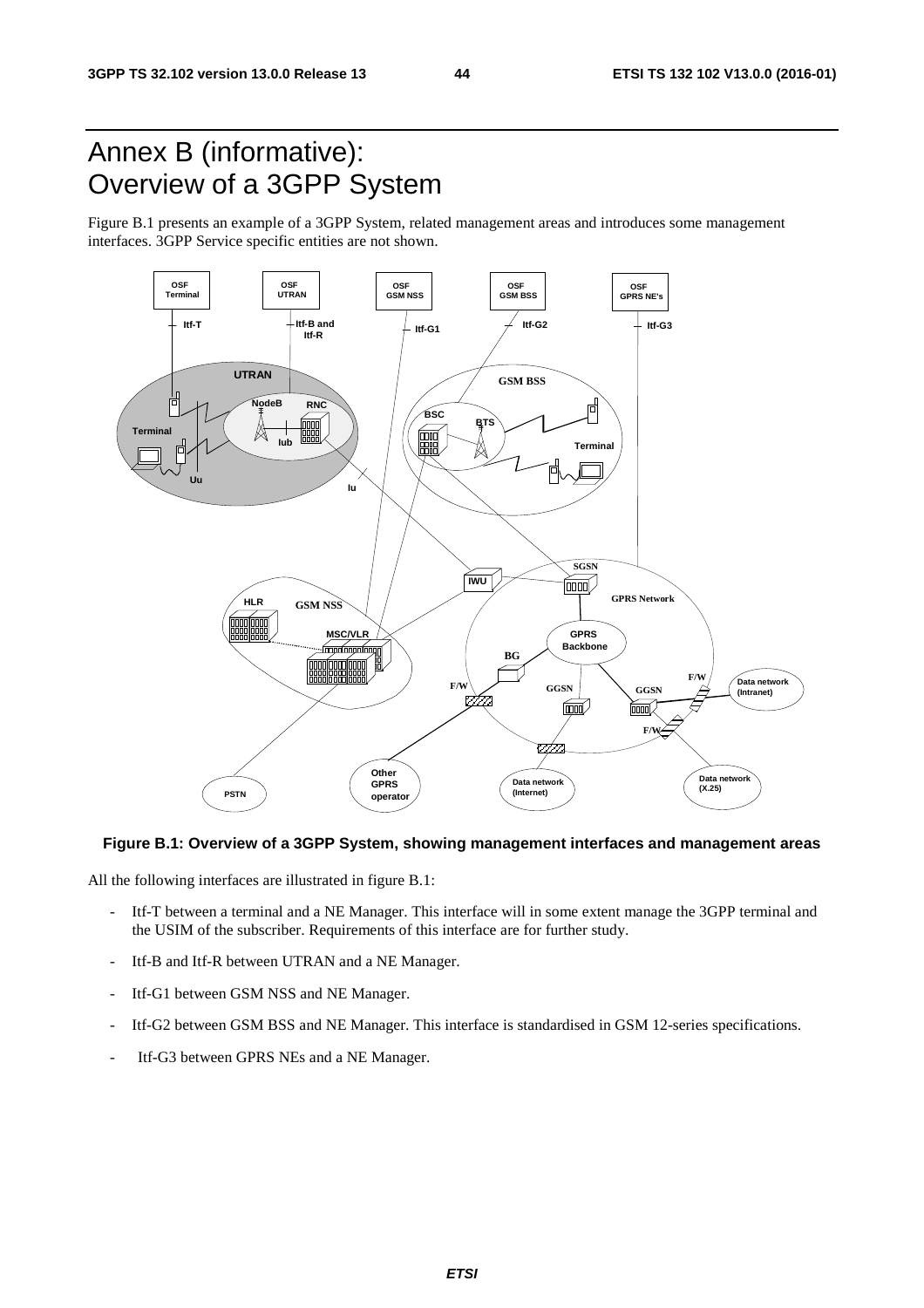### Annex C (informative): Change history

| <b>Change history</b> |         |                         |           |                          |                                                                         |         |       |                 |
|-----------------------|---------|-------------------------|-----------|--------------------------|-------------------------------------------------------------------------|---------|-------|-----------------|
| <b>Date</b>           |         | TSG # TSG Doc.          | <b>CR</b> |                          | <b>Rev Subject/Comment</b>                                              | Cat     | Old   | <b>New</b>      |
| Mar 2006              |         | SA 31 SP-060099 0038    |           | Ξ.                       | Extention/Generalization of the IRP definition and concept              | С       | 6.3.0 | 7.0.0           |
| Dec 2006              |         | SA 34 SP-060721 0039    |           | $\mathbf{u}$             | Improve structure and consistency of the definitions related to the IRP | F       | 7.0.0 | 7.1.0           |
|                       |         |                         |           |                          | concept.                                                                |         |       |                 |
| Dec 2006              |         | SA 34 SP-060721 0040    |           | $\sim$                   | Introduction of new entities - align with TS23.002                      | B       | 7.0.0 | 7.1.0           |
| Jun 2007              |         | SA 36 SP-070309 0041    |           | $\overline{a}$           | Identify the Interface IRPs and NRM IRPs which are applicable for Itf-  | B       | 7.1.0 | 8.0.0           |
|                       |         |                         |           |                          | P <sub>2</sub> P                                                        |         |       |                 |
| Dec 2007              |         | SP-38 SP-070731         | 0043      | $\sim$                   | Discontinuation of CMIP Solution Sets in Release 7                      | Α       | 8.0.0 | 8.1.0           |
| Dec 2008              | $SP-42$ | SP-080846 0044          |           | $\overline{\phantom{a}}$ | Update of Telecom Management Domains                                    | F       | 8.1.0 | 8.2.0           |
|                       |         |                         |           |                          | Update with NGNM architectural concepts - Align with ITU-T              |         |       |                 |
| Dec 2008              |         | SP-42 SP-080846 0045 -- |           |                          | M.3060/Y.2401                                                           | F       | 8.1.0 | 8.2.0           |
| Dec 2008              |         | SP-42 SP-080846 0046 -- |           |                          | Update of entities of the mobile system                                 | F       | 8.1.0 | 8.2.0           |
| Dec 2009              |         | SP-46 SP-090718 0048    |           |                          | Updates of entities of the mobile system                                | A       | 8.1.0 | 9.0.0           |
| Mar 2011              |         |                         |           |                          | Update to Rel-10 version (MCC)                                          |         | 9.0.0 | 10.0.0          |
|                       |         |                         |           |                          |                                                                         | Update  |       |                 |
|                       |         |                         |           |                          |                                                                         | to Rel- |       |                 |
|                       |         |                         |           |                          |                                                                         | 11      |       |                 |
|                       |         |                         |           |                          |                                                                         | version |       |                 |
| 2012-09               |         |                         |           |                          |                                                                         | (MCC)   |       | $10.0.0$ 11.0.0 |
| 2013-06               | SP-60   | SP-130304 0049 1        |           |                          | Updates of entities of the mobile system                                | F       |       | $11.0.0$ 11.1.0 |
| 2013-09               | SP-61   | SP-130433 0050 1        |           |                          | Alignment with 23.002 regarding what an 3GPP system can consist of.     | F       |       | $11.1.0$ 11.2.0 |
| 2014-09               |         | SP-65 SP-140560 0051 1  |           |                          | Updates of entities of the mobile system                                | F       |       | 11.2.0 12.0.0   |
| 2016-01               |         |                         |           |                          | Update to Rel-13 version (MCC)                                          |         |       | 12.0.0 13.0.0   |